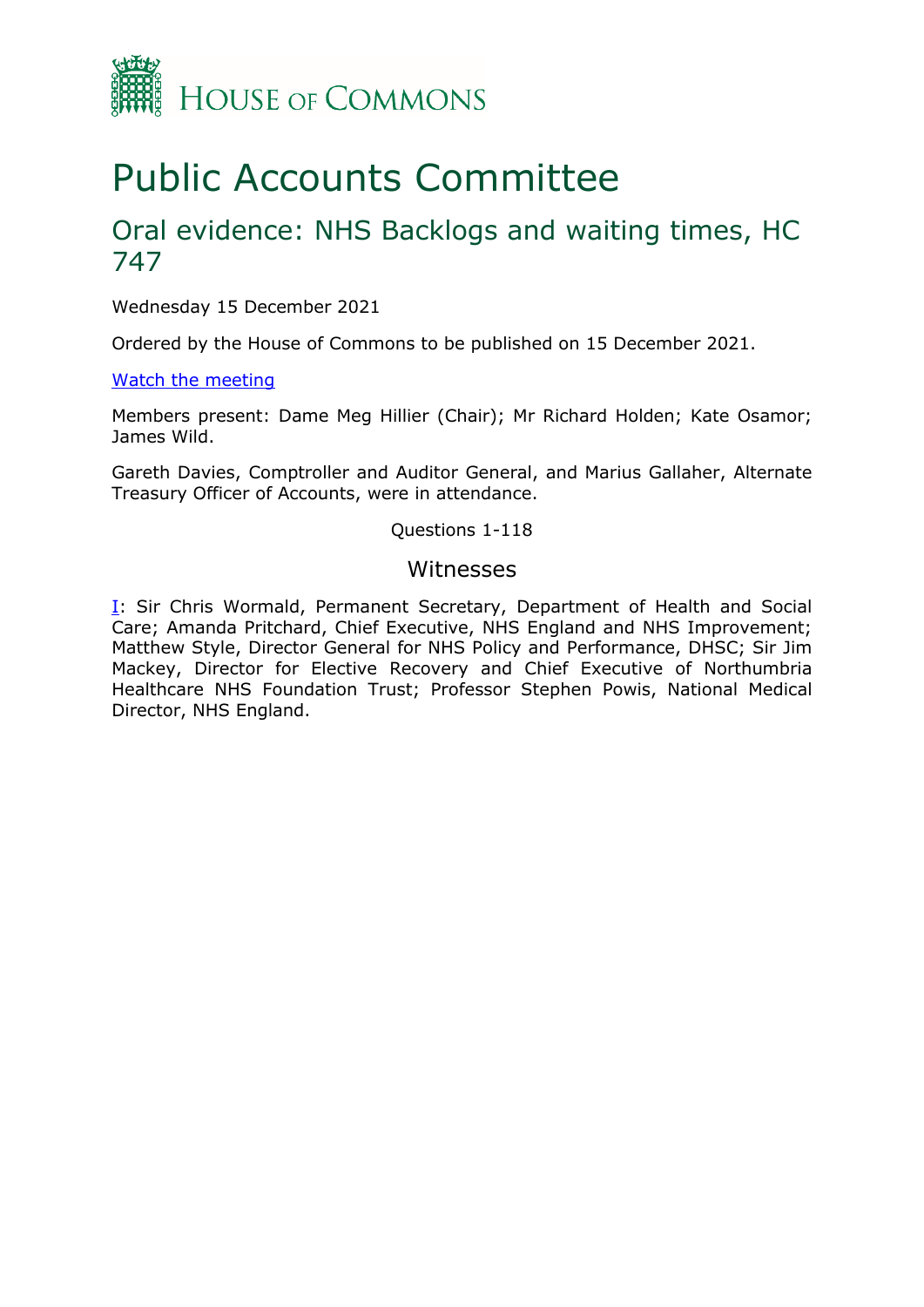

## Report by the Comptroller and Auditor General

## NHS backlogs and waiting times in England (HC 859)

## Examination of witnesses

<span id="page-1-0"></span>Witnesses: Sir Chris Wormald, Amanda Pritchard, Matthew Style, Sir Jim Mackey and Professor Stephen Powis.

Q1 **Chair:** Welcome to the Public Accounts Committee on Wednesday 15 December 2021. We are here to look at the very important issue of the impact of covid on the NHS, but not in dealing with covid; we want to look today at the impact on every other aspect of the NHS—mainly the backlog and waiting times for elective care, including cancer treatment, and the challenge for primary care of getting patients through the system in a timely manner and making sure that they get the treatment they need. We have all known that this was going to be a big problem from the beginning—the Department and the NHS not least, of course—but we really want to get to the bottom of what the impact is going to be on patients and, crucially, what the plan is for recovery.

I want to express the Committee's thanks for the evidence that has been presented to us by a number of organisations and individuals. It is more than we normally receive, and we will take that all very seriously. I thank people for taking the time to submit evidence to our hearing today.

I welcome our witnesses, who are all online today. We have Sir Chris Wormald, the permanent secretary at the Department of Health and Social Care. I am delighted to welcome, in her first outing in front of the Public Accounts Committee as chief executive of NHS England, Amanda Pritchard. With her is Professor Stephen Powis, who needs no introduction but is national medical director at NHS England. We also welcome back Sir Jim Mackey, director of elective recovery—a really crucial topic for today's hearing—at NHS England, who also remains chief executive of Northumbria Healthcare NHS Foundation Trust. Matthew Style, who is joining the permanent secretary today, is director general for NHS Policy and Performance at the Department. A very warm welcome to you all.

Before we get into the main session, I would like to ask you, Ms Pritchard, whether you have a few words to say to us. The particular question that I would like to ask is: when we talk about the booster programme, is the deadline of 31 December for everyone to get their booster, or for everyone to be offered their booster? If you would like to, you can say anything else about what is happening in the next few weeks.

*Amanda Pritchard:* Thank you very much indeed. I appreciate that this hearing is very much to focus on that important question around elective recovery, but as you say, the Prime Minister has given us a new national mission to offer a vaccine to all eligible adults by the end of the year, in response to this new omicron threat. What that means is a credible offer. We know that not everyone will be able to take up their offer, either because they will have recently had covid or because they may, for other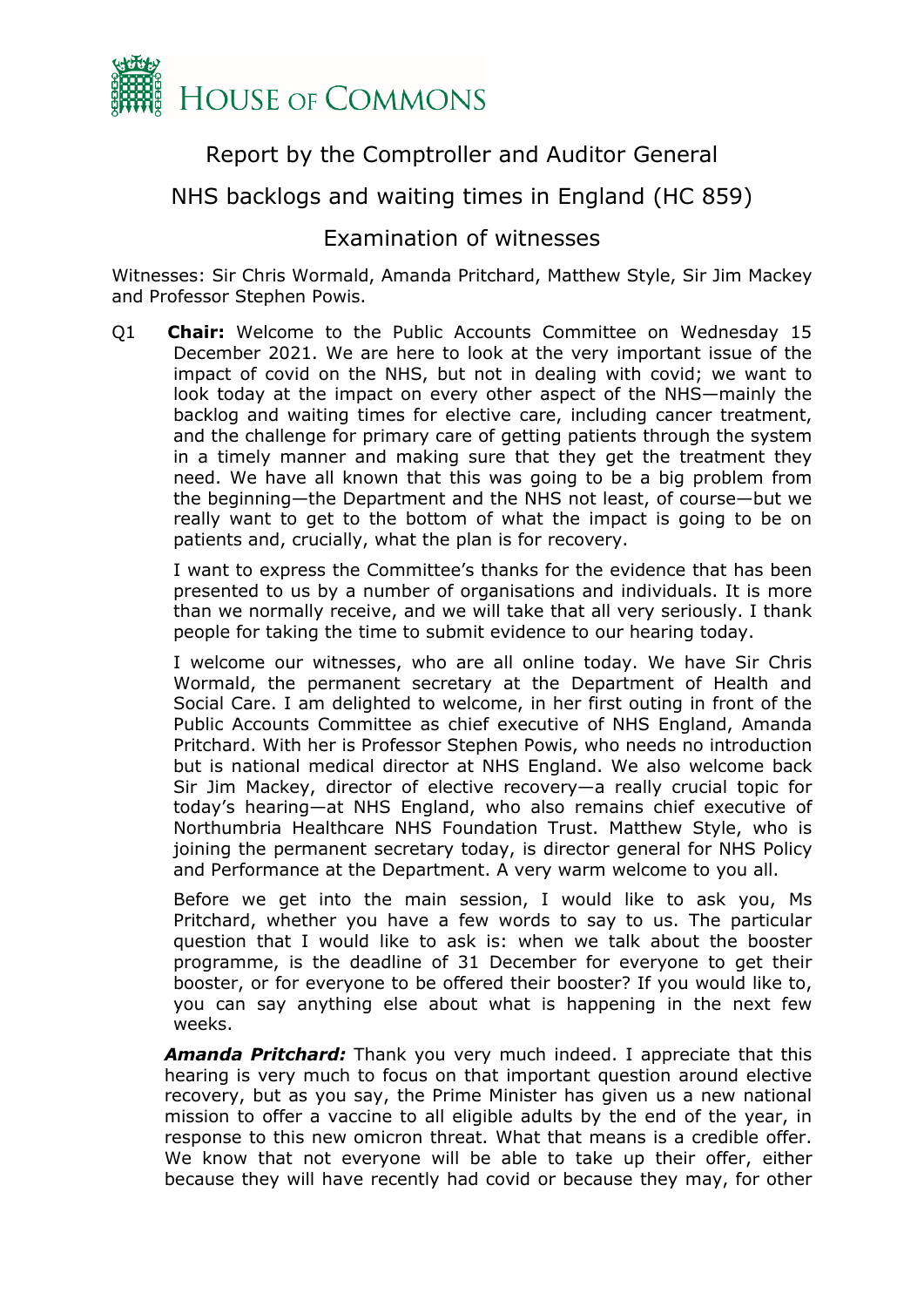

reasons, not be able to take up a date. The ambition for us is to make sure that anyone who wants to and is eligible is able to book their booster by the end of the year.

I can tell you that yesterday the NHS vaccination programme delivered 548,000 booster jabs. That is 70% higher than the previous Tuesday, and that is on the back of a record number of boosters given on Saturday, a record number on Sunday, a record number on Monday and a record number on Tuesday. Every single day, we are beating the previous high for that day. Indeed, Monday was also up more than 50% from the previous Monday. That is really down to the extraordinary hard work of NHS staff, the brilliant volunteers and the public, who have responded so magnificently to come forward for their boosters.

We need to keep going. This target, this challenge, this mission will require that whole national effort over the next few days and weeks. My ask of anybody listening is: if you have got time to come forward and volunteer or indeed to consider getting trained as a vaccinator, then please do. We really value the support from the whole nation to try to achieve this terribly important target. Of course we are doing this while also preparing for a potentially significant wave of hospitalisation. We do not know what is going to happen, and I am sure that others will want to talk more about that as we go on, but at the moment the indications are that it could be as big or even bigger than the previous wave this time last year. We are preparing for that, and we are dealing with current pressures, particularly on emergency and urgent care, and we are of course continuing to address the backlog.

Q2 **Chair:** Thank you. When did you know about the booster roll-out programme that was announced on Sunday?

*Amanda Pritchard:* The history of the booster programme has been a changing one right from the beginning, because we originally—

Q3 **Chair:** We know it has changed, because that is absolutely clear. When did you know that the target date of 31 December was going to be set?

*Amanda Pritchard:* We were working with Government closely over the weekend to agree—

**Chair:** Over the weekend, okay.

*Amanda Pritchard:* The important thing from our point of view was the change in information that occurred only at the back end of last week about the fact that two vaccinations were not going to give sufficient protection. That was the thing that clearly then led to what we now have as this new national mission.

Q4 **Chair:** In terms of the offer—that is 31 December—when do you think you will actually have boosters in arms by?

*Amanda Pritchard:* I think the question will, as ever, be about the public's continued commitment to come forward, plus our ability to ramp up supply in the way that we have just discussed. I think we can take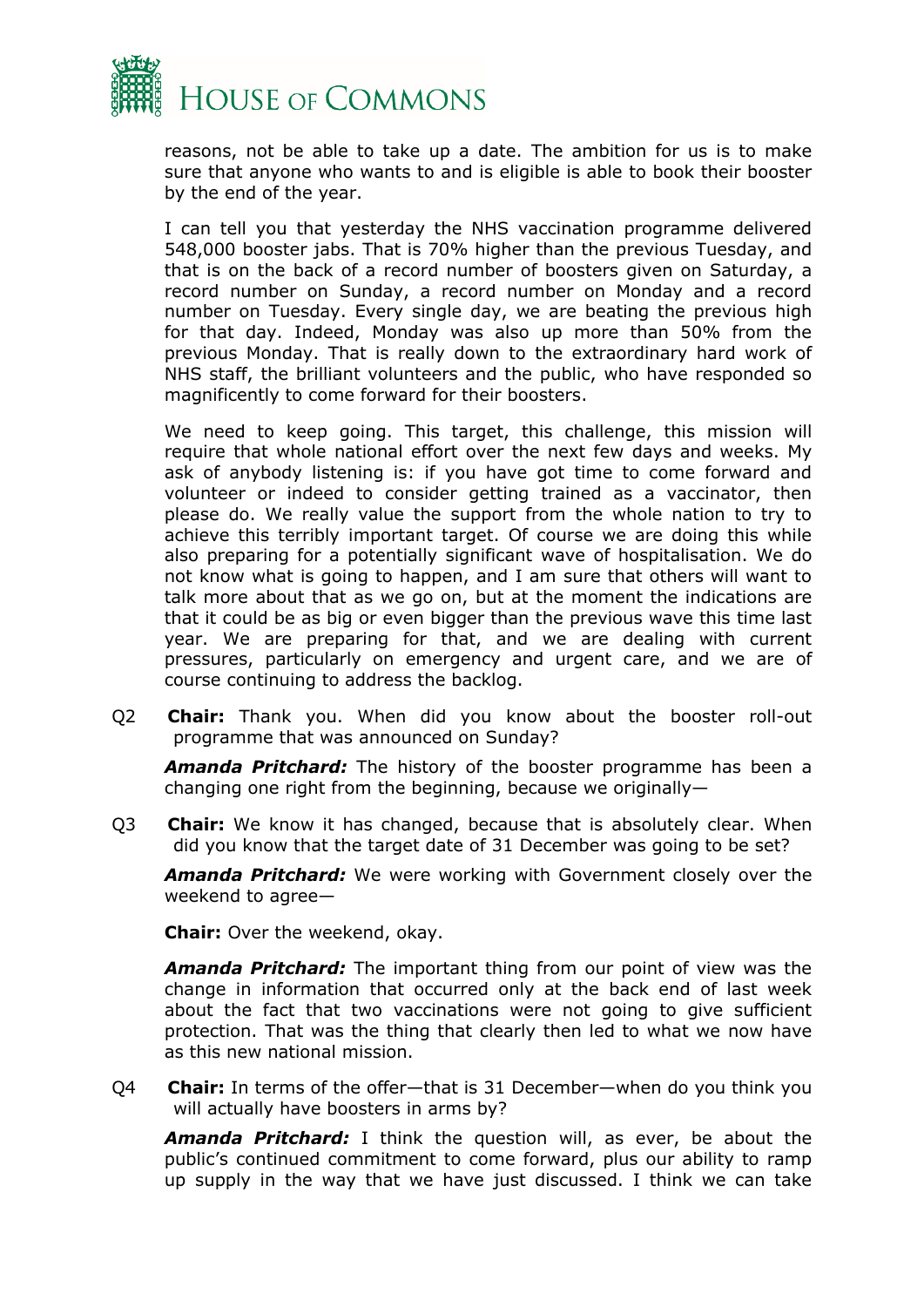

some confidence from the way that we have collectively managed to increase with the Saturday, the Sunday, the Monday and the Tuesday—we are going in the right direction—so what we will need now is the continued support of all our amazing staff in the NHS, the volunteers and the public to try to—

Q5 **Chair:** So from what you are saying, can I surmise that it will not be lack of capacity from NHS England that stops people getting jabs in their arms by the end of January, say? Would that be a fair summary of what you have said?

*Amanda Pritchard:* What we are absolutely doing is pulling out all the stops. I would like to be clear, though, if I haven't been, that we can't do this on our own. The NHS is absolutely dependent on the support of not just the public, but our brilliant volunteers and the whole national effort, to be able to do this.

Q6 **Chair:** You mention volunteers again, and you have said people are going to be trained as vaccinators. How long does it take to train someone to be a vaccinator?

*Amanda Pritchard:* It normally takes about three days. There are ways of now—

Q7 **Chair:** Three days—fine. It's just that we are halfway through December already. I am just wondering how long it will take for people to go through the system, get trained and actually be able to do this before 31 December.

*Amanda Pritchard:* That is the actual practical training. There is obviously a process that requires people to go through the appropriate check—

Q8 **Chair:** Exactly. So, realistically, if someone comes forward now, they are not likely to be doing a vaccination between now and the end of this year, but they will be in your bank of people to do it for anyone who needs it after that.

*Amanda Pritchard:* It is a really important point. We have some places that are doing fast-track training. For example, where I am sitting today, in Southwark, they are doing training that is enabling people to start working as early as next week. But overall, part of this is about making sure we have got a sustainable workforce to take us, obviously, beyond just these next few days and weeks.

Q9 **Chair:** That is partly what I was driving at, so it is good to hear that on the record. I want to ask Professor Powis, as medical director of NHS England, what the key—obviously, getting boosters in people's arms is good for individuals and communities. What about the impact on NHS England of this programme? Ms Pritchard referred there to this potential peak in cases that could be worse than the last one. What is your biggest worry, what evidence have you got to back up that concern, and how are you, as medical director, managing that?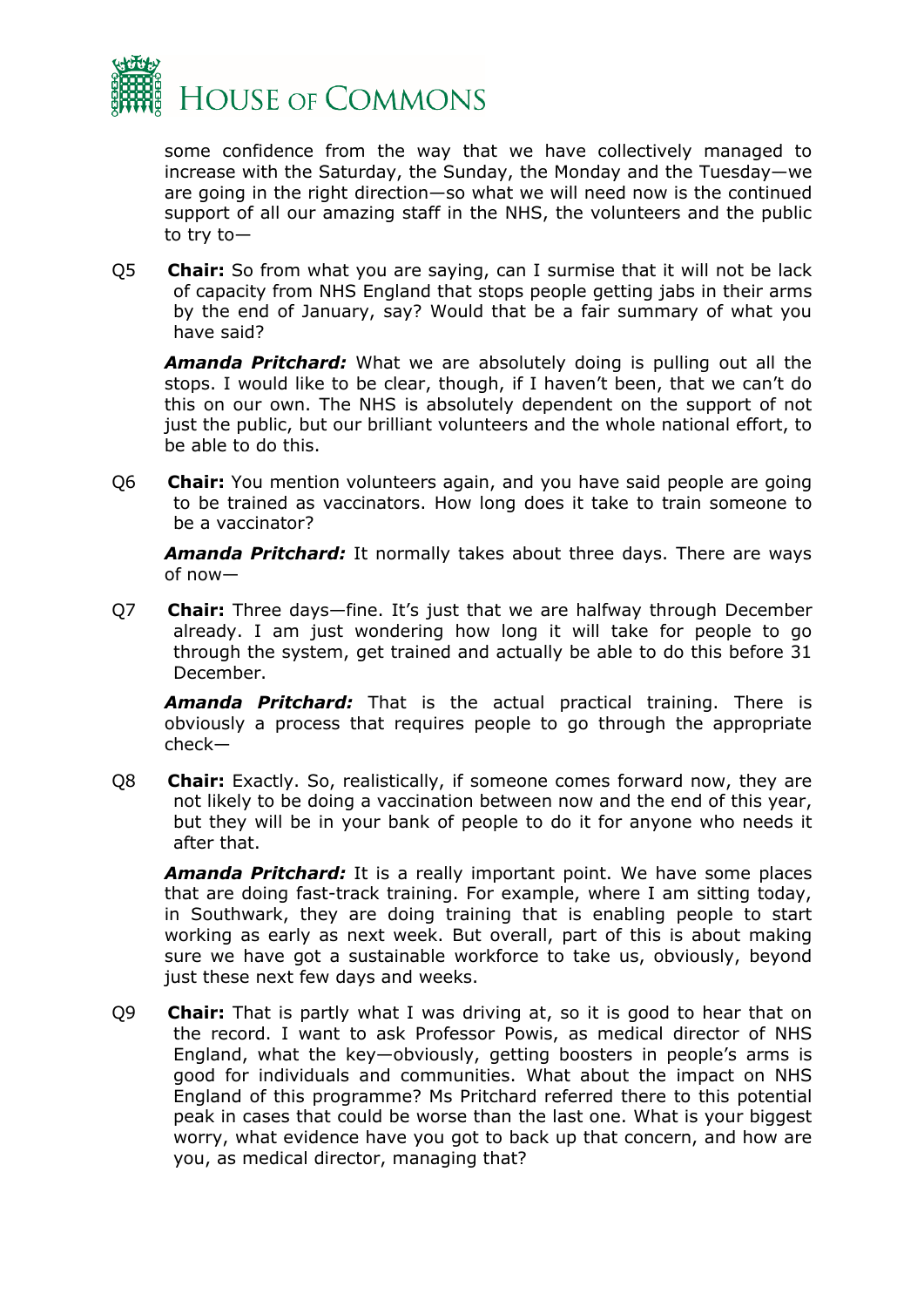

**Professor Stephen Powis:** I think what's certain is that we will see an increase in hospitalisations. I think there's consensus amongst our public health colleagues about that. I think what's less clear—Amanda has said this—is exactly what that increase will be. I think that will become clearer over the next few days and into next week as we get more real-world data on what is happening in terms of hospitalisations. But our job is to prepare in the way we did last January for over 30,000 people in hospital, and in the first wave for over 20,000. And that's why Amanda and I wrote out on Monday to ensure that NHS organisations are already starting to do that work to generate the extra capacity that we might need.

Q10 **Chair:** Have you got any indication yet of the severity of those hospital admissions? We are hearing people—there's talk of this being not much more than a cold. I don't know whether you have got anything you would like to share with us about how accurate that description is.

**Professor Stephen Powis:** UKHSA will be doing that work, but it's too early, I think, to say with any confidence here in the UK. We have obviously been watching South Africa carefully, but I think there is always some caution in translating what you see in one country to another. The population structures are different. Their prior immunity has been different. They have had different waves at different times.

So although of course it is good to hear some of the reports out of South Africa in terms that it's not more severe and there may be a reduction in severity, that might be a combination of the virus itself but also the levels of immunity and the type of immunity in South Africa to particular variants that have come and gone over the last year.

So we have to be really cautious at the moment, until we get the data here in the UK, which of course will come as, unfortunately, more people get omicron and we see what happens. Remember: there's always a lag of around 10 days to 14 days between getting infected and requiring hospitalisation. It takes five to seven days to develop symptoms and become positive and then another seven days or so before you need hospitalisation. So I think we will get that data and it will become clearer as we get towards Christmas.

Q11 **Chair:** Well, that's potentially gloomy. We always want to be optimists, but this is certainly going to be a challenge.

Can I ask you, Chris Wormald, about lateral flow tests? I know this is directly the responsibility of Test and Trace, but it is obviously funded through your Department. We have heard of a shortage—well, concerns about access to LFTs. And I know Mr Wild will want to come in on this. Have we got enough lateral flow tests?

**Sir Chris Wormald:** Yes. As you say, this is the responsibility of my colleagues at UKHSA, who now run the Test and Trace system, and they have been putting out information about this. The challenge is not a lack of lateral flow tests; the challenge is the distribution system. This is now an absolutely colossal system. UKHSA sent out 230,000 boxes of tests on Monday—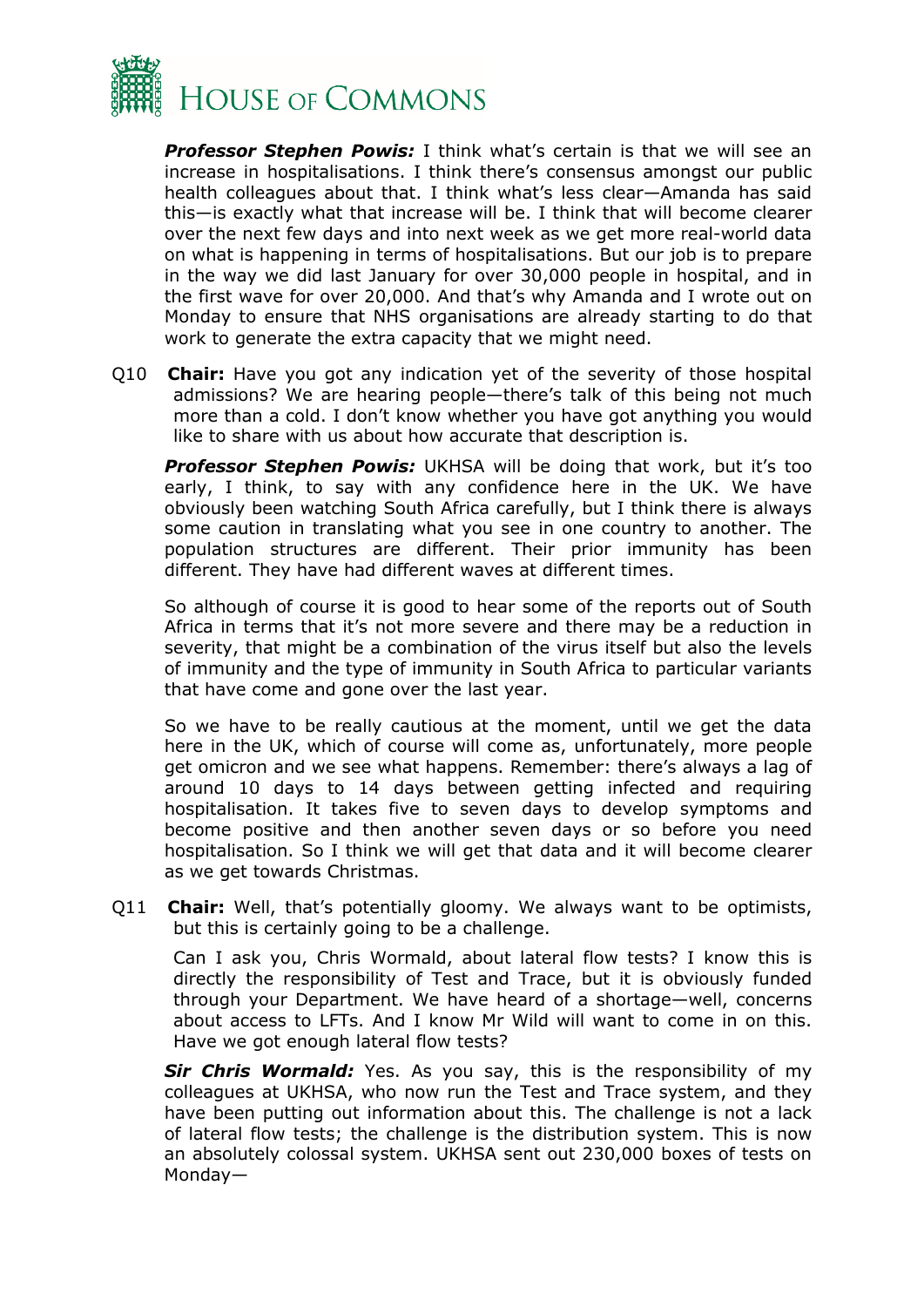

**Chair:** We know the figures have been immense. Can I just ask you—

**Sir Chris Wormald:** Sorry, this is the point: the limiting factor is the ability to distribute, not the availability. We are expecting to make some announcements later today on that issue.

Q12 **Chair:** I will bring in Mr Wild in a moment, but given that the announcement on Sunday night suddenly got people not only queueing in vast numbers for their booster, but trying to order LFTs all at once—panic buying, if you like. Was that your choice of messaging or would you have done it differently?

**Sir Chris Wormald:** Once you know these things it is very important to communicate them, and you run the risks that we ran on Monday.

Q13 **Chair:** To my knowledge, although you may be able to correct me, there was no word of caution, such as, "Don't worry, you don't need to buy your tests; we've got plenty"—there was nothing like that. It was a bit like flour in the first one—

*Sir Chris Wormald:* No, I don't think we did do that and, in retrospect, we might have done. But I do think it is right, when you have this information, to get it out as quickly as possible. We wanted, as Amanda said, to get on with the booster campaign as quickly as possible and we did a lot of work over the weekend. I appreciate that it has been frustrating for people, but we are taking the action to put it right.

Q14 **James Wild:** Sir Chris, in October, I had a parliamentary answer that said that there were 325 million kits in storage. Are you able to update us now or after the session on how many kits are available? Are you continuing to buy them on an ongoing basis?

**Sir Chris Wormald:** Yes, I will write to you with the details. I don't have the exact numbers. As I said, the challenge has not been the availability of the actual kits; it has been the distribution system, but I will get my colleagues at UKHSA to update you on those numbers later today.

Q15 **James Wild:** I will just say a quick word on the vaccine: is the necessary clinical guidance now in place so that every vaccination centre has suspended the 15-minute wait after Pfizer vaccinations?

Sir Chris Wormald: Yes, I think that is all in place now. Amanda may correct me, but I think that the 15 minutes will be suspended from first thing Thursday. I think that's right, isn't it Amanda?

*Amanda Pritchard:* Yes. Steve might want to come in on this.

**Professor Stephen Powis:** Yes, I think the plan is to fully operationalise it tomorrow.

## Q16 **James Wild:** Thank you.

Sir Chris will not be surprised about this, but I want to raise the issue of my local hospital, the Queen Elizabeth in King's Lynn. As this is your first appearance in your new role, Ms Pritchard, I certainly want to put it on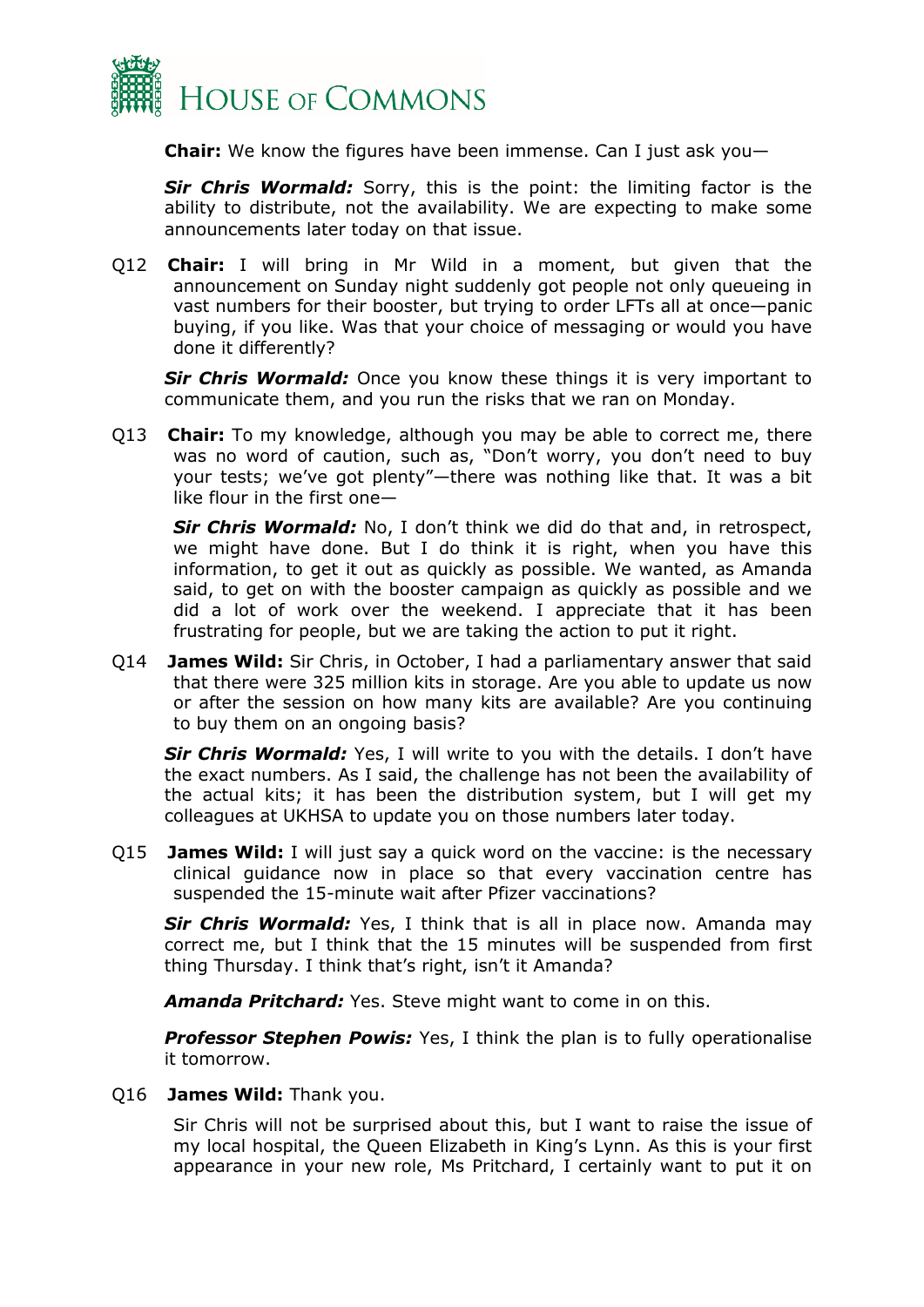

your agenda. As you may know, about 80% of the Queen Elizabeth Hospital's estate is made up of decaying concrete planks. It has the highest number of props—over 200—holding up the roof in different parts of the hospital, and the trust's risk register has a red rating due to the potential catastrophic failure of the roof, which the trust is managing. QEH put in expressions of interest to be one of the eight new schemes. The decisions on the longlist were originally due in the autumn. When can they expect a response, Sir Chris?

*Sir Chris Wormald:* Sorry, I don't have that information with me, but Mr Style may.

*Matthew Style:* We are currently expecting decisions on the next eight in the spring. Clearly, that may be affected by the other pressures arising in the meantime but, yes, applications closed earlier in the autumn. The shortlisting process is currently ongoing, and we expect announcements around springtime.

Q17 **James Wild:** But decisions on the first phase were due in the autumn ahead of the final decision in the spring. When can the QEH, and the staff and patients there, expect to know whether they are on that longer list? I understand that a decision was due at the beginning of next year.

*Matthew Style:* Decisions about the selection of the next hospitals for the new hospitals programme will be, as I say, made in the spring. Of course, several capital funds have been made available to support those hospitals, such as the one in your constituency, affected by the issues with aerated concrete. There is separate support available for those trusts as well.

Q18 **James Wild:** It is a two-phase selection process. The first phase is to longlist, so if perhaps if you don't know the answer now, can you come back with a response to me, please, on when the decision on the longlisting, ahead of the financial decision in the spring, will be taking place?

*Matthew Style:* We can certainly update you.

Q19 **James Wild:** Ms Pritchard, as the leader of the NHS, what is your message to staff and patients at QEH about how seriously you take this issue and the need for investment in the new hospital there?

*Amanda Pritchard:* I think the pandemic has really shone a light on the importance, across the whole NHS, of having an estate that is fit for purpose. We have seen that in the work that has had to be done to try to separate or segregate covid from non-covid patients. Professor Powis has been clear about the value of things like single rooms, particularly when we are trying to do some work to make sure we can maintain really very tight infection-control arrangements. Therefore, the message I would give to all staff in the NHS, whether in your constituency or elsewhere, is that this has to be high on all our collective agendas. It is one of those things that, if we are thinking about the long-term resilience of our health service and the ability to reform and transform in the way we want in the longer term, we are going to have to get right.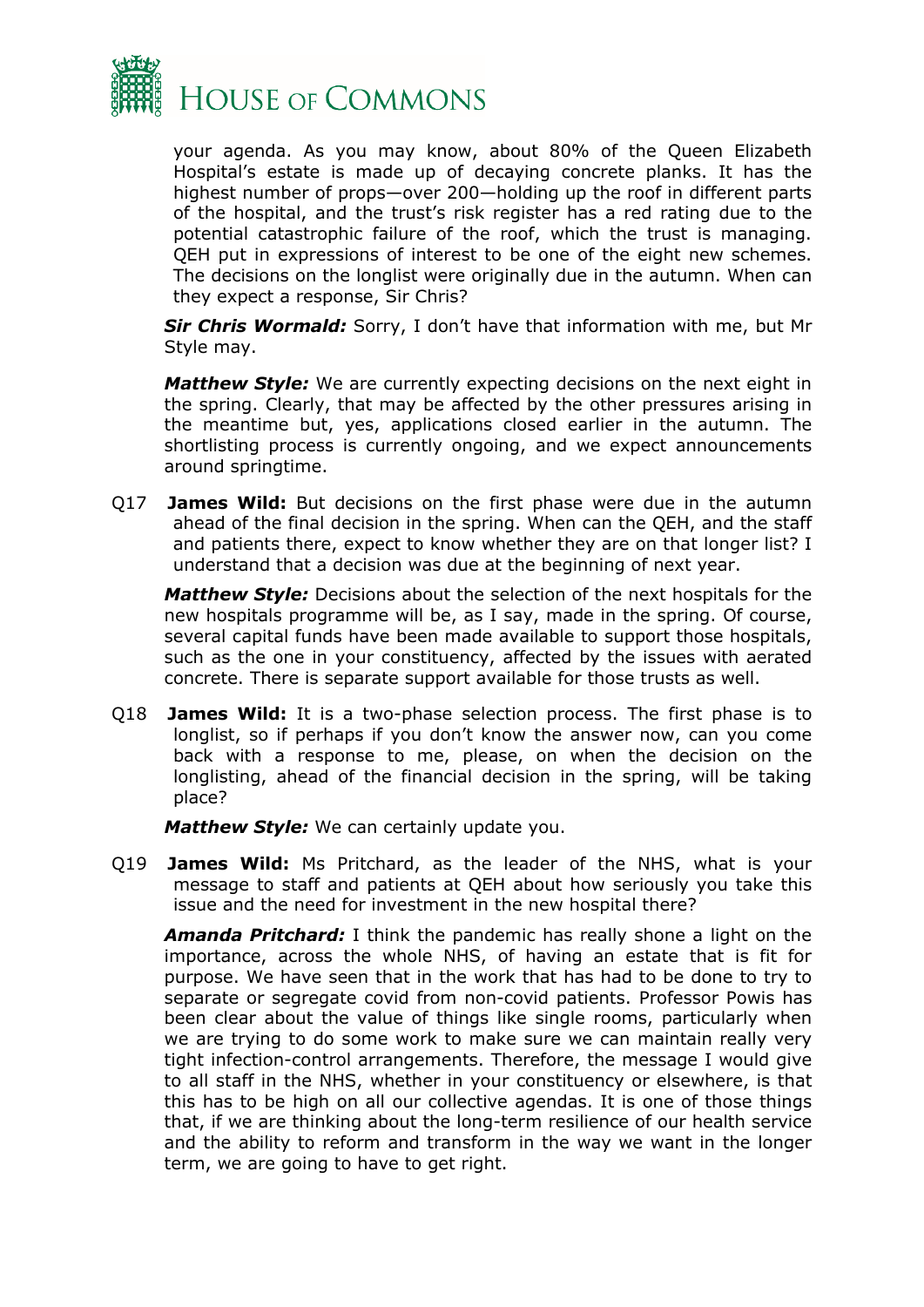

Q20 **Mr Holden:** Following up on some of the questions from Mr Wild, my local hospital, Shotley Bridge Community Hospital in my North West Durham constituency, is one of the 40 hospitals in the building programme. Some concern has been raised in the national press in recent weeks that some of the hospital building programme is going to be delayed. Mr Style, can you reassure my constituents that Shotley Bridge will indeed be going ahead in the near future?

*Matthew Style:* The Government remain fully committed to making progress on the health infrastructure plan and on the 40 new hospitals in particular. As I say, the Government remain fully committed to that. There are clearly issues across the construction industry, and I know things are proving challenging for a number of sites, but the Government remain fully committed to driving forward the health infrastructure programme.

Q21 **Mr Holden:** That sounds a bit waffly. Are we going to get our new hospital? I campaigned hard to get an extra 10 million quid so that we could get 16 beds there rather than the downgrade that was promised back in 2019. Will we see it actually happen in the timescale outlined by the Prime Minister not that long ago?

*Matthew Style:* As I say, we are fully committed to making progress with all the sites that have so far been selected for investment through the health infrastructure plan. We will continue to drive that programme forward as quickly as circumstances allow. Indeed, as I said earlier, we are also selecting additional hospitals for investment under the programme.

Q22 **Mr Holden:** Sir Chris, in recent weeks we have had the other Departments in, and it has emerged that there were certain Christmas parties at the Department for Education. I just wanted to check with you that no such events happened at the Department of Health and Social Care last year.

*Sir Chris Wormald:* Obviously, the Department of Health and Social Care has had some issues with social distancing, including one extremely famous event, but in terms of Christmas parties I am not aware of any that occurred last year. Should any evidence of anything come to light, it would be investigated in the usual way, but I am not aware that anything occurred in terms of Christmas parties in DHSC.

Q23 **Mr Holden:** You certainly were not involved in any events with warm white wine as a thank you to staff or anything like that.

## *Sir Chris Wormald:* No.

**Chair:** Thank you very much.

We must now move on to our main session. For anyone following, we are referring to a very helpful Report from the National Audit Office called "NHS backlogs and waiting times in England", to which there is a link on our website. We will refer to a number of the graphs in that Report to discuss with witnesses what has been happening over recent years and how we will get recovery.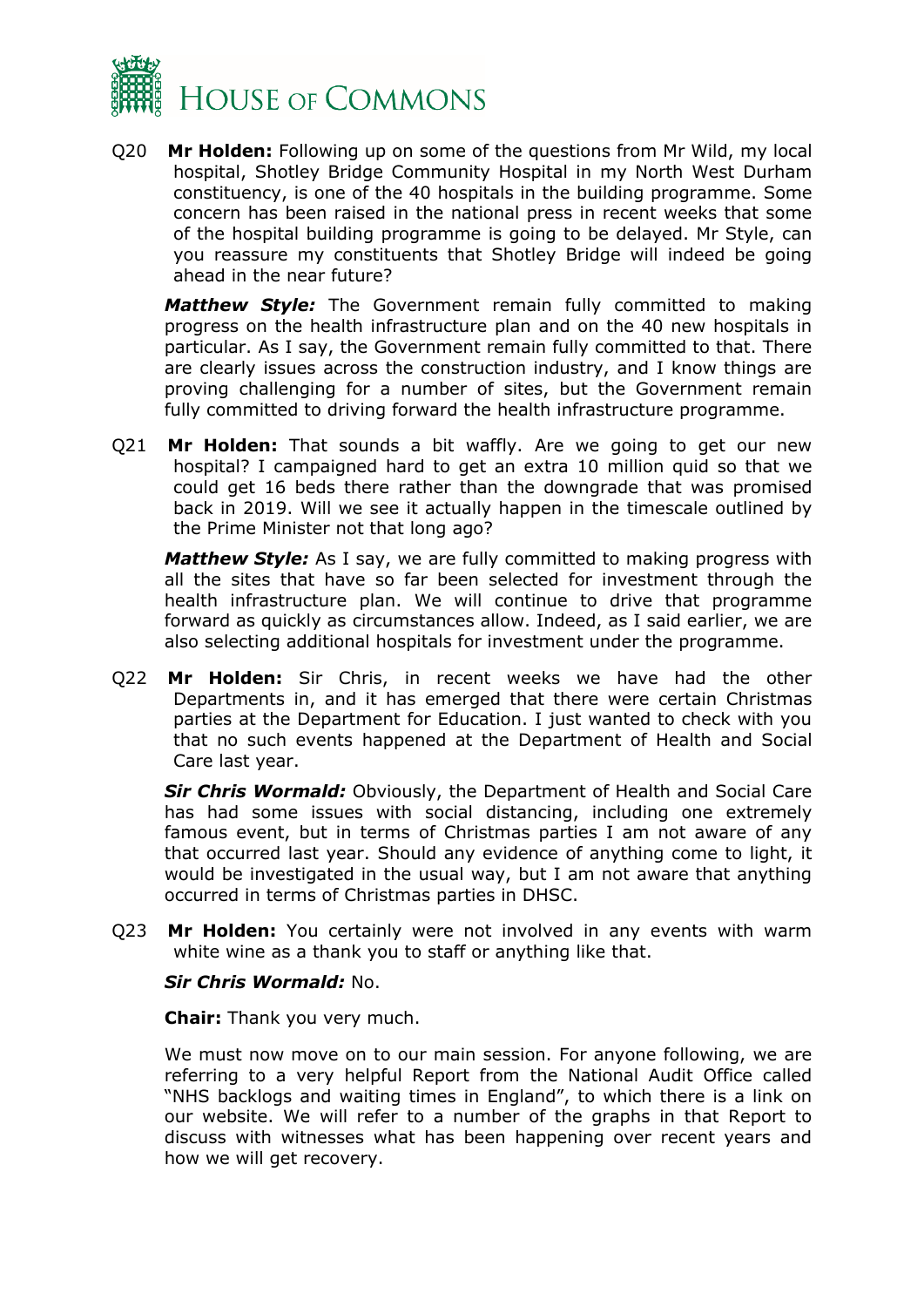

Before we go into our main session, I just want to ask Kate Osamor MP to declare her interest.

**Kate Osamor:** Thank you, Chair. I was previously a practice manager in a GP surgery.

Q24 **Chair:** So very much at the frontline of a lot of this. Thank you very much, Ms Osamor.

Let me turn first to you, Sir Chris, as permanent secretary. All the graphs in the Report show one thing: a growth in waiting-list times. If we take figure 2 on page 18, we can see waiting lists growing steadily from around 2009. There is also, at figure 7 on page 23, a very useful graph that shows that in February 2012 there was a very big problem with NHS trust performance. Can you tell us why you think NHS performance declined from that period onwards?

*Sir Chris Wormald:* I will ask Mr Style to comment as well, but I think it is exactly as set out in the National Audit Office Report which, with one exception, we all agreed the facts of. I am sure we will go into this as the hearing goes on but, at the top level, the equations are not very complicated. As the Report makes clear, demand has continued to rise both in the UK and internationally. While supply has risen and the NHS has continued to make exceptional efforts, supply has not risen over that period as fast as demand, which is of course declining. I am sure we will go into the exact reasons for that in much more detail, including with our NHS colleagues, but, as I say, the NAO Report has set the position out.

Q25 **Chair:** As I say, it did get worse from 2013 onwards, so had covid hit earlier, do you think the system would have been better able to cope?

*Sir Chris Wormald:* I am not sure that that is an answerable question. Obviously covid was an enormous shock to the system and had a significant effect on the elective—

Q26 **Chair:** Okay, let me put it a different way. The NHS is running very hot from 2013 onwards, with increasing challenges. Looking at the figures on the money, that is very notable. Let me lay it out very clearly. Under the Thatcher and Major Conservative Governments, so from 1979 to 1997, the average annual real growth rate in the NHS in terms of revenue was 3.3%. Under the Blair and Brown Labour Governments, from 1997 to 2010, the annual growth was 6%. Under David Cameron as Prime Minister in the coalition Government from 2010 to 2015, the average annual growth was 1%, and under the Government more recently it has been 1.6%. It is going up again but still considerably lower, per year, than it was in 1979, so the average increase has not been enough. Sir Jim has told us many times that you need about 4% a year to keep the NHS standing still. We saw the impact of that in the graphs, which rather clearly state it. Had there been more money going in and therefore you had been in a better standing state, do you think the system would have been better able to cope?

*Sir Chris Wormald:* It is a statement of the obvious that resources impact on these issues. I do not think anyone disputes that. Before the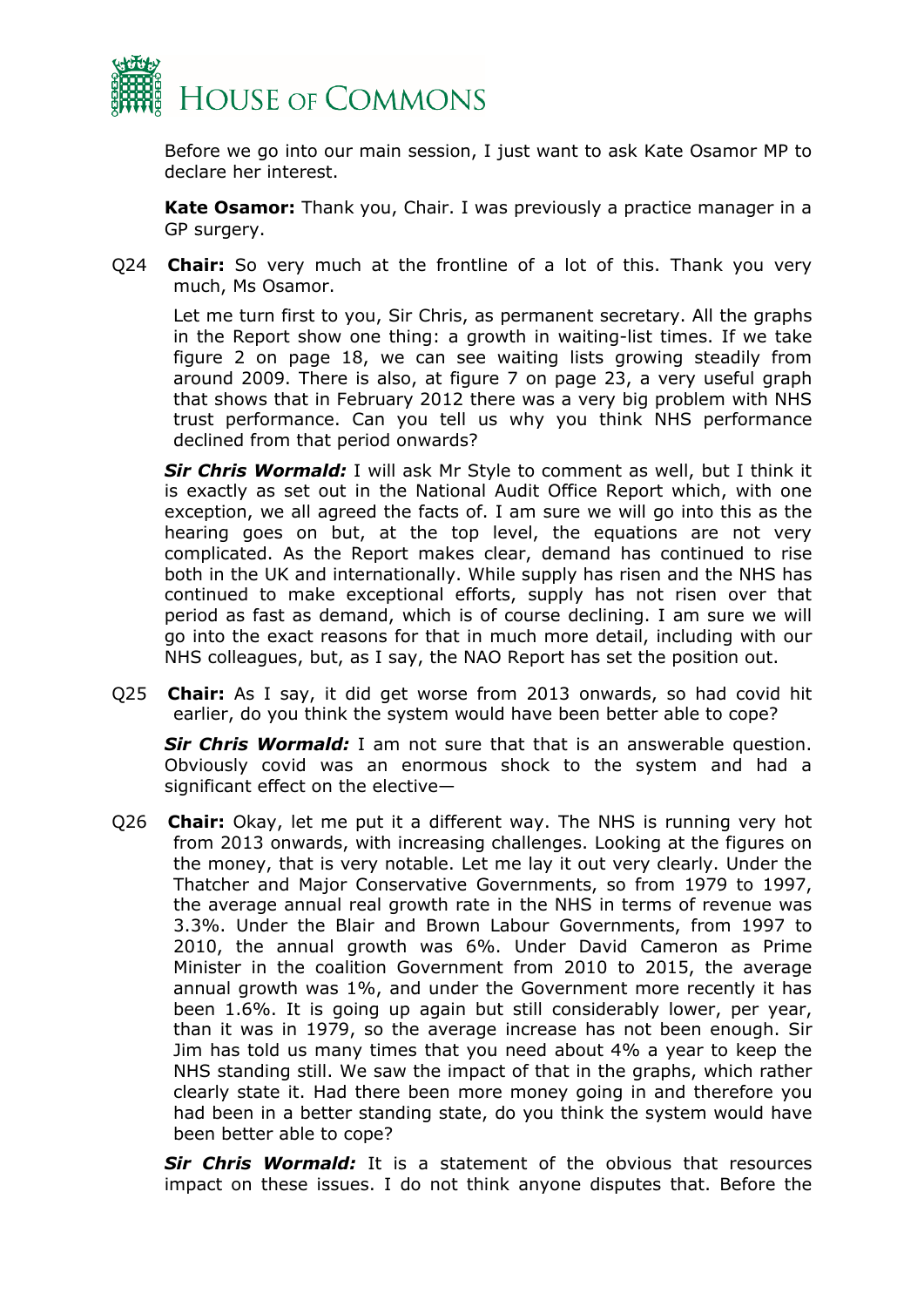

pandemic, if we can just about remember, we were all debating a fiveyear plan, the extra investment that the Government were putting in, and how to get the best from that investment, including tackling the issue that you are setting out. Obviously that was completely thrown off course by the pandemic, but the issue was already on the Government's agenda, and that was one of the purposes of the five-year plan and the extra investment that we had announced. Did the rate at which the NHS was running affect its management of the pandemic? No, I do not think it did. Did it affect what the implications were for other services in the NHS? Just as a statement of the obvious, that must be true.

Q27 **Chair:** Ms Pritchard, as head of NHS England you were in the organisation before you became chief executive. Do you think you would have been better able to cope if the pandemic had hit when you did not already have the huge growth in waiting lists for elective care?

*Amanda Pritchard:* I agree with Chris's reflection that no hospital in the world was geared up to deal with the scale of the pandemic that we have experienced over the last two years. The urgent response that the NHS had to make, and also the rest of the world, was extraordinary and required extraordinary efforts, not just from colleagues across the NHS but from the whole country. What we have absolutely seen, which is the subject of today's discussion, of course, is then the unavoidable impact on other services. Therefore the recovery challenge is certainly significant, as in how much work was inevitably displaced.

The other point that Chris makes, which I agree with, is that it is clear that the NHS was in a position where there were a lot of things that we had identified that needed attention and improvement, and that was what the long-term plan was all about. Before the pandemic, we had an improvement agenda, and certainly the impact of the pandemic has added to that.

Q28 **Chair:** Certainly, you needed an improvement agenda. In June 2019, as Sir Chris will remember, this Committee raised concerns in a Report we did about elective care. Sir Chris, it was your Department that loosened the requirements on NHS England to meet its targets on elective care, choosing to focus on other targets. Do you now regret that?

*Sir Chris Wormald:* That's not strictly correct. The targets are part of the NHS constitution and did not change. What we reflected at that hearing is that in terms of how those targets are applied, clinical priorities obviously come first. As I remember, we went into some detail as to how those clinical decisions are made, both between the demands of elective care and of emergency care, and, crucially, the clinical prioritisation that goes on within elective care, in terms of the order in which patients are treated, which is to do with clinical need and not their rank on the waiting list, as it were.

We did not formally loosen the targets, but without question those clinical prioritisation decisions were taken by Professor Powis and his colleagues, completely rightly.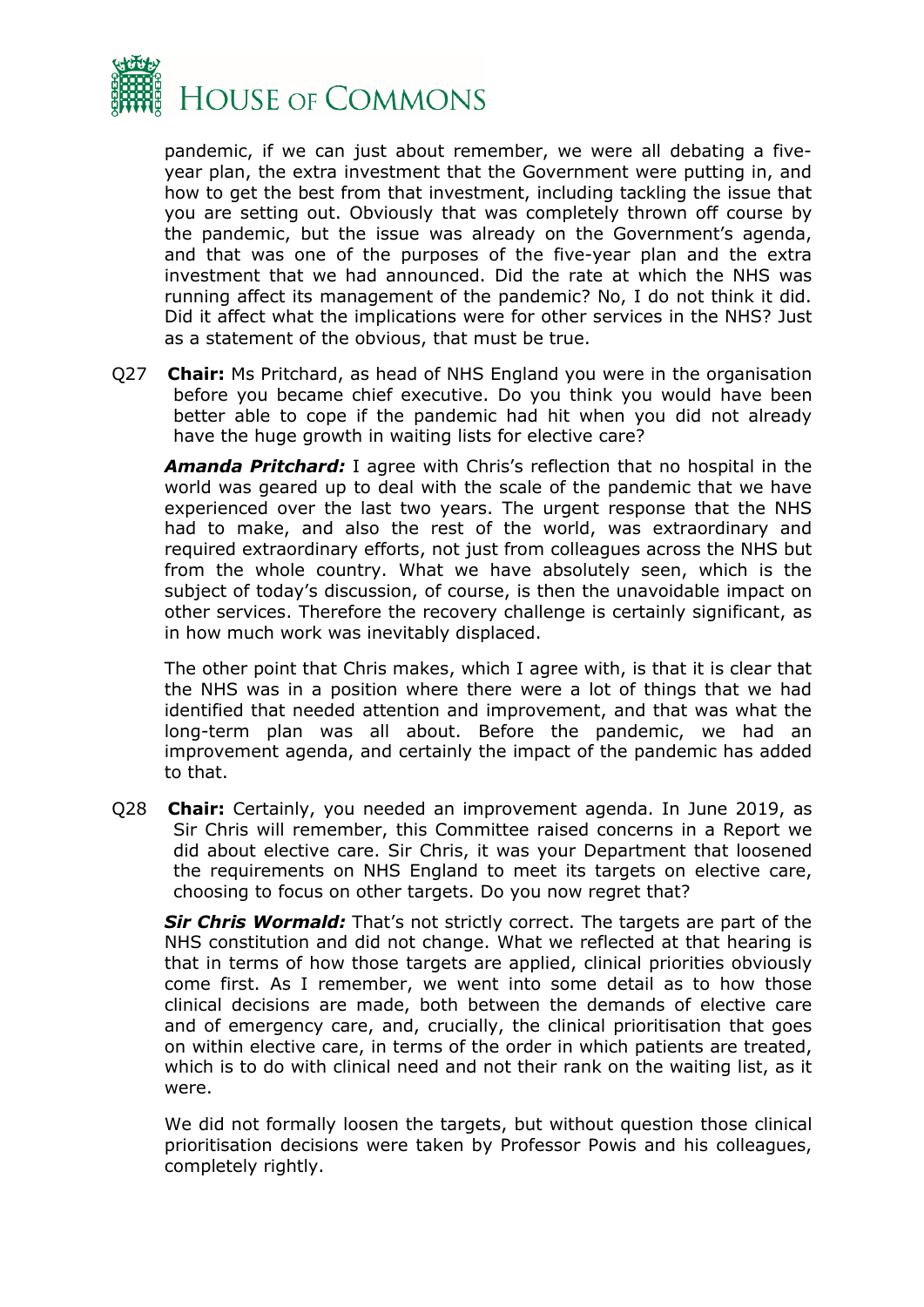

Q29 **Chair:** Okay, but as a Department, you are the ringholder for taxpayers for Government—on making sure that NHS England is meeting the targets that, as you rightly say, are set out in the NHS constitution. That includes meeting elective care targets. We have seen waiting lists increase to incredible levels. Obviously, the pandemic has massively increased that as well. What are you planning to do now, Sir Chris, at the departmental end, to help the NHS focus on this? Money has gone in, but it is not just about money. How are you going to ensure that we see a drop?

To give a bit of background, this Committee may already be a little weary. It is backlog week on the Public Accounts Committee, in a "Let's get scrutinising" kind of way. We had courts on Monday; their backlog has increased and their targets to bring that down are going to take it still way higher than it was before the pandemic. We are worried that we are seeing a similar pattern here with NHS elective waiting times. What are you going to do to hold it to account and make sure they deliver?

**Sir Chris Wormald:** I don't think the issue is holding to account, although that is important, and I am sure it will come out throughout this hearing. Nobody wants to see waiting lists like that. It is not a question of—

Q30 **Chair:** We had the preamble and the chat; take it as read that none of us want to see that. I hope you don't want to see that, and Mr Pritchard doesn't want to see that, so what are you going to do about it?

**Sir Chris Wormald:** I'm sorry. The implication of your question was that holding the NHS to account more firmly was part of the answer, and I really don't think that it is. Were it not for the situation that we find ourselves in—

Q31 **Chair:** With all respect to the NHS England colleagues on this call, you are funnelling taxpayers' money into the NHS to make sure that they deliver on that spending. That extra money is going in, which no one would disagree with, but for that we want to see something.

**Sir Chris Wormald:** On that point, no one would disagree.

Were it not for the position that we have found ourselves in over the last week, which we have already discussed, this is exactly what we would be doing right now. We were planning to be having a large push on electives, for the money that you described, with a plan that Sir Jim and the others can talk to you about, which is not just about the money but crucially about capacity, workforce, organisation and clinical decisions. You need all of those things to have an elective programme, and that is going to be the big focus for us and the NHS going forward.

In the medium term, it still will be. That is a clear priority of the Government and, as I say, Sir Jim and the others will be able to describe the thinking that the NHS has been doing on that subject.

Clearly, that is not our focus today. Our focus is on things we were talking about earlier in this hearing. But over the coming years, it certainly will be our focus. As I say, the NAO Report sets it out, and the NHS has done this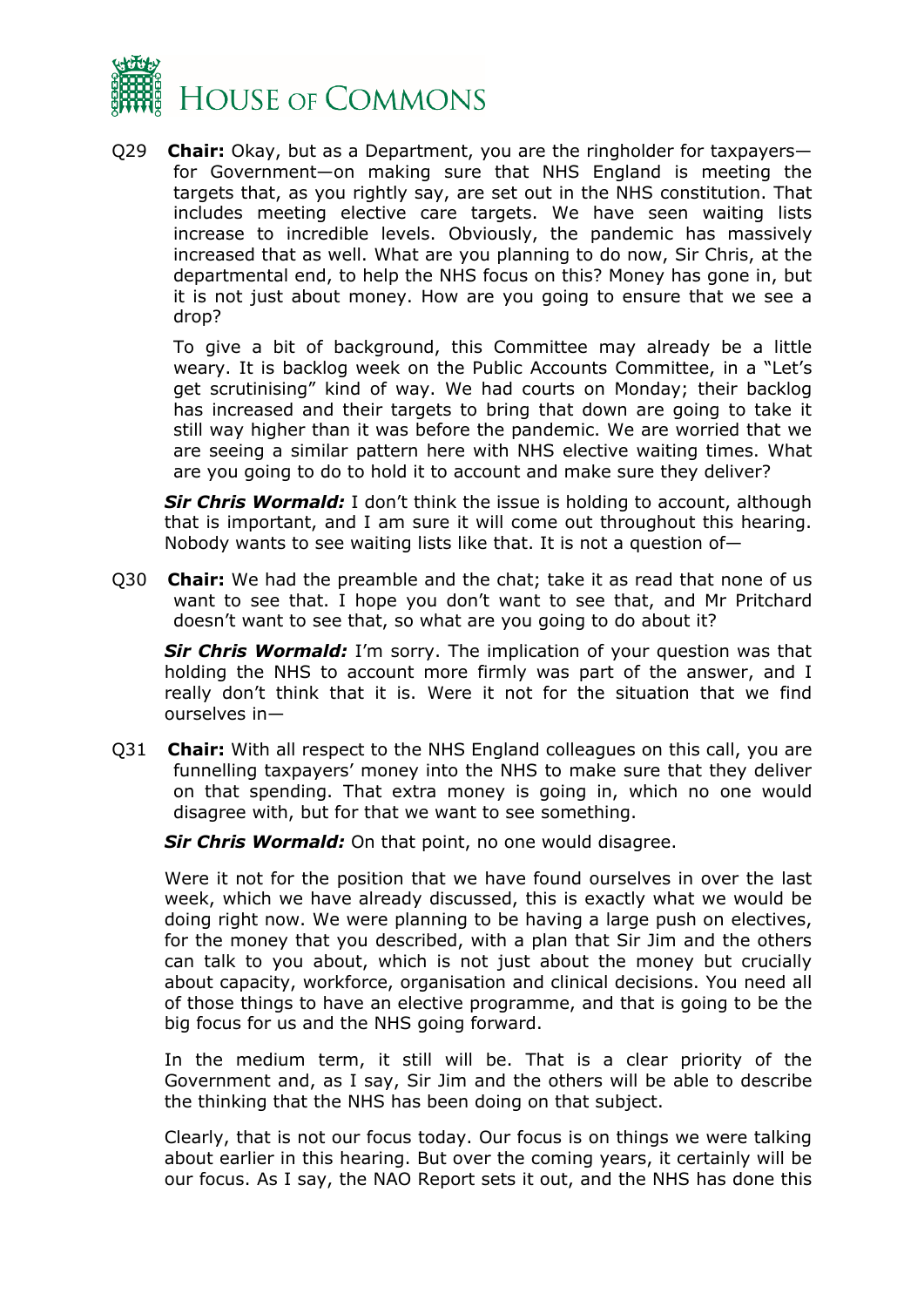

before. It is not simply a question of resources, although those are important. You have to have all those other things. That was the thinking and planning that the NHS was doing.

Q32 **Chair:** Okay, can I bring in Professor Powis? Earlier you said that it was, "Our job to prepare," and I think that is fair enough. Can you tell us what you have been doing to try and reduce this? Also, what will the impact be on elective care of this month of focusing on the booster? How much will it increase the already big challenge you are facing?

**Professor Stephen Powis:** The very short-term mission over the next three weeks will probably not increase it significantly. It is also the period of Christmas and the new year, when we would not usually be doing a huge amount of elective care because staff are taking bank holidays and so on. As you know, we have done a huge amount in between waves to make sure that elective care continues and waiting lists do not build. Obviously they have.

During the first wave we actively stood down all but emergency elective care, and the reason for that is that we really had very little information about what was going to happen. It was a new virus, and we didn't know how hard it was going to hit the NHS. We learned from that first wave, and in the second wave we did not stand down elective care. Wherever possible, we kept it going. That will be our approach to the wave that may be coming in January. As I said earlier, we don't know how big it will be, but we will not stand elective care down unless we have to. Of course, we will keep those high-priority emergency treatments—cancer operations and operations for life-threatening conditions—going, as we did in the first and second wave.

But let's not sugar-coat it. If we do see a large wave in January, we will see disruption again. Unfortunately, we will see cancellations, and I am sure the public will understand that. In primary care over the next few weeks, we are asking people to forgo some of those routine appointments, so that GPs can focus on the vaccination mission. Indeed, we have worked closely with the Royal College of General Practitioners and the BMA to issue further guidance to GPs, which we will be doing shortly.

Q33 **Chair:** As medical director you have many unenviable tasks, I am sure. One of which is that, if there is another peak, which you have been through before, you have to provide guidance on who gets an intensive care bed. Can you talk us through what decisions you would make that would hit elective care rather than people who are very ill with covid-19?

**Professor Stephen Powis:** We have always worked on the principle during previous waves—and we will during the next wave—that those urgent, life-threatening treatments will go ahead. That is why we have increased intensive care capacity. We have increased capacity in our general beds and put in additional capacity to manage both covid patients and non-covid patients. As I have outlined, there has been some disruption to elective services—the non-urgent elective cases—but we will minimise those in this wave, as we did in the second wave.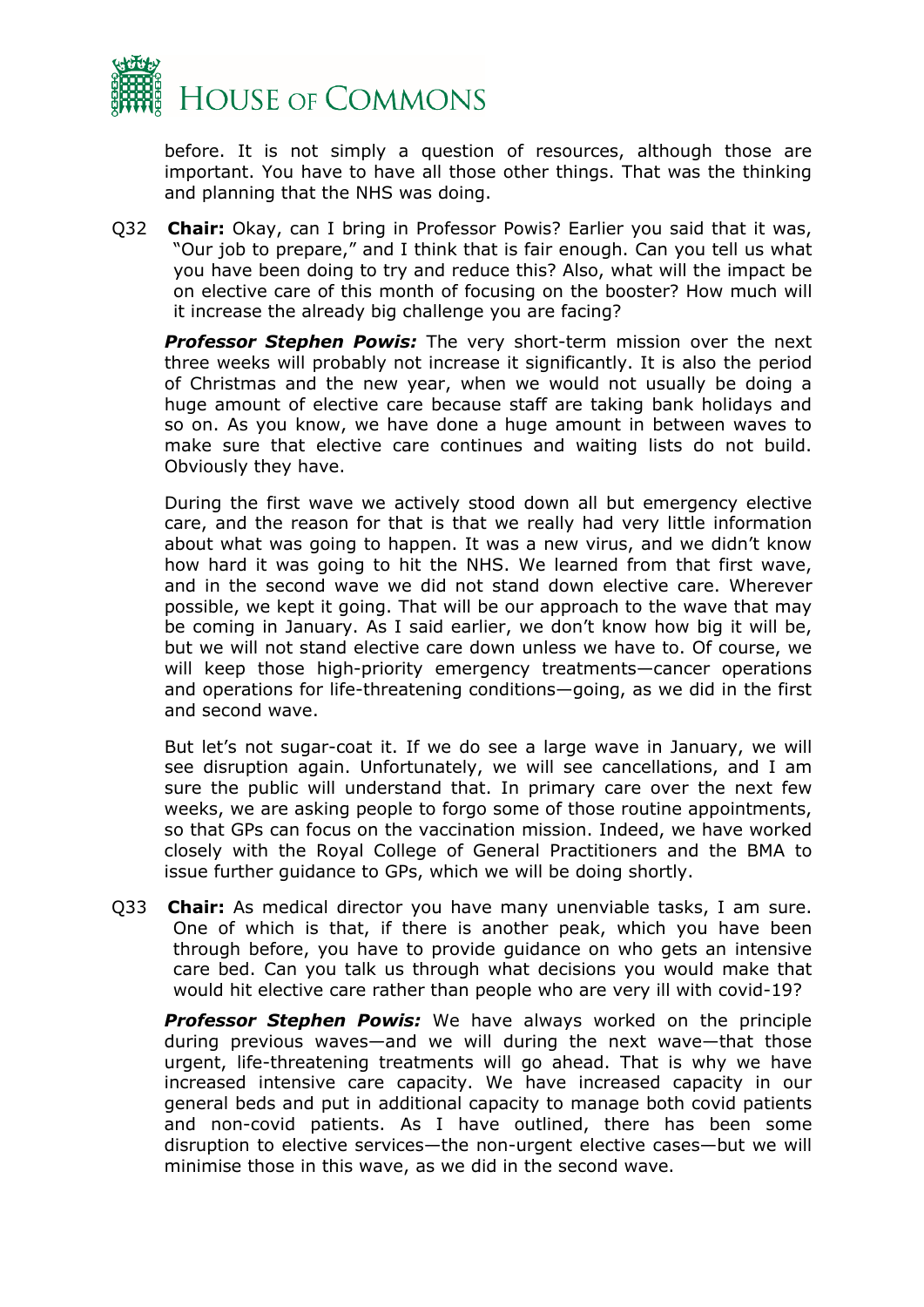

Q34 **Chair:** So there are non-urgent elective cases that get more urgent as time goes on? They may not be urgent, and they may survive a delay of a week or two, or even a month or two, but many people have been waiting a very long time, to the detriment of their lives and health. How do you strike that balance?

**Professor Stephen Powis:** The first thing to say is that clinicians know their individual patients best. That is what we are trained to do. That is what I did when I was practising. If one of my patient's condition deteriorated, I would prioritise them and we would treat them more urgently. Clinicians do that day in, day out in hospitals and in primary care. We have also worked with professional colleagues to issue guidance.

I mentioned the guidance going out to GPs shortly, but a year ago we worked with the Royal College of Surgeons and the Federation of Surgical Specialty Associations—to whom I am extremely grateful—to develop guidance around the prioritisation of patients on the waiting list. Clinicians have been working through waiting lists on that basis ever since.

That guidance is constantly updated, but essentially it says what common sense would tell you: very life-threatening conditions need treatment within a day or a couple of days, while treatment for very urgent conditions, such as cancer operations, is needed within a month. With less urgent and more routine cases, I think everybody would understand while acknowledging that people are waiting, that it is frustrating and that it affects patients—that there is a rationale for treating urgent cases first.

The guidance, which I am happy to send you, very much reflects the common-sense clinical professional approach that clinicians would take not least because it is produced by those clinicians, so it reflects what they do in everyday practice.

Q35 **Chair:** I do not doubt for a minute that individual clinicians are making difficult but rational judgments in the moment. Of course, we see the big picture, which is the backlog, and we all acknowledge the impact on people's lives. I am sure that we do not need to go into that.

*Professor Stephen Powis:* The other thing that I would say is that we have a real focus on the long waiters. Pre-pandemic, we had a focus on people who were waiting for over a year, and we were making progress. Now, of course, we are seeing those waiting lists grow, so we have an additional particular focus on the very long waiters—people who are waiting for up to two years or more—at the same time as having a real focus on the very urgent cases. It is getting that balance right that clinicians do all the time, assisted by our guidance.

Q36 **Chair:** We will come to the flow and the diagnostics later. Before I pass over to Mr Richard Holden, I want to pick up on the work of independent private hospitals in supporting the NHS at this time, because quite a lot of money went in during the early stages of covid. We are told in the NAO Report at figure 23 that 3.3 million activities were completed. A lot of it was used not for covid patients, but for other things.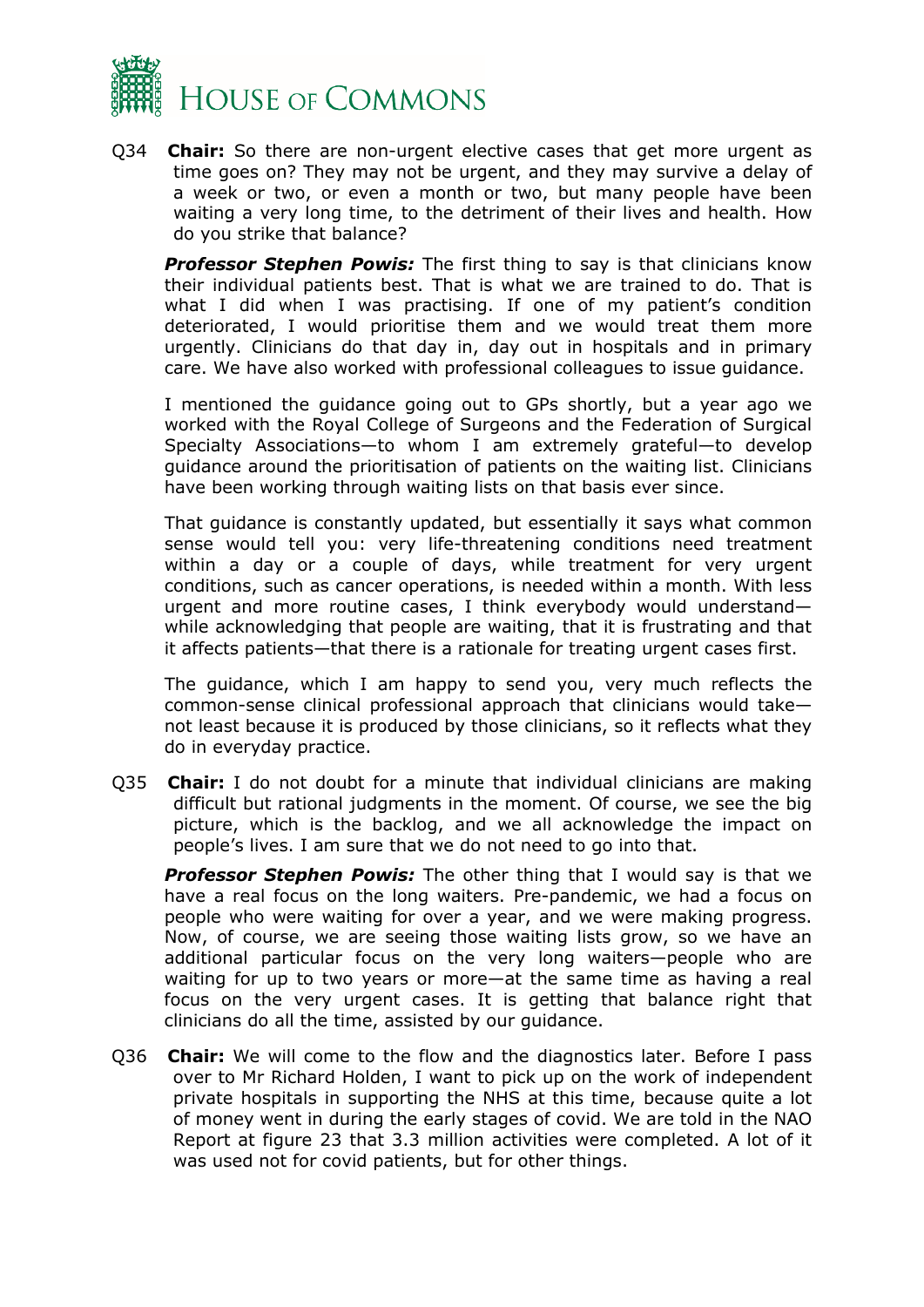

Can you tell us what has been happening with the independent sector and how, or whether, that will be used to help to clear the backlog? We will go to Ms Pritchard on that.

*Amanda Pritchard:* Could we go to Jim, because it is part of elective recovery?

**Sir Jim Mackey:** The independent sector is helping a lot and has been doing so over recent months. Activity levels in the independent sector are at around 111% of 2019-20 levels, according to the latest statistics, and are still growing. There is variation around the country, and obviously the presence around the country is different, but the sector is absolutely working very closely with us to help to address the backlog.

Q37 **Chair:** Does that depend on region? Is there an even spread of independent private hospitals?

**Sir Jim Mackey:** No, it is very variable.

**Chair:** That is what I thought.

*Sir Jim Mackey:* There is very little in the north-east, for example, where I am today; it is very much concentrated in other parts of the country. That will be something that we will have to work through in our longerterm recovery.

Q38 **Chair:** How are you making sure? If it is there and we are paying for it, we need to be using it, clearly, but if you are living in the north-east, you probably would not have many private hospitals, as you would know. Do those patients get a rougher deal because they are waiting longer for the operations that are being pumped through private hospitals—hips, knees and so on?

**Sir Jim Mackey:** Generally, where there is less independent sector presence, NHS waiting times are better anyway. North-east waiting times are generally lower, and there is actually less need for independent sector provision there. But there is variation, and a lot of it is very historical—a lot of it goes back to the early 2000s and the NHS plan.

All I can say, really, is that over the last two months there has been an awful lot of interaction between the independent sector and the NHS at national, regional and local level. We have ironed out an awful lot of wrinkles in patient pathways and in what the capacity can be used for. Volumes have picked up really significantly since then.

**Chair:** We are here to talk less about the value for money than about the effectiveness at this point, but we will be doing some further work on private hospitals' provision in the new year.

You mentioned the north-east, so we will turn to our north-east correspondent on the Committee, Mr Richard Holden MP.

Q39 **Mr Holden:** Ms Pritchard, I just want to get a handle on the waiting list numbers. Where are we today with the millions of people waiting?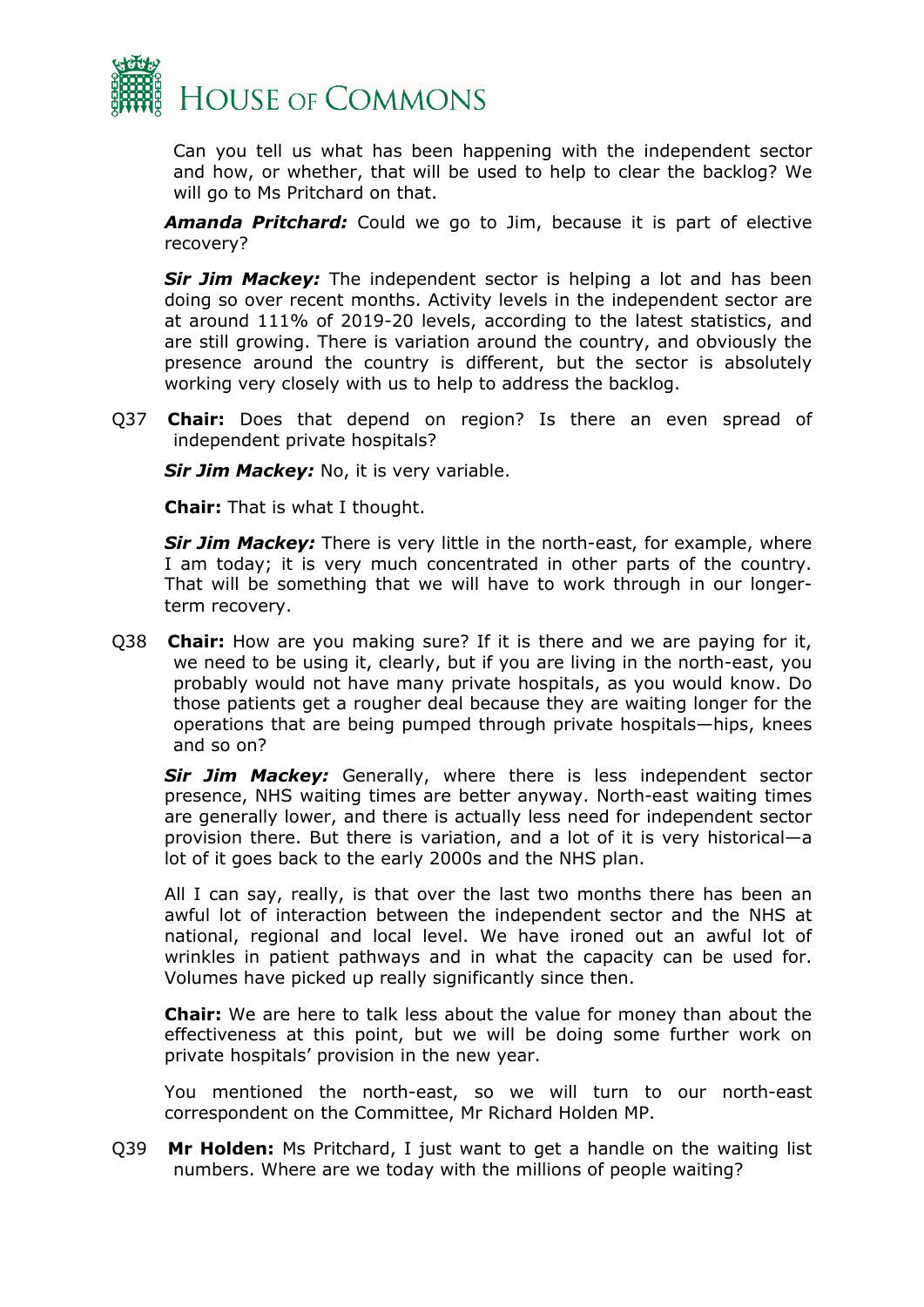

*Amanda Pritchard:* We published the monthly statistics last week, from which you will have seen that 5.98 million patients are currently on the waiting list. As I think we would all agree, that is far more than we would like.

Q40 **Mr Holden:** I am looking at page 4 of the NAO Report, which shows the big, key numbers. Under the heading "NAO projection of the size of the elective care waiting list by March 2025", the figures are between 7 million and 12 million. So at least 1 million more people will be on that waiting list, despite billions of pounds extra going into the NHS, and the extra money that I voted for in Parliament for extra support to get waiting lists under control. Why is it going up even by 2025?

*Amanda Pritchard:* I can start answering that, but you will probably want Jim to come in after. I think the Government have always been very clear that this was going to get worse before it gets better, because obviously what we are trying to do here is deal not just with the patients who are currently waiting—those who are absolutely in that clinical prioritisation long wait focus that Steve was just talked about—but also with the uncertainty of not knowing how many of the patients who did not come forward for treatment might still present for treatment, and that is a hugely important unknown in being able to predict where waiting lists might land.

The other really big unknown, which obviously has come to the fore in the last few days, is the impact of what might happen this winter. We were already concerned about the level of urgent emergency care pressure we were seeing, but now we have the additional uncertainty of what might happen with the next covid wave. It makes it very difficult to predict numbers on the waiting list.

That is why we keep coming back to the point that the priority has got to be doing as much work as possible on activity. Activity on elective is one of the things we have clearly committed to as part of the elective recovery plan, but we must also maintain that focus on those patients who are most urgent, and those who have been waiting the longest.

**Sir Jim Mackey:** It is very hard to predict, and we are now in another period of uncertainty, when it is hard to tell what will happen over the next few weeks. All I will add to what Amanda has said is that everybody in the NHS wants to recover as quickly as is humanly possible. There has been some fantastic engagement over the past couple of months, with lots of really positive signs of progress on slowing down the rate of growth for some of the long waiters, and really big efforts to increase activity, but it is very hard to predict over a two or three-year period, given the rate at which people who were not in the elective system last year might return, and the extent to which they might have appeared in the non-elective system. I think we just need a bit more time to be able to assess that. Obviously, now it is complicated by these next few weeks.

Q41 **Mr Holden:** I understand. Ms Pritchard said that this would get worse before it gets better, but when will it get better? That is what I want to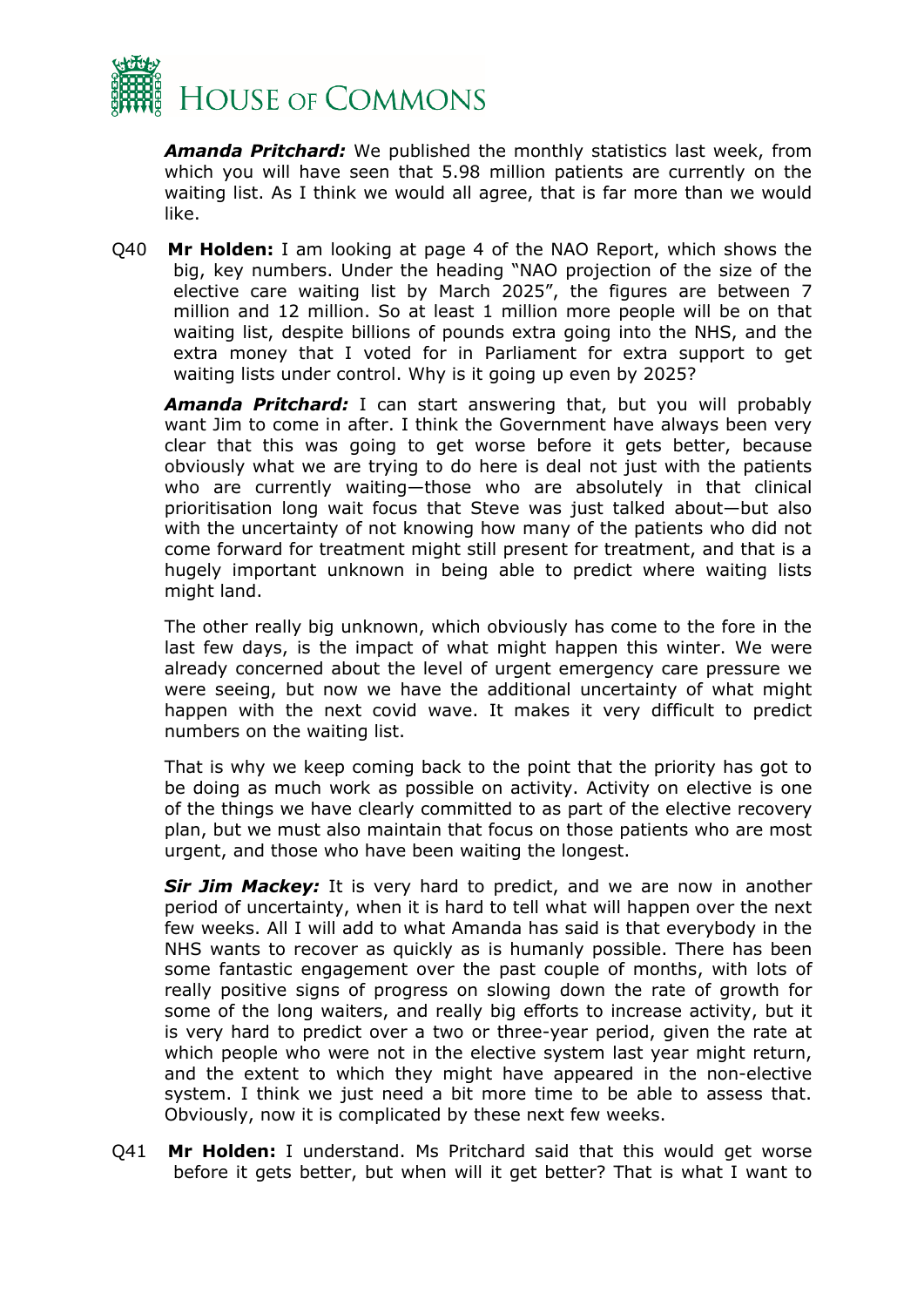

know. I am looking at the graphs, and I cannot see when it will actually get better, all the way to 2025. When will the numbers actually start coming down?

**Sir Jim Mackey:** It depends what you are looking at. We are already reducing the rate at which—

**Mr Holden:** I am looking at elective surgery.

*Sir Jim Mackey:* But there is a range of statistics. Our focus currently is on very long waits—people who have waited two years.

**Chair:** Just to make sure that we are all talking about the same thing, Mr holden is referring to figure 25 in the Report.

*Sir Jim Mackey:* You are talking about waiting lists. What I am trying to say is that there are a number of things that we need to focus on here. Our initial focus is on very long waiters. There are signs that we are starting to make an impact on stopping that number growing, and over time we are very confident that we will be able to reduce that. That is currently more evident for people who have waited a year than it is for those who have waited two years, but it is very early in the process of trying to make an impact on that. My point was that the waiting list could grow over this next period—it is very hard to predict how the missing referrals will clear back in and the extent to which they are already in our numbers. What we are trying to do now, going back to Steve's point, is focus on those with the highest clinical need and priority, and especially, in the short term, those who have waited very long periods of time.

Q42 **Mr Holden:** So basically you cannot tell us if or when it will get better.

**Sir Jim Mackey:** We were getting close to agreeing a plan with the Government until just before this latest covid episode began, and it would have allowed us to set out a recovery plan over a period of time. Obviously, we will now have to take stock and see what happens over the next several weeks as things are possibly curtailed, but at some point, the NHS will set out its plan to do that.

Q43 **Mr Holden:** I am glad, Sir Jim, that you are getting close to agreeing a plan. I was slightly concerned by Sir Chris's words earlier, when he said he didn't think that holding the NHS more to account was part of the answer. Do you think it is highly unlikely or highly likely, or likely or not likely, given this extra wave of covid, that the elective waiting list in 2025 will be shorter than it is today? What is your judgment? You are the chap in charge of elective recovery for the NHS. Do you think the waiting list will be shorter or longer in 2025?

**Sir Jim Mackey:** I honestly could not say. The indications are that it will be very hard to reduce it from where we are now, but there are so many variables that it is impossible to say at the moment.

Q44 **Mr Holden:** But is it your honest assessment that it will be very hard to reduce the waiting list from where it is today?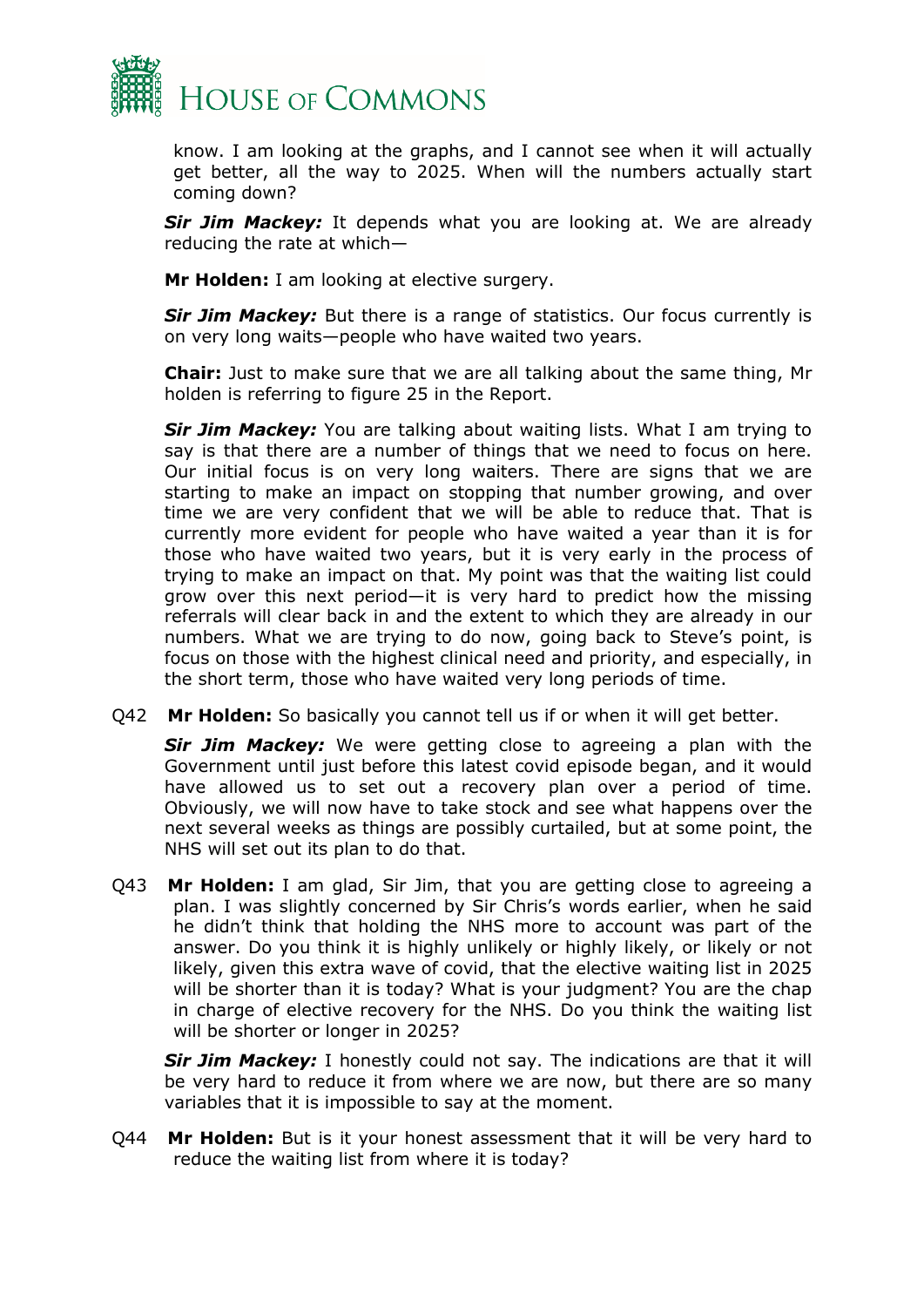

*Sir Jim Mackey:* It will be, yes. I would be more confident of reducing very long waits for those patients who have been waiting a very long time, but I would be less confident of reducing the size of the list.

Q45 **Mr Holden:** Sir Jim, obviously in recent weeks we have voted for the extra £8 billion as part of the social care package for the NHS to help with this recovery. What impact do you think that extra money will have? Will it help to flatten out the potential rise? What numbers can you put on it to reassure my constituents that their money is being well spent?

*Sir Jim Mackey:* We have already started that process, and in H2, the second half of this financial year, we have invested around £700 million in the NHS to create additional theatres, dedicated surgical capacity, surgical hubs and diagnostic facilities—and, importantly, to start the separation of urgent care and elective care, so that we can protect elective care streams by building in resilience against urgent care and other potential shocks. That is already happening. The half-year plan buys just short of 600 dedicated elective beds and dozens of other bits of capacity—MRI scanners, CT scanners and surgical robots. Before Christmas, we will start a more medium-term planning process to nail down how that investment works and what we get from it, in terms of value for money.

Q46 **Mr Holden:** Immediately, this year, from that extra funding, we will start to see an extra 600 beds across the country for elective surgery, which will be increased next year. That is just with £700 million. Are we talking of tens of thousands of extra operations a year because of that funding?

**Sir Jim Mackey:** Yes, absolutely. The actual figure is something like 566 elective beds, but there will be a range of other capacity. Importantly, going back to some of the Chair's questions, we have been trying to build in resilience, to separate urgent care and elective care, and to create dedicated elective capacity, so that people can have a scan or have their day-case procedure, or whatever, without worrying about it being disrupted by urgent care. That is a very big step, and it will flow through in future years from this planning process.

Q47 **Mr Holden:** I understand that, and I know it is difficult to put a broad number on it. In terms of the raw number of patients coming off the waiting list for elective surgery, are we talking about hundreds of thousands of people over a four-year period?

**Sir Jim Mackey:** Yes, absolutely. Overall, we are trying to ramp up activity over two or three years, but that is very difficult to do because of the complexities with which everyone is coping at the moment.

*Matthew Style:* The resources that the Government have made available to 2024 will enable at least 9 million more checks, scans and procedures over that period, and such longer-term certainty is very important. That will allow the NHS to make best use of the resources that the Government have made available, and to invest with the certainty that is necessary not only to maximise the activity that can be delivered, but to transform the way that care is delivered in the way Jim was outlining. That way, we can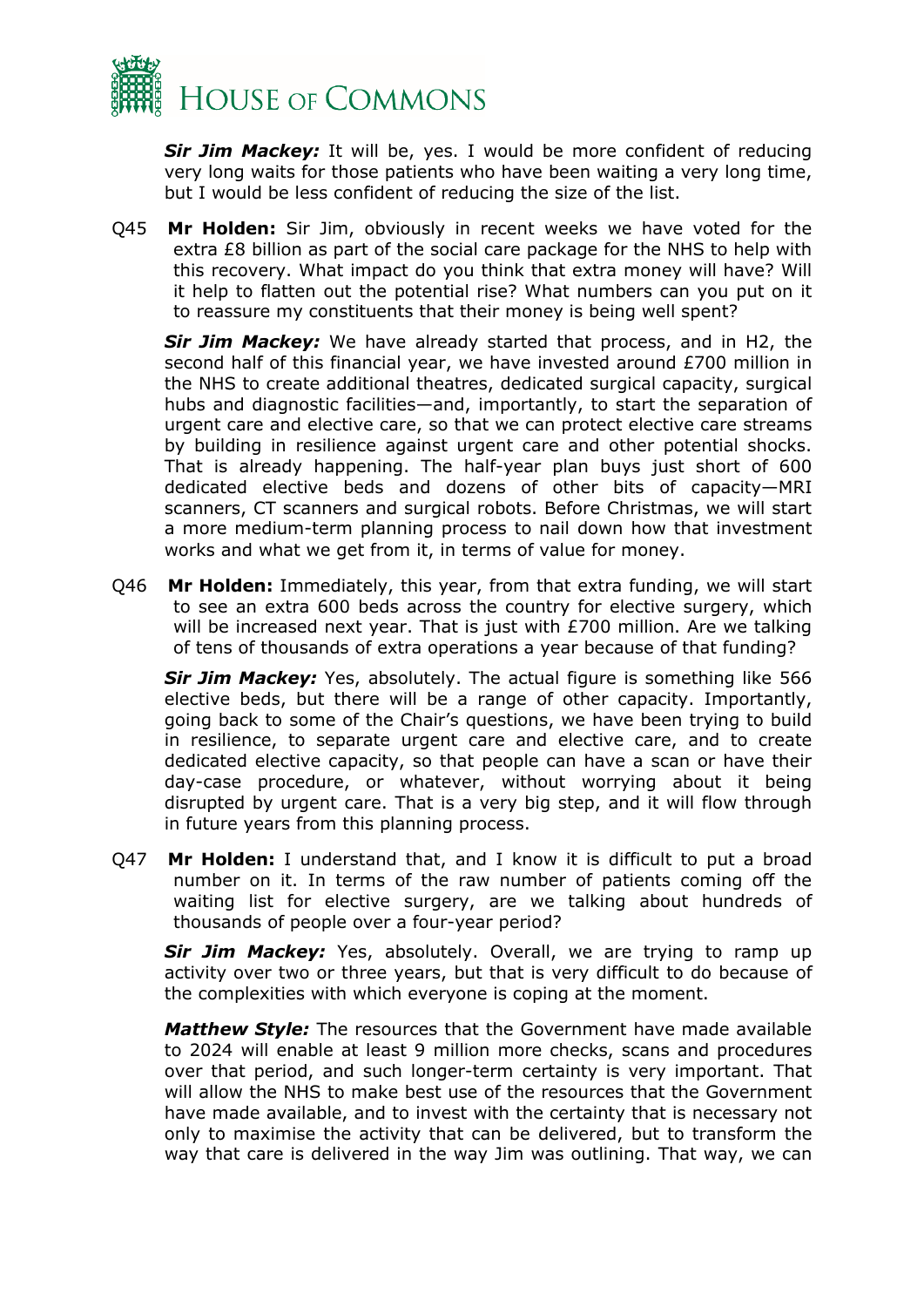

not only tackle the backlog, but make great strides in the productivity of the system at the same time.

On the point you were discussing with Sir Chris a moment ago, the Government are very clear, as was the planning guidance issued through the NHS this year, that our focus now is on restoring activity to the highest level possible across the NHS—to pre-pandemic levels and beyond—as quickly as possible. That is what we are focused on. That is what the colleagues I meet on the frontline across the NHS tell me is their focus, and what they want to do. The financial certainty that we have provided as a Government is supporting that agenda. As Jim and Amanda have said, what that means in practice will become clearer over time as the longer-term impact of the pandemic and the winter become clearer. Right now, I think there is no doubt that we are together—the Government and the NHS—focused on restoring activity to the highest possible levels.

Q48 **Mr Holden:** Mr Style, I think we have got your message: you want to restore levels. I want to be clear. The extra money that was voted for will deliver 9 million—ballpark—more diagnostics, operations and so on, particularly in the elective sector, by 2025. That is what you are aiming for. You are the head of policy and performance, and that is what you are driving for.

*Mr Style:* That's right. That is all part of the overall ambition—

Q49 **Mr Holden:** That's fine. I just wanted to nail down that number. Thank you. It is something we can hold you to account on, which is helpful to know. I am sorry, Chair, I know I have been digging into that a little bit more than planned.

I wanted to look at a bit more data in the NAO Report, and at what we are putting in, compared with other nations around the world. Page 31 includes "healthcare resources: international comparisons", and I also have numbers from the OECD on international comparisons. Colleagues from across the House want a bang for the taxpayers' buck in the NHS. According to OECD 2019 figures—the nearest year—health expenditure per capita in the UK is roughly \$4,500 per head, which is more than Italy or Spain, pretty comparable to Japan, and slightly less than Ireland and some other countries. Looking at the healthcare indicators on page 31 of the NAO Report, we are lower across the board than most others for hospital beds per 1,000 of population, for nurses per 1,000 of population, and for doctors per 1,000 of population. Other countries vary in the nature of their healthcare systems. Why, despite the money being pretty good in the UK—it could be higher, and there is more going in, as we have just said—are we lower on all those things across the board than comparable countries?

**Sir Chris Wormald:** I am not sure that chart does show that.

**Mr Holden:** Are we looking at the same chart? We are second lowest in terms of hospital beds—let's make it clear—third lowest in terms of nurses, and fourth lowest for doctors.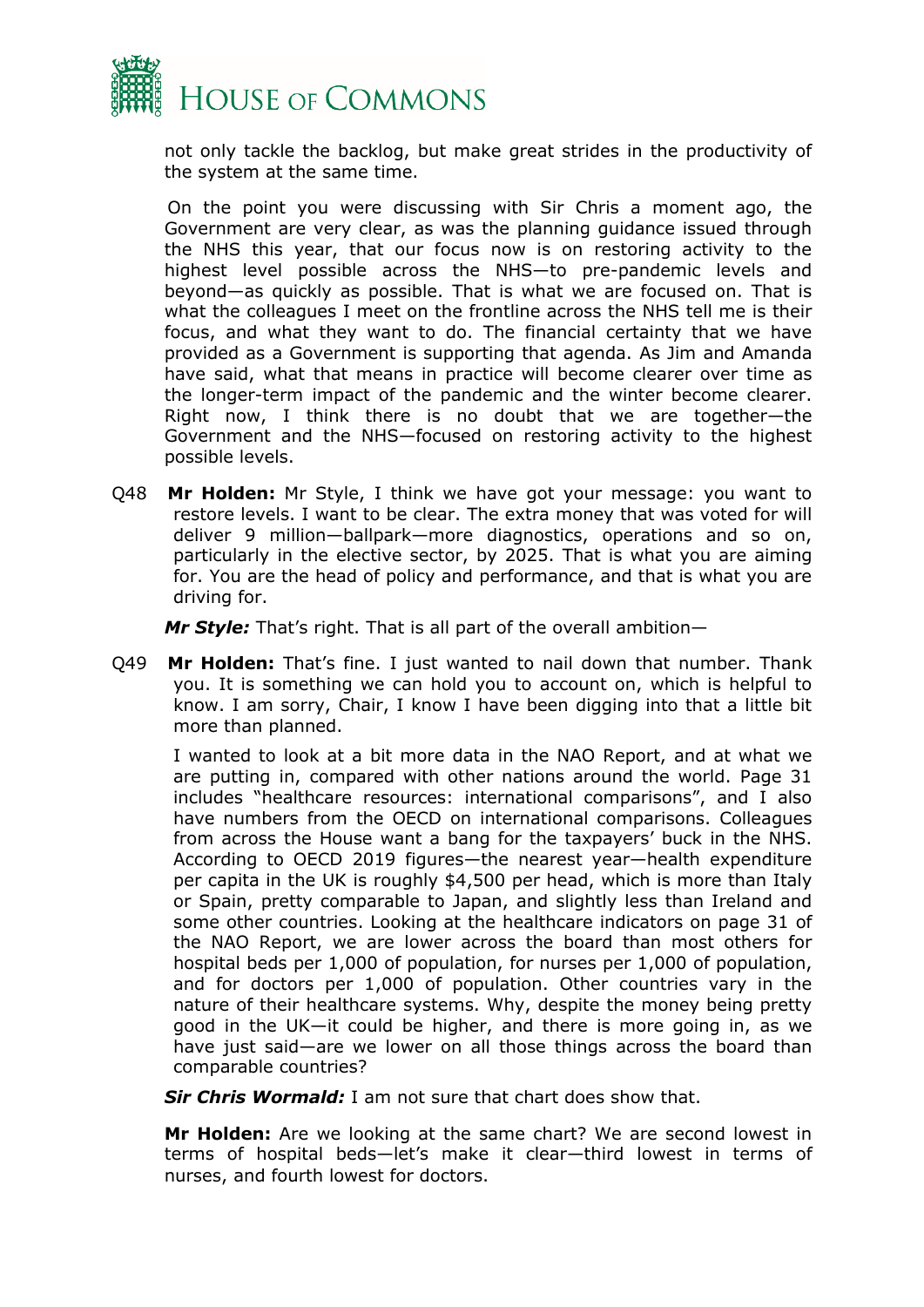

*Sir Chris Wormald:* As I said, I thought it was an interesting chart. As you said, Japan is top of one of your charts, but it is bottom of the other. There are a lot of choices going on—

Q50 **Mr Holden:** Indeed, but no other country is consistently down at the bottom of everything.

**Sir Chris Wormald:** If you have a look at the ranking produced by the Commonwealth Fund, which is generally considered to be the most comprehensive analysis of healthcare systems, the NHS scores rather well across its measures for the amount of resource that is put in.

What I thought was really interesting about the chart was the different choices that countries make about how their healthcare systems are structured. Certainly, there were things we can learn from other countries.

Q51 **Mr Holden:** As ever, Sir Chris, you have predicted my next question. Clearly, there are different models from the way the different countries operate. We are putting a huge amount of extra investment into the NHS. What other countries are you going to, to learn from examples at the moment? Other countries are facing similar issues with coronavirus, but they will be tackling it in different ways. I am interested in what you think.

**Sir Chris Wormald:** I might pass to Amanda to talk about the transformation programme that the NHS is running, which draws very heavily on international best practice.

*Amanda Pritchard:* The short answer is there is a lot to learn from a lot of different places. Clearly, we are trying to take the best of what we can see across the world. One of the big focuses of the transformation work is around digital and being able to support more people, particularly in their own homes, through things such as the virtual wards and crisis response services—that has been crucial through the pandemic. Once again, that will make a big contribution this winter. But going forward it is the kind of thing we need to do. If we don't have those beds in hospital, and you can see we haven't, we have to learn lessons from places such as Australia and Israel, particularly on the digital and data side, to enable us to find other ways of supporting patients effectively outside those hospital beds.

Equally, one of the big areas of focus is diagnostics. Again, the chart is very illuminating on that, because you can see we have fewer CT and MRI scanners than comparative nations. That is one of the drivers for the big push on diagnostic reform and the setting up of community diagnostic hubs. One of the lessons we learned from looking at other countries is that the ability to separate elective and emergency flow is absolutely critical to protect our elective work against some of those pressures from emergency care. There is a big focus on that.

You have hit an incredibly important point on workforce. We might be about to go there anyway, because we cannot do anything in the NHS without our workforce. It is not just about supporting the brilliant people across the NHS today who, once again, are pulling out all the stops and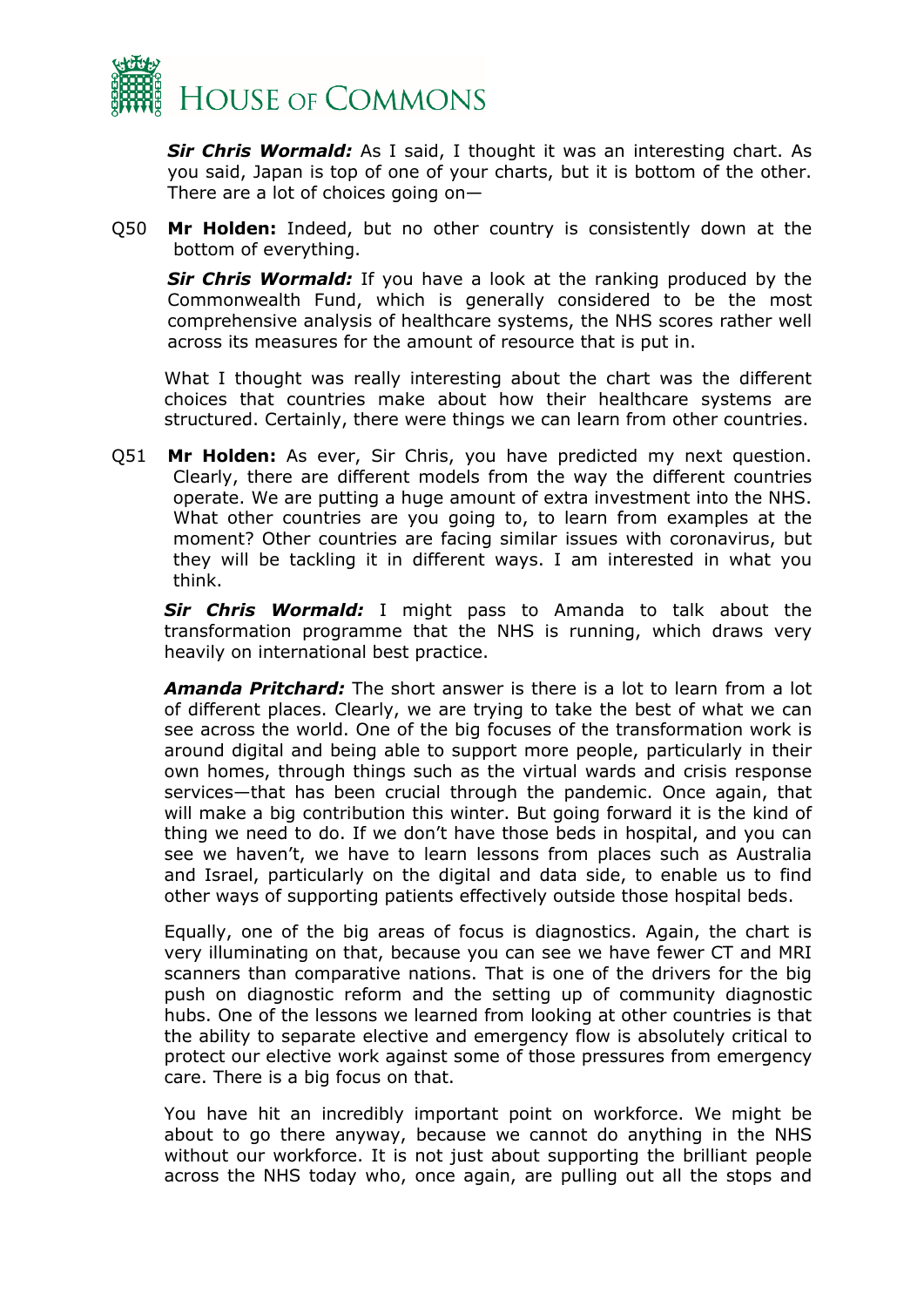

have done all the way through the last two years and beyond, but the ability to plan more effectively for the future.

The final point I would make is the data one. One of the things we have learnt internationally and are beginning to lead the way on is our use of data to get upstream on prevention. We have used it with the vaccine programme to understand local communities, to be able to serve those who have traditionally been underserved. We have a great opportunity to build on that as we think about that wider prevention and inequalities agenda.

Q52 **Mr Holden:** One of the things I am particularly interested in, Ms Pritchard, is Spain. Government and compulsory spending in Spain is 25% less per head than in the UK, yet its number of CT, MRI and PET examinations is 25% per head more than in the UK. That is the diagnostics. In essence, they are spending a quarter less and getting a quarter more. Have you gone and found how they are delivering that?

*Amanda Pritchard:* That might be one for Chris about the distribution of funding and the decisions about the prioritisation.

**Mr Holden:** I'll bat it over to you, Sir Chris.

*Sir Chris Wormald:* We have certainly looked at Spain. Spain was one of the countries that runs systems that are one of the precursors to the ICSs that we are developing. There are very interesting things that happen in Spain.

I would say not to pick on a single measure; as Amanda laid out, countries make very different decisions about how to use their healthcare resources. As the charts show, we have made the choice to have fewer hospital beds and more in the community than some other countries. I don't know how Spain goes across the board, but your general point is absolutely correct. Spain, along with other countries, do a lot of very interesting work that we definitely look at and need to learn from.

*Matthew Style:* May I give one very specific example? Picking up on what Jim said earlier, one of the priorities for capital investment in the second half of this year to support elective recovery has been the greater separation of facilities and pathways for planned care, as opposed to emergency care. As Jim said, that is a priority for us as part of our investment programme, but it is also something that we have seen and drawn on in other countries. In Germany, for example, that is a much more established part of their healthcare model. That has influenced the investment plans that are taking place right across the NHS this year as part of tackling the backlog.

Q53 **Mr Holden:** Sir Chris, one thing I am interested in before we move on: obviously, we are looking at other countries and how they do things. Who is coming to us to ask, "How do we do things better?"

**Sir Chris Wormald:** That is an extremely good question. Actually, you see a lot of other countries who come and look particularly at things that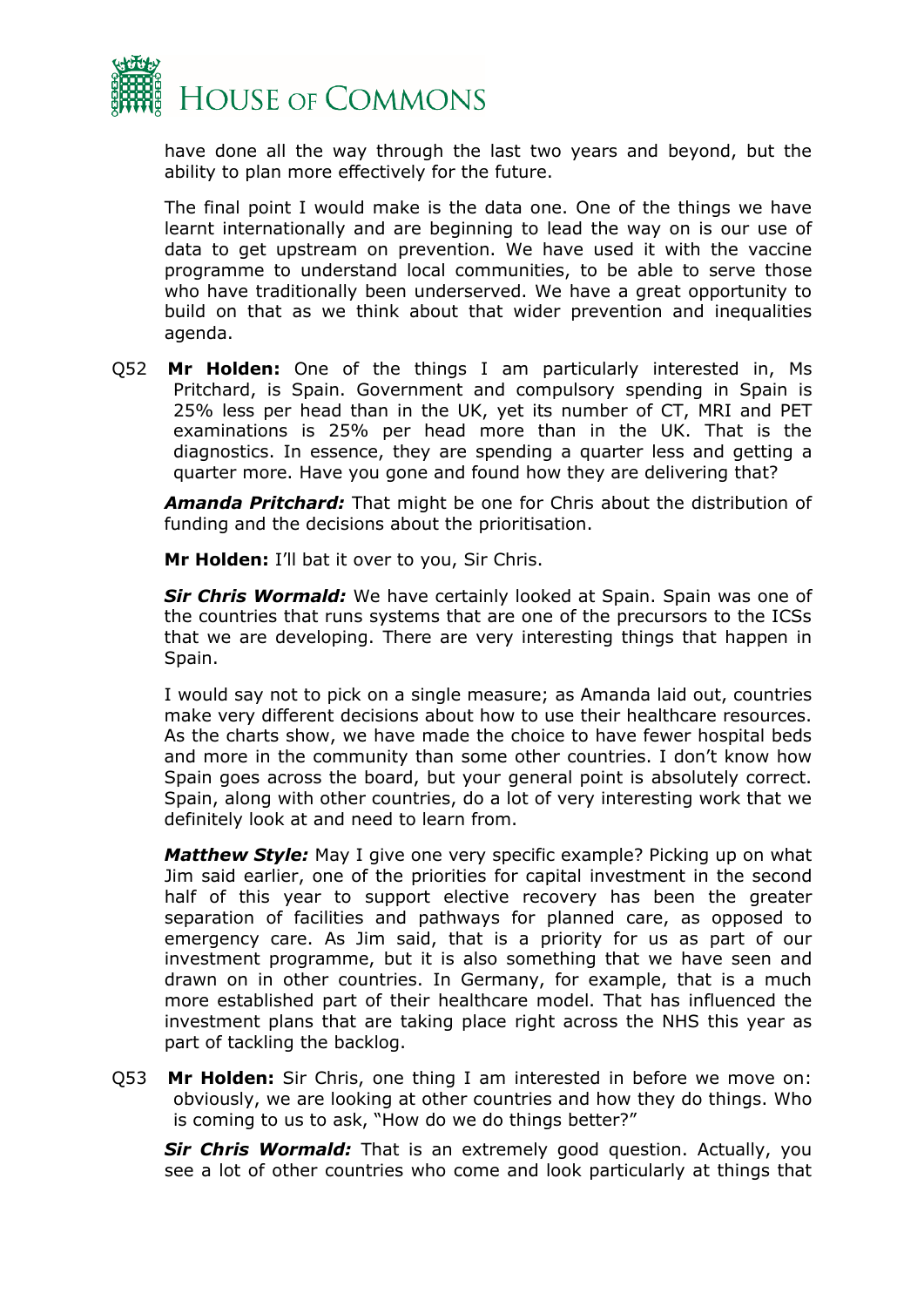

happen in individual trusts. What you find when you go round the NHS is extremely interesting innovation everywhere. That is certainly looked at across the world. What we have not had, and what Amanda was describing, is about how you scale those interesting innovations into things that are having whole-system impacts. The kind of thing that Amanda is talking about, and it is a theme of our Getting It Right First Time programme that has been running for a while, is how do you take the great innovation that undoubtedly happens in our NHS all over the place people flock to our great teaching hospitals for learning—and actually use them for system-level transformation.

Q54 **Mr Holden:** Okay, so nobody is coming and looking at the NHS system, and the system that is run out of DHSC, and saying, "That is the model that we need to be pursuing for our country."

**Sir Chris Wormald:** Sorry; at a system level, no, and we are not doing that, either. Everybody looks at each other's systems for what is good and takes things from them.

Q55 **Mr Holden:** Sir Chris, I want to drill down into the specifics of that a little bit. I understand that great research goes on across the UK. We have got some great pharmaceutical stuff happening as well. What are other countries looking at from the UK on the bigger picture? Like you are looking at how Spain delivers integrated care, which we just talked about briefly, what are they looking at? Are they looking at any of those overall system approaches and saying, "The UK does that well"?

*Sir Chris Wormald:* I could not give you a validated list. I know Jim wants to come in. We certainly get people who want to talk to us about how we use data and some of the advantages we have by being a very large jurisdiction. We have international interest in all those things. Everyone is always interested in NHS reform. I could not give you a validated list of what people turn up to look at, but I think the areas you picked around innovation, research and clinical practice are probably what we are most famous for around the world.

Q56 **Mr Holden:** A couple of final questions before we go back to the Chair. In terms of spending per head and the comparisons with other countries, obviously, we are seeing big increases in the NHS budget over the coming years, but is that going to be enough to deliver the healthcare that you want to see delivered in the country, especially given the pandemic?

**Sir Chris Wormald:** It is a constantly moving target. A lot of the countries you quote are also raising their health expenditure. I would not like to leave you with the impression that we thought money was the only issue. I will not name them, but there are some exceptionally highspending countries that score rather lower than us on many measures as well, and clearly how you use the money is just as important as how much there is. Clearly, given the investment that the taxpayer is making, we need to see the kind of improvements that Mr Style was talking about. Obviously, whether that means we go ahead of other countries on some particular things—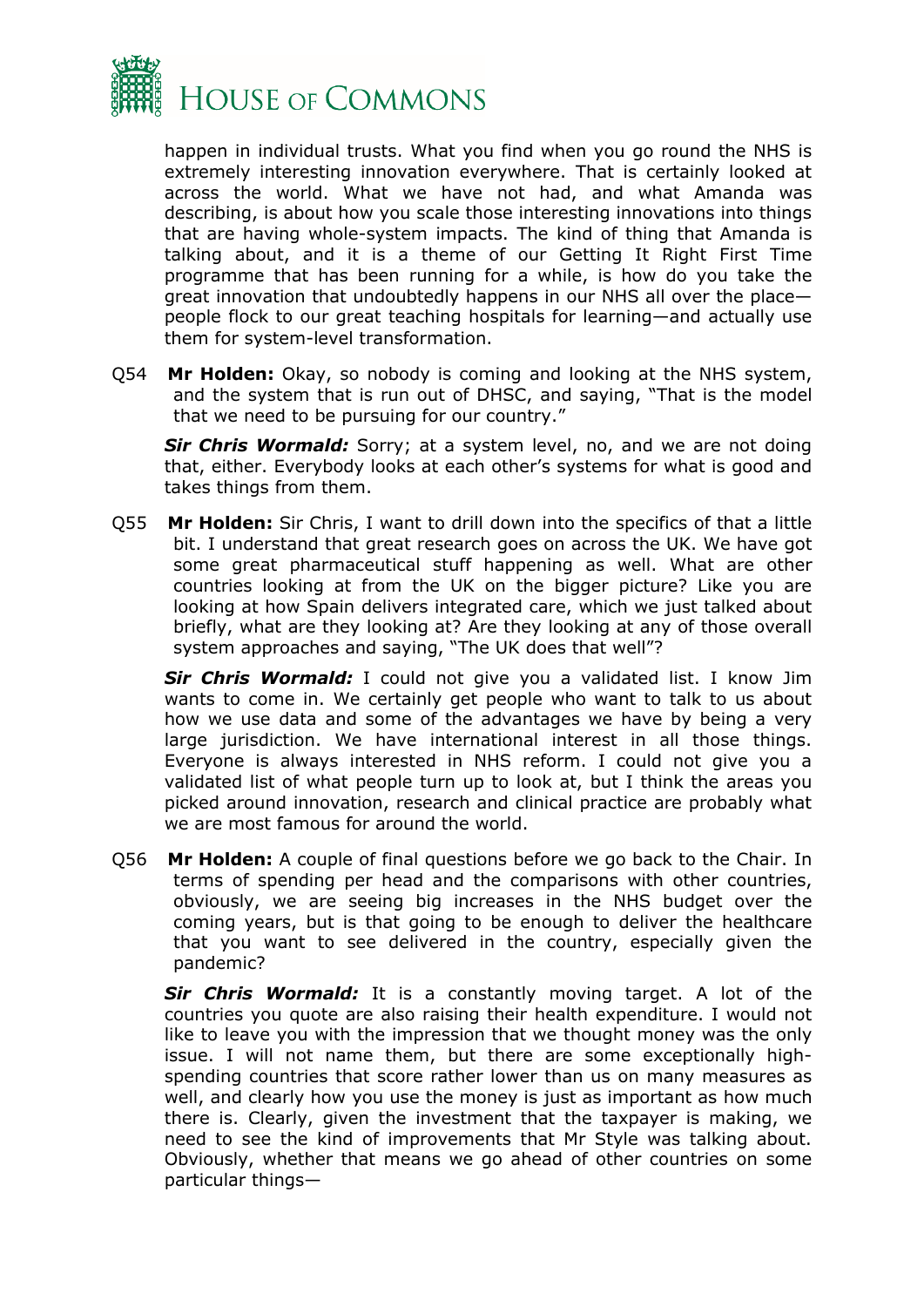

Q57 **Mr Holden:** It is good to hear that you're also talking about outcomes rather than just resource increases because, as we can all see from these figures, those two things actually do not correlate with each other that much once you hit a certain level of resourcing. What I am actually interested in—perhaps you could start with this, Chris, and then we could go over to Mr Style—is the key indicators. We have seen some of the broad indicators in the international comparisons. What indicators do you monitor so that you can see that the NHS and the UK are actually making progress?

**Sir Chris Wormald:** I will ask Mr Style to contribute as well. There is a sort of graduated system. As we were discussing before, there were some things set in the NHS constitution, which are the legal targets. There is then what the Department and the Government put in the NHS mandate every year, which is our top level of measures for the NHS. Then, for the long-term plan—which was interrupted, as you know—there was a whole series of metrics about the investments made in the long-term plan and what the NHS was offering back.

Q58 **Mr Holden:** Okay, Sir Chris. Perhaps we could ask Mr Style about what those are.

*Matthew Style:* As Chris said, the long-term plan is the reference point here. In the long-term plan, we look back at how we compared internationally on outcomes for some of the major health conditions.

Q59 **Mr Holden:** Indeed, Mr Style. I know that it can be difficult over Zoom. Obviously, we are monitoring lots of things, but one of the key indicators is the elective waiting list. Is any other country that you are aware of predicting that, after massive increases in investment—plus the extra £8 billion we voted for as part of the health and social care levy—they will have longer waiting lists in four years' time, or is it just the UK?

*Matthew Style:* I can tell you that most health systems in Europe cancelled non-urgent elective surgery in the first wave of the pandemic.

**Mr Holden:** I appreciate that, Mr Style.

Q60 **Chair:** Mr Style, that is not the answer to Mr Holden's question. We know that everyone cancelled elective surgery, but will they have longer waiting lists after recovery?

**Mr Holden:** Four years of recovery.

*Matthew Style:* As Jim said earlier, there are very significant uncertainties about the future path of waiting lists and waiting times. All countries like the UK, like the NHS, will be grappling with uncertainties about the impact of the pandemic. Our focus right now is on ensuring that we can restore activity across the NHS to the highest possible levels, make the best possible use of taxpayers' funds in doing so and, while tackling that backlog, transform care and the quality of treatment across the NHS. That is our focus.

**Chair:** Thank you, Mr Style; we've got the point.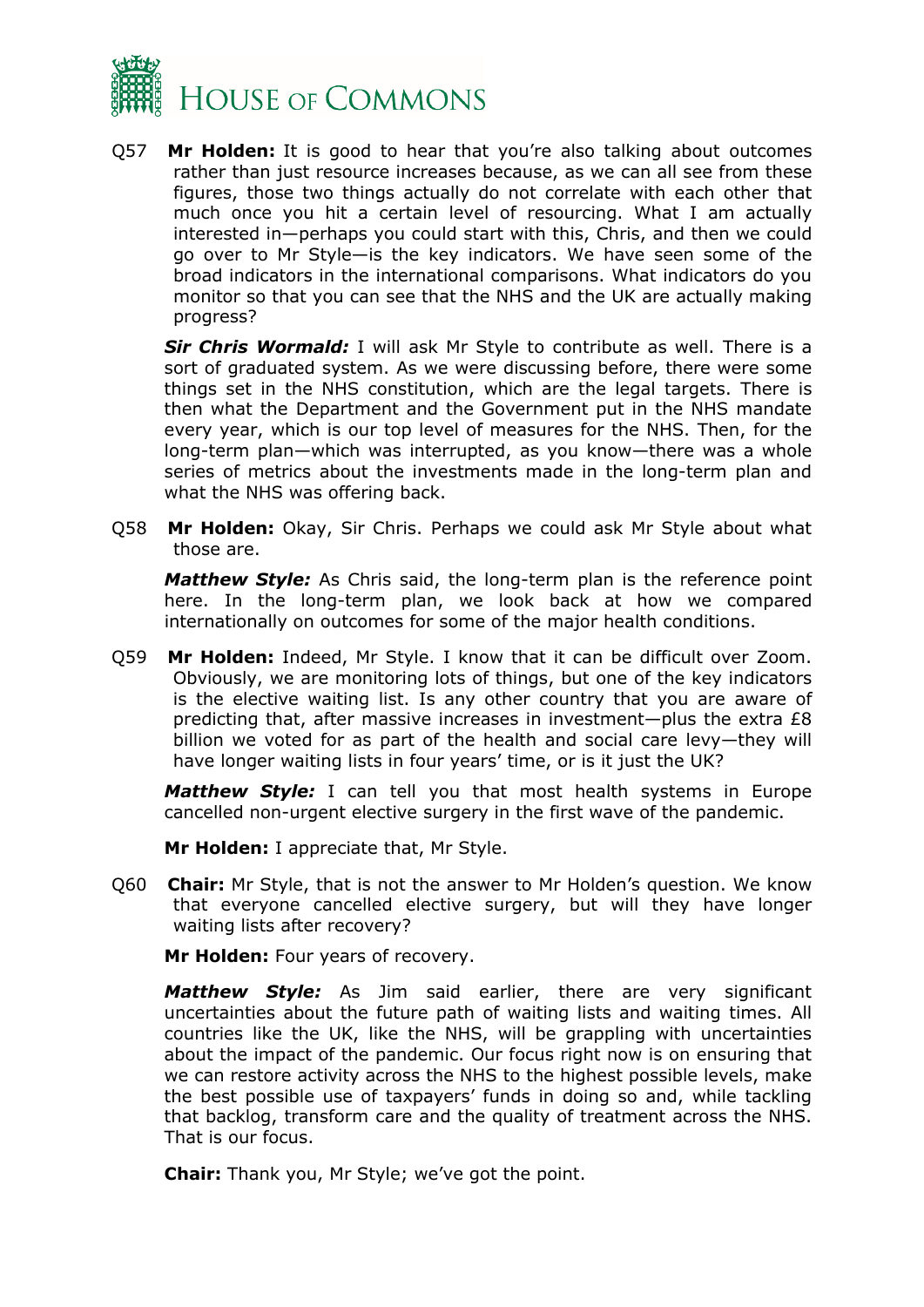

Q61 **Mr Holden:** Mr Style, none of us deny that Sir Jim, Sir Chris, Amanda, yourself and others will be doing everything you can to improve things. I just wanted to know whether you are aware of any other country that is planning to have a million more people on waiting lists in four years' time than they have today.

*Matthew Style:* All countries will be facing uncertainties about the future demand for healthcare and the impact of the pandemic. What we are focused on here in the UK, and what the NHS is rightly focused on, is restoring activity to the highest possible levels and doing the best for both the patients and taxpayers. That is what we're focused on; that is what colleagues in the NHS are focused on.

Q62 **Chair:** I was going to come to you, Sir Jim. Earlier you said it is very hard to reduce the backlog from where we are today, and you have always been a very candid witness at this Committee. You told us a number of times that hospitals—and I summarise what you said—did not really have enough resources to deliver day to day on the money that was coming in. It was you who gave us the 4% figure as a very clear need for hospitals. What do you need to reduce this? People, presumably. Who?

*Sir Jim Mackey:* There are a few things here. First, going back to the earlier point, it is very hard to make international comparisons. A lot of these other countries are very heavily reliant on the private sector in their systems. They are very difficult systems to compare the UK with. Almost none of them declare national waiting lists in the way that we do, and I am not aware of any of them that have published a recovery plan yet. So hopefully, when we publish ours, we will be the first of all of these countries to do so. If we just go back to your point, Chair, it will be very hard to reduce the size of—

**Chair:** Sir Jim, Mr Holden just wanted to come back on that one.

**Mr Holden:** I am just going through these figures, Sir Jim.

**Chair:** Can we be clear which figures we are looking at? Is it the OECD figures?

Q63 **Mr Holden:** We are looking at the OECD figures on healthcare expenditure. Norway, Sweden, France, Japan and Italy all have lower private-sector spending per head than in the UK, so the idea that this is all on the private sector, voluntary and out of pocket is not true. They might have slightly different systems, but they are essentially delivered free at the point of use, like the NHS.

**Sir Jim Mackey:** They are all different systems. As Chris said earlier, we would generally refer to the Commonwealth Fund, but apart from that, the systems are hard to compare. On your point earlier about whether anybody comes to us to try to take ideas from the NHS, that happens all the time. Generally, the view is that the NHS delivers good value for money overall compared with others. In my view, reducing the list will be very hard, but the NHS will definitely reduce long waits. I am very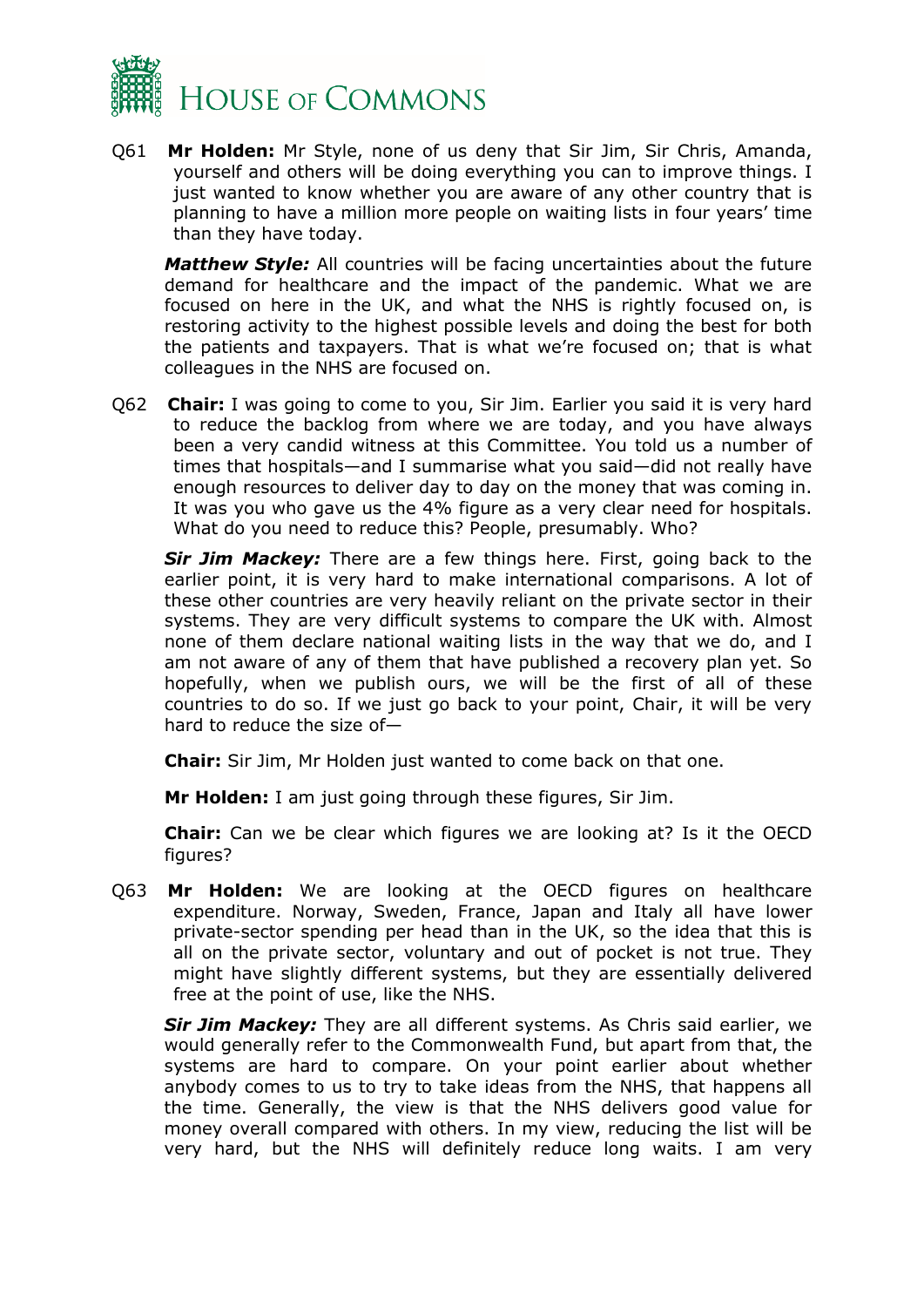

confident we will be able to make an impact on very long waits. The size of the list is a much more complicated dynamic.

Q64 **Chair:** Yes, which is what I want to get into a bit more. You have said it is very hard to reduce, and you have repeated that. Can you tell us what you would need to reduce it? You have the Committee, Sir Chris and Amanda Pritchard here—tell us what you would need to deliver effectively on your job as director of elective recovery.

**Sir Jim Mackey:** We have a very large investment and we need to make really good value judgments on that. The first thing is that we need to get a plan published and start a medium-term planning process to help the NHS think long-term. That sounds easy, but we have been thinking very short-term—

Q65 **Chair:** Sorry—I am aware you are all busy and we want you to get away as quickly as possible, so let me be really direct in my question. We always hear about plans. We know that. We are here trying to drill down a bit below that. You will need that money to spend presumably on people in the system to do this. Which areas do you need more staff in and how quickly, realistically, in your plan will you be able to get the people you need to help deliver a reduction in waiting lists?

**Sir Jim Mackey:** We will make investments in buildings to create the capacity and create separated capacity. It is important to build resilience in the urgent care system as well, so that that does not disrupt the elective system. We will start that in December and there is already work going on trying to work out what capacity is required there so that we have two strong parts of the system with enough beds and enough capacity to be able to cope.

Q66 **Chair:** Buildings take a while to get through, as we have heard clearly from two of our colleagues here today with their hospitals. When you say buildings, is that the new hospital programme? Is it improvements?

*Sir Jim Mackey:* That will be modifications and extensions to existing hospitals—largely modular builds, which are quicker, so an awful lot of it has already been ordered and will start to be built in the new year.

Q67 **Chair:** When will patients be able to start using this?

*Sir Jim Mackey:* Some of them will be available and being used in the spring—

**Chair:** I just wanted to get an idea of timescale. Buildings sound like a longer thing.

*Sir Jim Mackey:* Out of those 82 plans that have started, we have started recruitment processes to build the human capacity so that people can deliver what they need to do with the technology and equipment as well. That will take time. I understand the point that we are always talking about plans, but this does need a medium-term approach. It is not going to happen overnight. We will need time to recruit people, train people, get them from other systems if we need to and get them into buildings that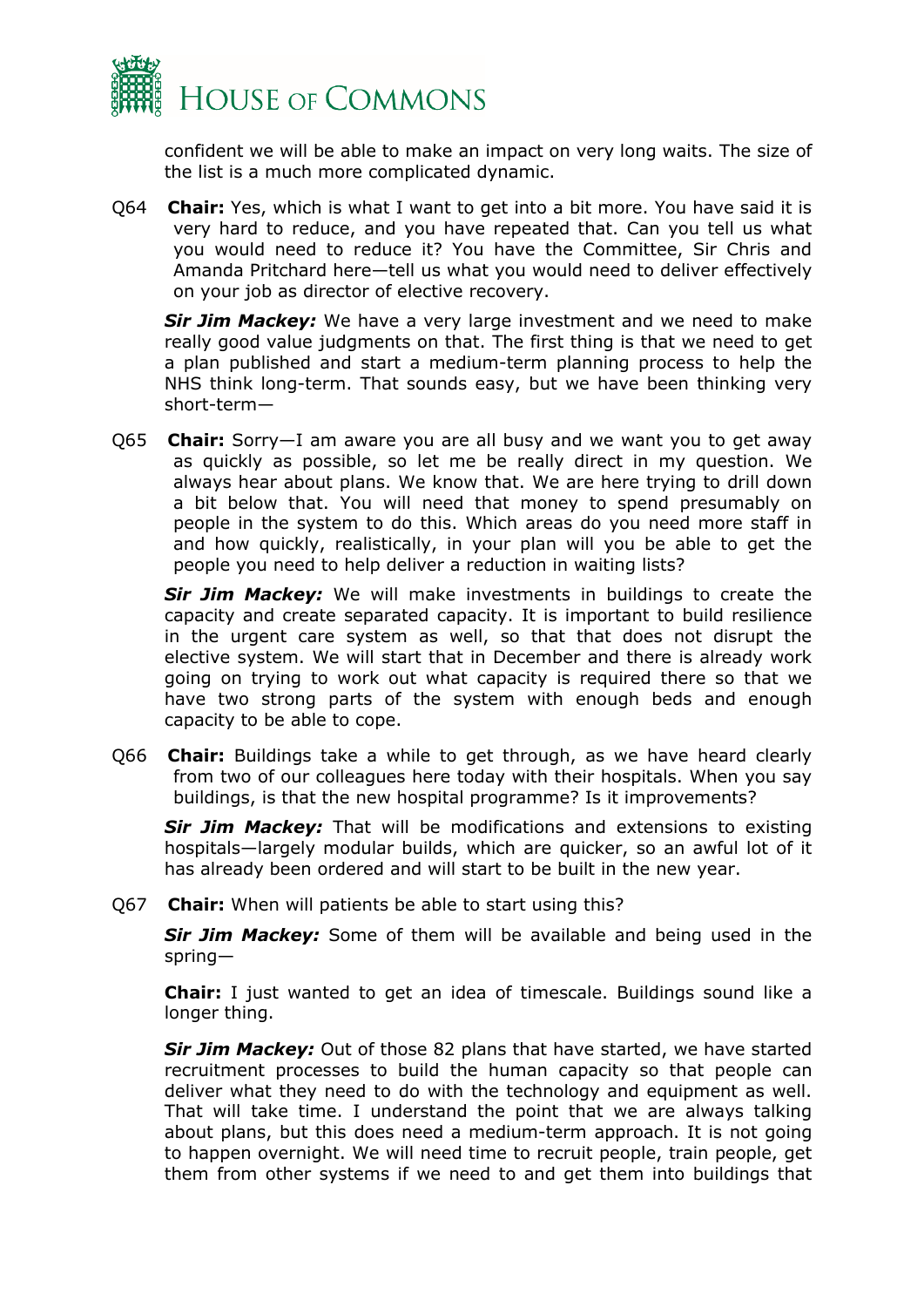

are purpose-built and protected, with up-to-date scanning capacity and so on. On the comparators, we are making a huge investment in diagnostic capability as a key priority, because we are out of step with other systems.

Q68 **Chair:** So how long will it take? For diagnostic capability, for example, that is a very clear gateway in. Your clinician will only know if you are urgent if you have had the diagnostic testing done. How long will it take to get the right people in the right places to make sure that that bit of the waiting list is moved forward?

**Sir Jim Mackey:** Some of that is already happening. I can't give you a national number yet, because of where we are, but some of this is already happening now.

Q69 **Chair:** Okay, but I am just trying to get an idea. We know there are shortages of certain staff groups in the national health service. Everyone talks about doctors and nurses, and you of all people in this room—or in this virtual room—know it is a lot more complicated than that. So which professions do you need most of, how quickly can you train or recruit them, and how are you going to go about that?

*Sir Jim Mackey:* We need more of everything—

**Chair:** Exactly.

**Sir Jim Mackey:** One of the things we have learned in the last few years is that the NHS is one just massively flexible huge team, so we are recruiting on pretty much every front: doctors, nurses, physios, ODAs you name it. That is happening all over the NHS.

We do need to be training more, and there is a separate conversation going on about how we expand our training capacity and our production capacity. As we have discussed before, when you are talking of the very specialised staff—doctors and specialist allied health professionals, etc. that takes time, because they need to go through education processes.

To try to get to your point, it will be two to three years before there is a material increase in capacity. That is not to say that we cannot be very productive, change the way our systems work, adopt technologies and accelerate volume, which is what we are already doing, to make an impact, but in terms of really significant additional capacity, it will take time.

*Matthew Style:* I would just add to what Jim has said that we are investing now—in the second half of this year—in digital technology to improve the productivity of our existing workforce, particularly in diagnostics, with digital pathology, digital imaging and the use of AI to increase the volume and the speed with which results can be gathered and processed, and to increase the speed with which clinicians can then get on with doing what they want to do, which is treating people who most need help soonest.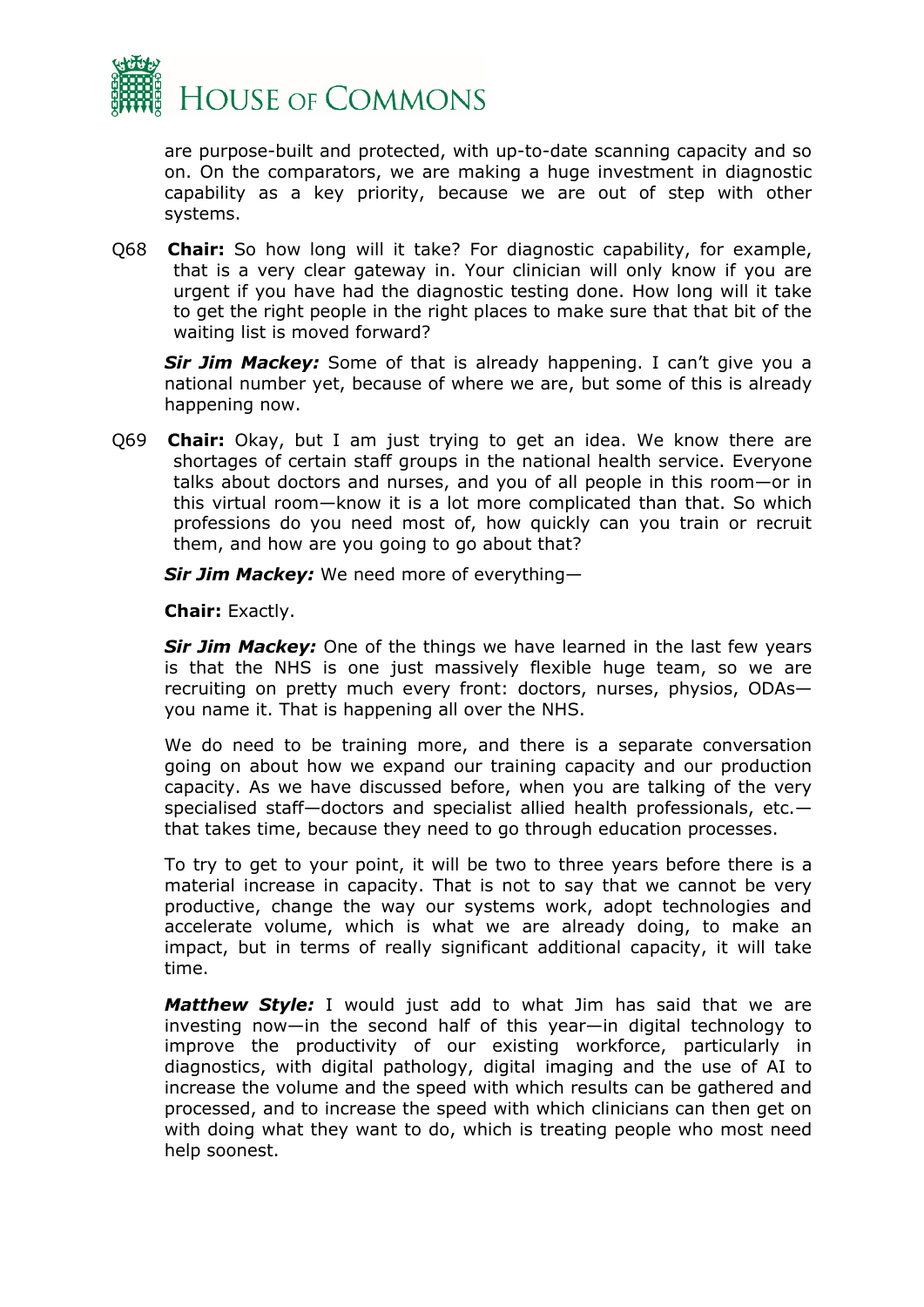

We are also investing in, again, innovative models to make the best use of our workforce—for example, cancer pathway navigators. These are nonclinical professionals who have training to help support patients to move as quickly as possible along their pathway, again to mean that our most highly trained staff have more time to give patients the treatments they are qualified to deliver.

Q70 **Chair:** With covid money—let us go back to that just as an example of how sometimes it does not always go quite to plan when you are putting money into new staffing roles—roles were created but, by the time they were recruited, the peak was over. Who was ever assessing or what work were you doing, Mr Style, in the Department to assess whether the money invested in those people was actually delivering better outcomes? It is always wonderful, I am sure, for every ward—and every ward matron would want—to have an extra member of staff on the ward, but were you looking at productivity in terms of better pathways for patients, faster pathways for patients or releasing specialist clinical staff to do other things, or what metrics were you using to look at whether the roles you are looking at are actually going to make a difference overall to the waiting times we are looking at today?

*Matthew Style:* I think I would start by paying tribute to the efforts that the staff, both new and old, across the NHS made—

**Chair:** Sorry, Mr Style, but we are halfway through a hearing here. I know everyone wants to thank NHS staff, and we do, but we take that as read. We thank everybody, and we all appreciate massively what NHS staff have done, so let us not repeat it with every question, because we do need to get to answers.

The best way we can all support those staff is to help get waiting lists down and make sure they have the resources to do that. How are you, at the Department, going to make sure that the people you are putting in and the money you are putting in is actually going to deliver on a reduction in waiting times? We have heard from Sir Jim some very clearly laid out challenges. How are you going to measure at the Department whether it is actually making a difference?

*Matthew Style:* As I say, it is those staff, many of whom were recruited over the last year or so, who have done the hard work that has restored activity levels and elective treatment levels back towards pre-pandemic levels, and helped to support that recovery from the earlier waves of covid. Actually, I think that recruitment has had a tremendously positive impact.

It is also why we are investing, as I said, in the technology and the support roles that will help to make best use of the clinical staff—the expanded numbers of clinical staff—that have joined the service, and that is what we are focusing on right now. As I say, we are really clear that it is driving up levels of elective activity that is our priority.

Q71 **Chair:** As Mr Holden has highlighted, we are still going to have a very long backlog in a few years' time, for some of the practical reasons that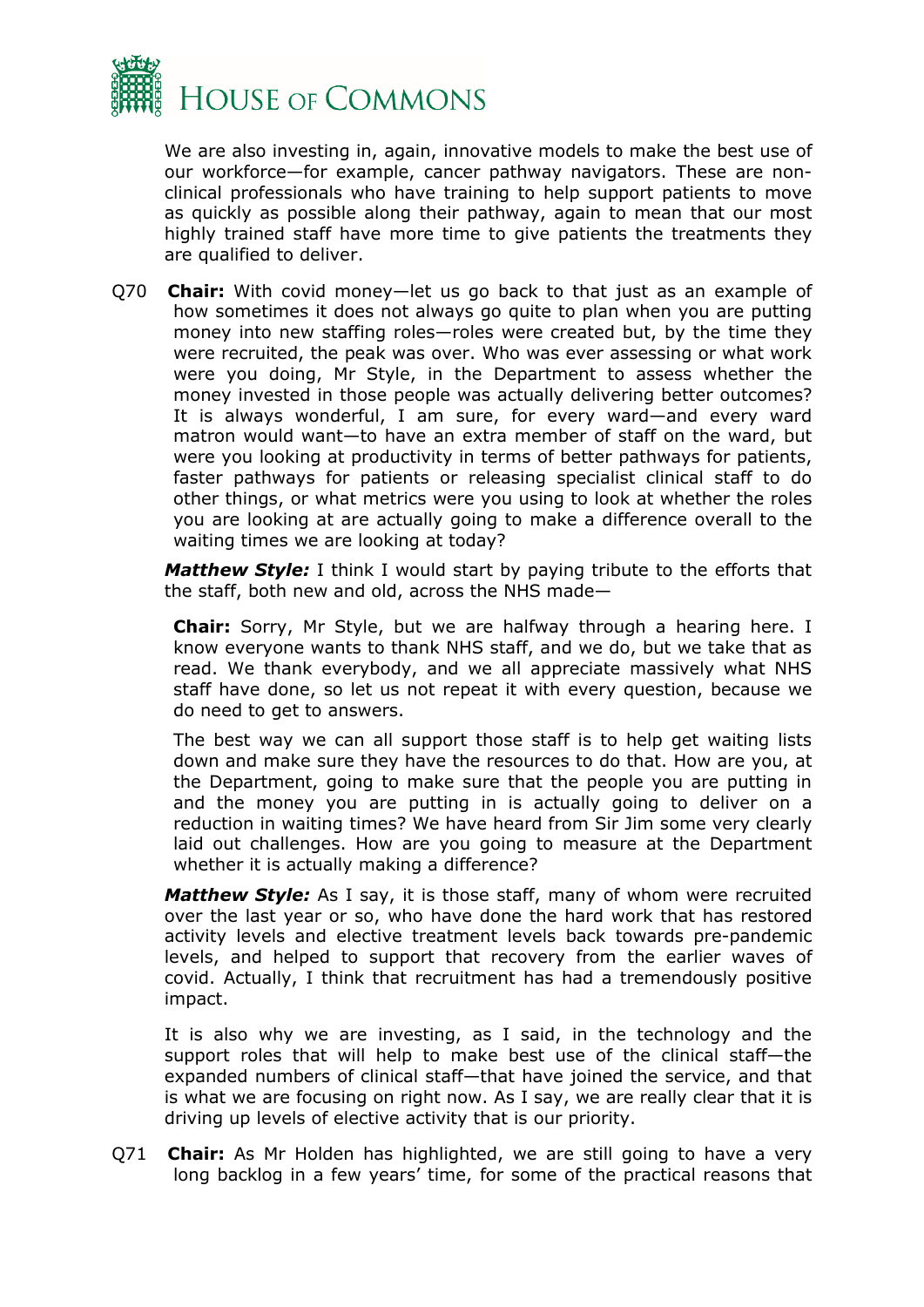

Sir Jim outlined.

I will now go into the waiting list issue. It is going to take two or three years, says Sir Jim, to make a material difference because of all the challenges of building and getting staff trained—we all get that there is a challenge there. Sir Jim, you said that the priority was the very long wait list—that is the two-year wait list—and you are now beginning to tackle the one-year wait list. What is priority two?

**Sir Jim Mackey:** The focus of this year is the two-year waiters, and we will carry that through into next year. We are hoping to get those numbers down.

**Chair:** We have got that.

**Sir Jim Mackey:** Then we will move to 78 weeks, and into 52 weeks. Also, through this process we will be making sure that those parts of the NHS that have already got to that point keep moving. We will be agreeing stretching plans and targets with individual systems and providers going into next year, to reduce the overall wait experience. The focus for the next 18 months to two years will be on very long waits—two-year and one-year waits, initially.

Q72 **Chair:** Okay, and what about the people lower down the list. I know that Ms Osamor is going to cover some of this, so we do not want to go too much into primary care now. However, regarding early diagnostics, we have seen the figures about MRI scanners and so on. When you are looking at the longer waits, are you also trying to put effort into getting that pipeline unpacked?

**Sir Jim Mackey:** We are, absolutely. It is also worth remembering that a very large proportion of the waiting list are patients who will not go near a hospital bed or theatre. Around 80% of the waiting experience ends with outpatients or a diagnostic process. It is right that we build surgical and bed capacity, but we also have an awful lot of work going on to improve outpatient and diagnostic pathways—and to shorten waiting times there. Looking at winter, where we could have some disruption and problems with bed capacity, for obvious reasons, we will continue to focus on those non-admitted and diagnostic pathways and potentially accelerate diagnostic waiting-time improvement where we can.

**Professor Stephen Powis:** Can I put some flesh on the bones? I think the diagnostic parts of this are really important. As you correctly say, Chair, the quicker we can get people through diagnostics, the quicker we can get through that part of the waiting list and the quicker we can get to their procedures. Sir Jim has mentioned the community diagnostic centre programme. To give you some figures: 55 of those are now operational, with a full complement of 80, including 37 early adopters, anticipated to be running by the end of March next year. We anticipate—obviously omicron might disrupt this—that that will deliver over 1 million more tests by March 2022. This is work that is already underway, and people are already benefitting from it.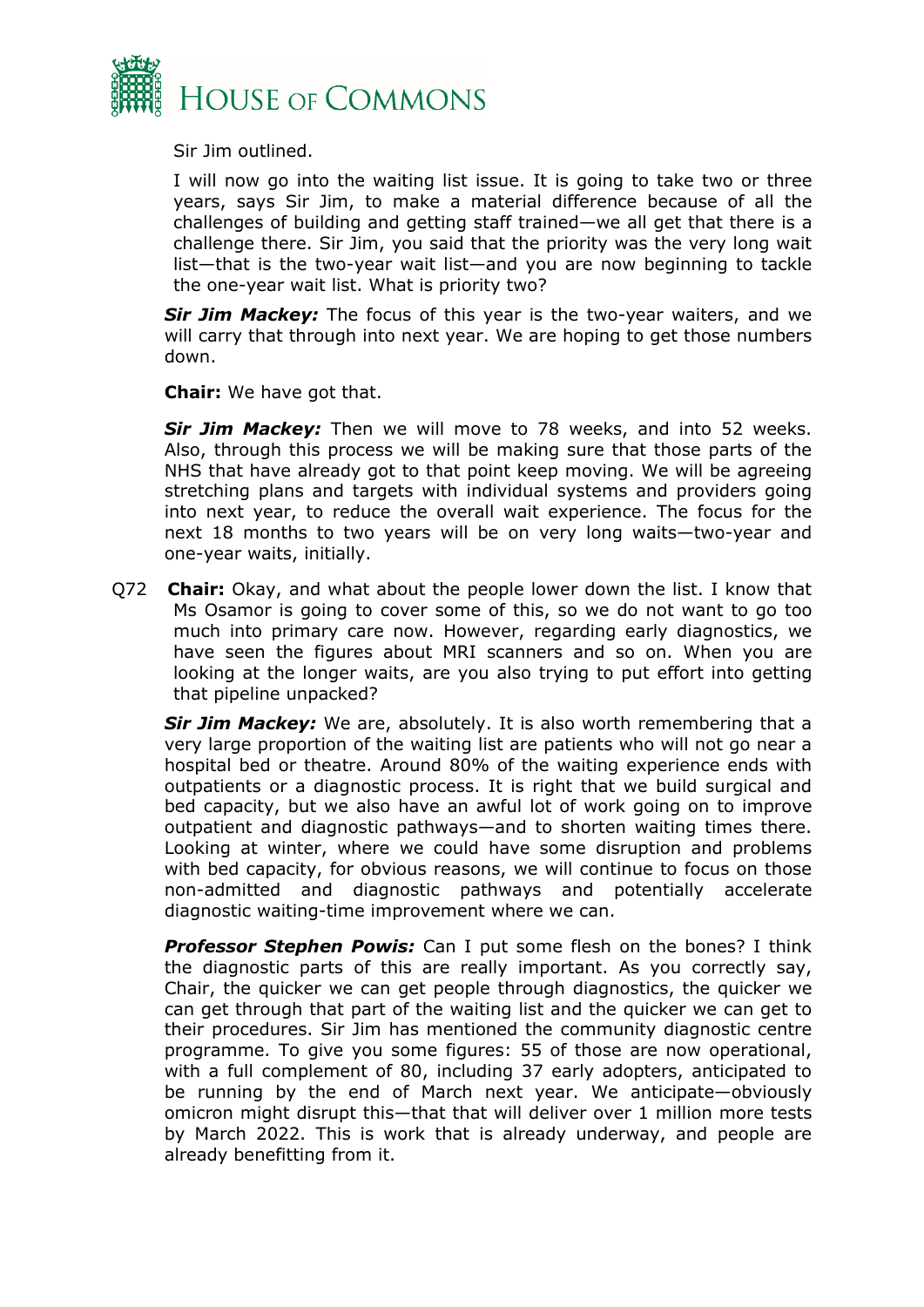

Clearly, there is more to do on the diagnostic side, as you quite rightly said. The workforce is really important; it is not just about more people, it is about flexing the skill mix that individual professionals have, which is part of the transformational work. This is one of the things we can learn from other countries—how you flex the workforce. Indeed, what we have done in the pandemic has shown very starkly that the workforce can flex if it needs to.

Q73 **Chair:** The workforce can flex but it has been massively stretched and is exhausted.

*Professor Stephen Powis:* Yes, I think both are true. We need more, but we also need people to continue to work differently, as we have done as healthcare has evolved—both are true.

Q74 **Chair:** Okay, it is all very well saying that people can work differently, but people have been working differently because it has been forced on them. Many, as we know, are absolutely exhausted. Are you worried that they are going to be saying, "Bend over, here it comes again; another initiative to work efficiently and differently," and therefore not rise to it? I do not mean that in a pejorative way, but will they feel weary about more expectation that it is down to them working flexibly?

**Professor Stephen Powis:** Clearly, I am concerned that staff are exhausted; we are putting a lot of support, as are individual organisations, into staff wellbeing. That is absolutely critical—particularly if we go through another wave. I think the history of the NHS is that staff have evolved, both in the model of how they work and what they do. What we have seen is that the traditional work that doctors have done in the past has, over time, been taken up by other professional groups. We have seen that in primary care. That is part of the long-term plan.

There has been a big investment in putting more physiotherapists and more pharmacists into primary care, as well as more paramedics. The reason for that is that medicine is a team-based approach these days. A pharmacist can do an awful lot of the work, for instance, on reviewing prescriptions and medications, which would have been done by doctors in the past. That is something that healthcare professionals are well used to. It will evolve further, and we need to assist in that evolution; it is around the transformation of how we work together, in addition to additional staff.

I think that we need more doctors—I have said that—but it is not just about more doctors; it is around evolving that role extension that all professionals have. Professionals actually enjoy it when they can take on additional things and additional skills; it is very fulfilling to be able to do more.

Q75 **Chair:** Okay, but those are all things that take time to deliver, as we have heard, very clearly, from Jim Mackey, and we know from our previous work.

I will just ask this to Amanda Pritchard before I go back to Mr Holden: if it is going to take two to three years to see a material increase in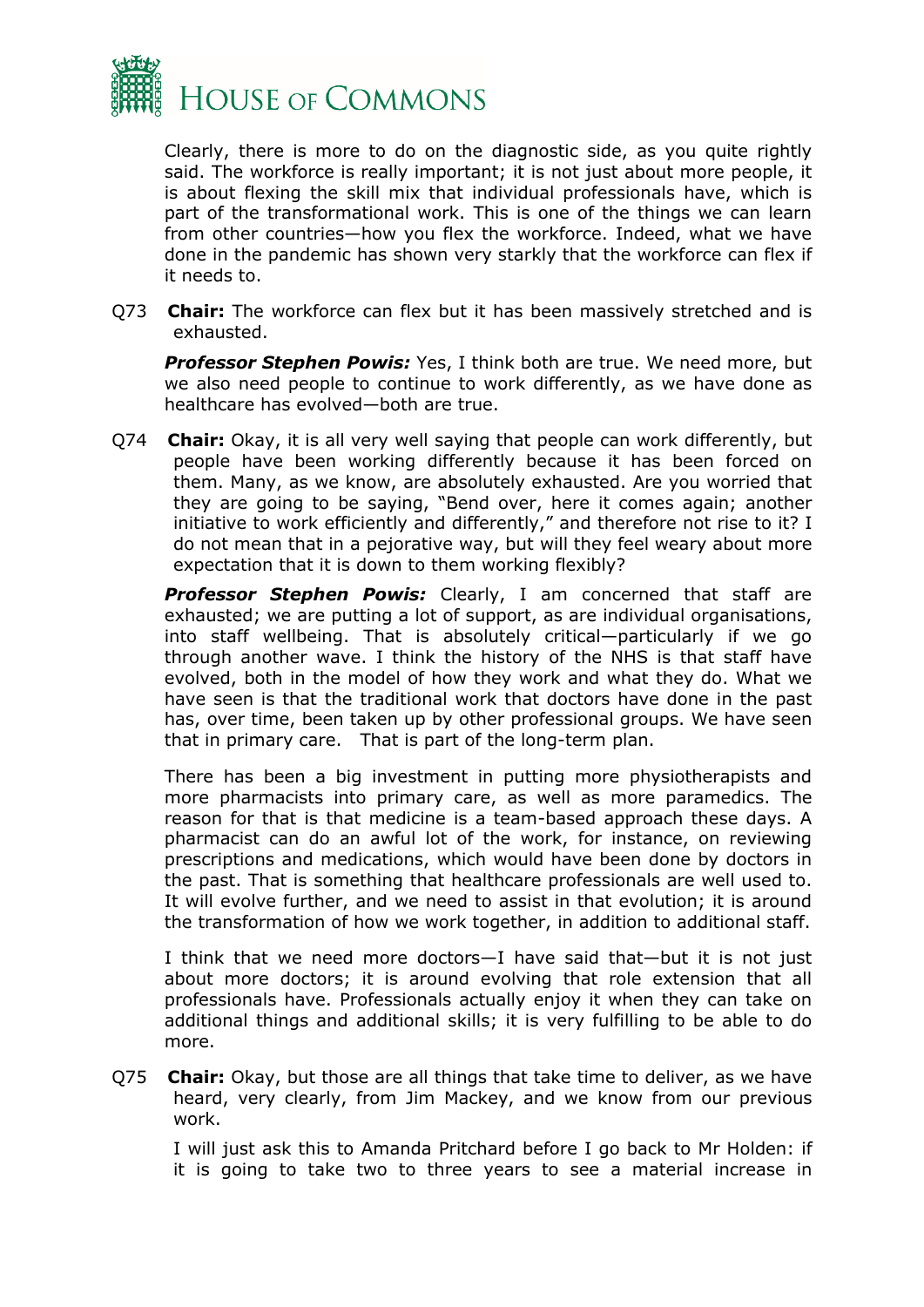

capacity—therefore beginning to dent this long waiting list—what is your message to patients in the meantime? Have you got the strength of character to be tough on making the medium to long-term decisions that will really make the transformation? This money that you've been given, from the taxpayer, can only be spent once, can't it? We have seen quite often that the NHS can absorb—because of the need and the demand more and more money.

*Amanda Pritchard:* Look, I think we all feel a huge amount of sympathy for people who are waiting. I know, just from having talked to people all across the NHS, that that is something people feel really acutely. Of course, many of our NHS staff are themselves patients and are experiencing this from the other side. As you say, we don't need to keep saying how much this matters, but it does, and it is worth saying that again. We are hugely aware of how much this means to people who just want to get on with their lives, and we can help them do that.

What are the things that we need to do? Well, I think that Jim set it out very clearly. Doing the things that we talked about around elective recovery will require us to be really clear eyed about those sets of things that will increase capacity. That is about the physical estate, about the workforce, and about us continuing some of those innovations, which we have just talked about and some of which were done through necessity over the last couple of years—the separation of elective and emergency, the community focus, the hubs and the use of digital will all be crucial. That is where the money is going, so we have a line of sight. On your question about whether we have the strength of character to do it, well, we've got that line of sight and we've made those commitments.

One commitment—to return to the discussion earlier—is absolutely about seeing that supply side increase over the next few years. The uncertainty, as we have said, is around demand. That is the bit that we cannot control for at the moment, but the bits that we can are those areas that we have just talked about.

**Chair:** I'll leave others to pursue this further. First of all, Mr Richard Holden, MP.

Q76 **Mr Holden:** Thank you. Ms Pritchard, one of the issues that you raised earlier on, and has been raised by other witnesses today—if you look at page 10 of the NAO Report—is around these missing patients who may return. Those are people who have avoided seeking healthcare during the pandemic. There is an estimate that there could be between 250,000 and 750,000 missing urgent GP referrals for suspected cancer issues. Which of those patients—both elective and cancer care—worry you the most? Which areas are they in, and who are they?

*Amanda Pritchard:* The patients we would always worry about the most are the ones we don't know about. I think that is true of urgent emergency care or elective care. That has been why, right through the pandemic—Steve has talked about this—and right from day one, we have said, "Anyone who has symptoms that they are worried about, we would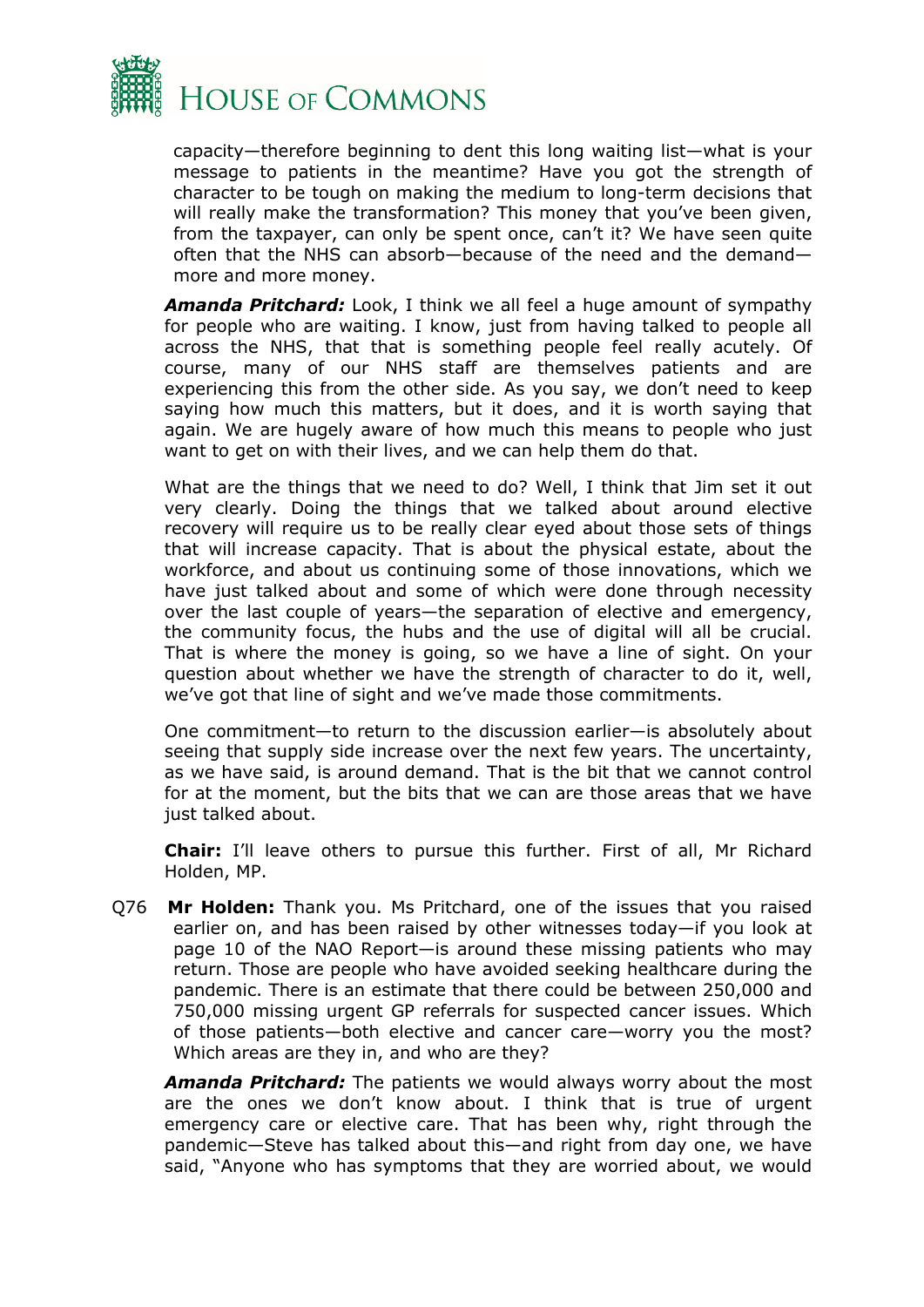

really urge them to come forward." Although we all know and understand why people chose to stay away in some cases, the NHS is open for them and we would urge anyone who is concerned to come forward.

The figure that we would recognise—I think we and Macmillan are all in the same place on this—is that about 36,000 fewer patients that you would have expected to have been diagnosed with cancer are currently in our system. We are absolutely focused on the identification of those 36,000. You asked where we are most concerned; looking at the statistics, it looks like more than half of those missing patients are for prostate cancer. Again, it is a particular focus for us to try to say to people, and in particular older men, "If you are worried, come forward. The NHS is absolutely here to treat you."

Another group of those missing patients is for breast cancer; some of that is associated with the disruption to the screening service. We are on track to have fully restored the breast screening service by March of next year. That is another area that—no matter what happens over the next few weeks and months with omicron—we say must be retained.

The third big area is lung cancer, which is the only area where we have seen a significant lag in referrals. We saw a big reduction in referrals in the early part of the pandemic, but we have actually seen cancer and suspected cancer referrals back to well over 100% of pre-pandemic levels over the course of this year. That is just what we would want.

However, referrals for lung cancer are still below pre-pandemic levels. Steve might want to come in on this, but obviously some of the symptoms overlap with covid, such as a long-term, persistent cough. We want to get out the message to people who have those symptoms, as we are doing with the "Help us help you" campaign: "Don't assume it's long covid, don't assume it's covid—seek help." That is where some of the initiatives such as our targeted lung trucks come in. We have 23 of them up and running in the areas with the highest level of presentation and unmet demand, and they are already seeing referrals. We are seeing a much higher conversion of the patients who come through the lung cancer trucks, who are being diagnosed at an early stage—stage 1 or 2. That is really what it's all about and, of course, what the aims in the long-term plan reinforce. The earlier we can get people with symptoms to come forward, the earlier we can make the diagnoses and the better the outcomes.

Q77 **Mr Holden:** That is really helpful, Ms Pritchard. I wanted to ask you about the first cancer you mentioned, which was prostate cancer. Did you say it was half the number you were previously expecting?

*Amanda Pritchard:* Sorry; about half of those 36,000 patients are for prostate cancer.

Q78 **Mr Holden:** I understand. Obviously, one of the issues we are facing at the moment with covid is the cancelling or pushing back of routine GP services. Would these cancers—particularly prostate, breast and lung normally be picked up among older age groups in those GP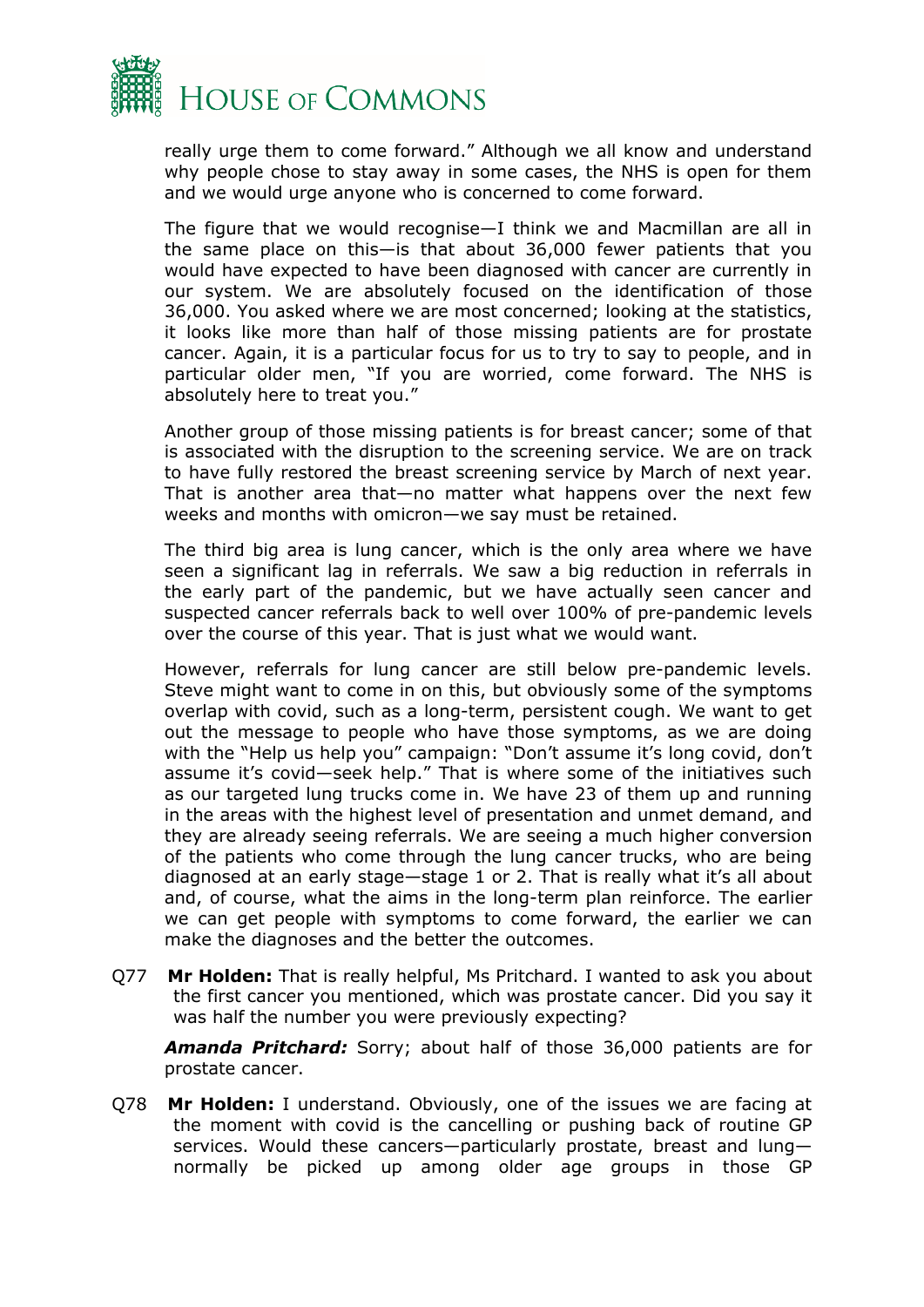

appointments?

*Amanda Pritchard:* Breast cancer is most associated with screening. Lung cancer is slightly different—it is more about getting people to think, "Could this be something more serious?", rather than just assuming it's covid. Steve might want to come in on this, but prostate cancer is certainly one of the reasons that, when we have given guidance—I know we are about to confirm this, with support from the RCGP and BMA—we have said very clearly that in prioritising activity to support vaccination, urgent care and suspected cancer must also absolutely be prioritised. That has remained a consistent message throughout the whole pandemic. We have reinforced that recently as well. Steve might want to say a bit more about that.

**Professor Stephen Powis:** Amanda is exactly right. We have not asked GPs to step down referrals for suspected cancer. That is a very important part of what they do, and they should continue doing it for the reasons Amanda has said.

Q79 **Mr Holden:** Quite. I don't think anybody was thinking that they should step down referring people; the issue is if people are not going in to see their GPs. I can imagine the scenario, particularly with prostate cancer, as Ms Pritchard referred to, where that might be the sort of conversation a gentleman in his 60s or 70s would have with his GP, and probably nobody else. If you do not have those routine appointments, you are going to have an issue.

*Professor Stephen Powis:* Yes, but with a lot of the symptoms—for prostate cancer, that may be blood in the urine or a urinary infection; for breast cancer, it could be somebody detecting a lump—if GPs are contacted by people with those symptoms, they should obviously see them. They should see them as a matter of urgency, as they would do normally.

Q80 **Mr Holden:** Well, quite. The issue I was raising is that these are perhaps the things that people will speak to GPs about in those routine appointments. Ms Pritchard, would you have expected to pick up a lot of these things in those routine appointments, or is this the sort of stuff where people refer themselves in?

*Amanda Pritchard:* That is a really good question. We are really thoughtful about this; one of the things we have been most focused on is trying to encourage an uptick in query cancer referrals across the whole system.

Sadly, the truth is that a lot of these referrals do not come through the GP route; actually, sometimes, too many people present in A&E—they present through the urgent emergency care pathway—hence the focus on really trying to get upstream.

Certainly, as Steve says, many of the people will have pretty obvious redflag symptoms and will come through that route, but the purpose of the "Help us help you" campaign we have been running throughout the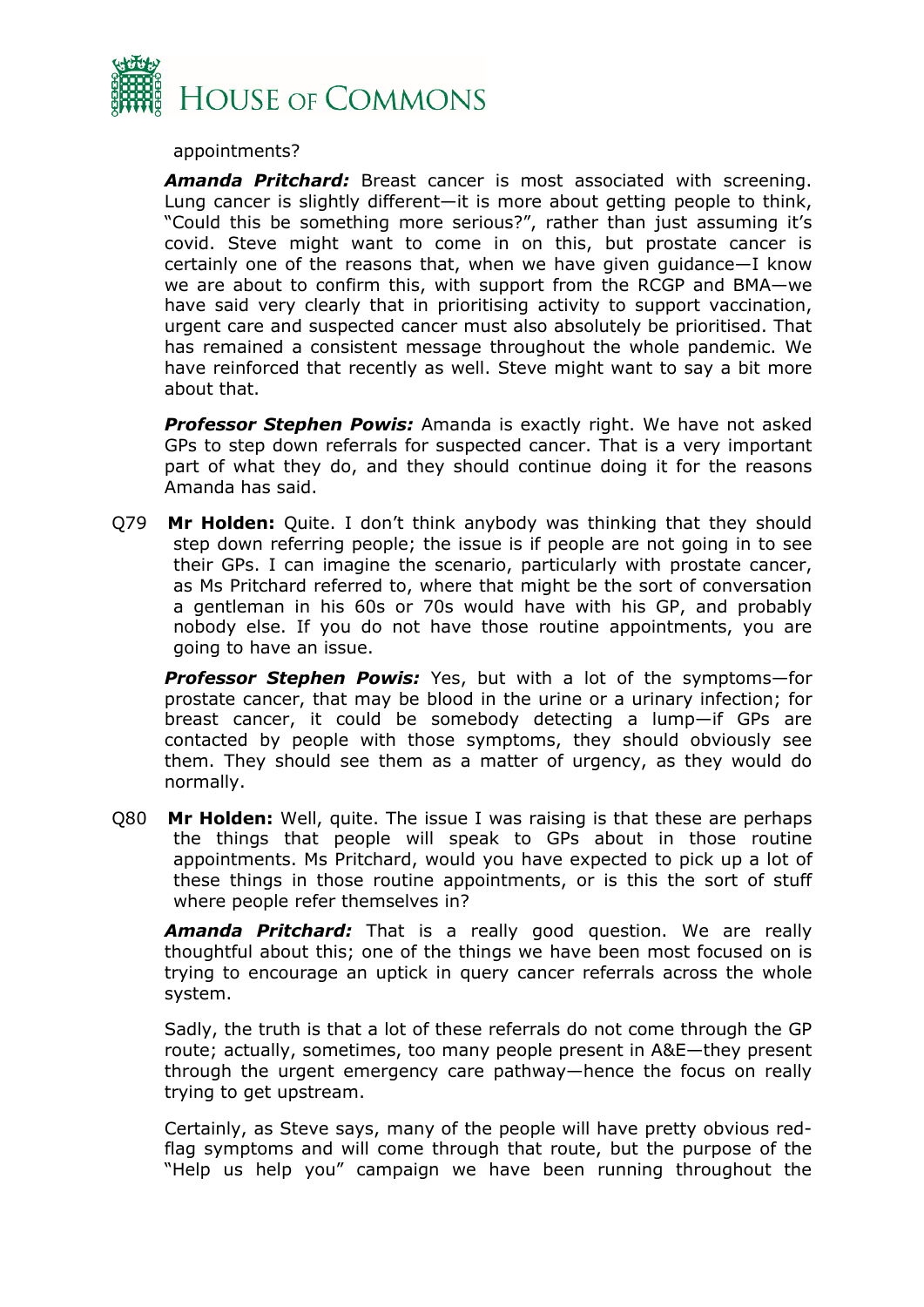

pandemic has been to try to make sure that people are also aware of some of the less obvious symptoms. It is difficult to answer your question by saying how many routine appointments we would expect to pick up certain types of cancer, but the best safeguard for us all collectively is to try to make sure that the public are as informed as possible about what some of those worrying symptoms—

Q81 **Mr Holden:** I can understand that. Are you doing any targeted advertising? I am thinking of places such as my constituency of North West Durham, where there are obviously more issues around lung cancer and things like that. Are you doing that targeted advertising on cancer?

*Amanda Pritchard:* Yes, absolutely. We have a series of campaigns that we are continuing to run on that.

Q82 **Mr Holden:** Fantastic. Sir Chris, moving to cancer services more broadly—obviously, this is something that the NHS, and the UK across the piece, have been a bit mid-table on, given our levels of spending—to what extent do you think we can prioritise cancer services so that activity remains as high as possible? It is one of those things that people will be massively concerned about across the country.

**Sir Chris Wormald:** The basic answer to your question is yes. Central to the long-term plan was improving our cancer outcomes, and that ought to remain our objective, for all the reasons that Amanda and Professor Powis have set out.

Q83 **Mr Holden:** Ms Pritchard, you mentioned breast cancer screening. Obviously, that will be of major concern to a lot of people. When is the screening programme going to be back up and running in full? Is it going to be affected by this latest coronavirus—

*Amanda Pritchard:* As I said, it is on track to be fully restored—fully recovered—by March 2022. We have been very clear, as we were in the big second wave that we saw this time last year, that cancer screening services must be protected. Our other cancer screening services are already fully restored; breast cancer will be within the next few months, and that will remain a priority.

Q84 **Mr Holden:** Sir Jim, obviously there is potentially a backlog here in diagnosis. Is this something that you are looking at, or will it be picked up through a speeded-up screening process?

**Sir Jim Mackey:** It is a combination. We will pick it up in our work, the cancer team will pick it up in theirs, and it will also be picked up through the screening programme. It will get an awful lot of attention from lots of different directions.

Q85 **Mr Holden:** That is good to hear; it seems like this is something you are all very aware of across the board.

Sir Chris, let me return to something that the Chair was asking you about a little earlier about independent provision in the NHS during the pandemic. With £2.1 billion-worth of spend, did we get bang for our buck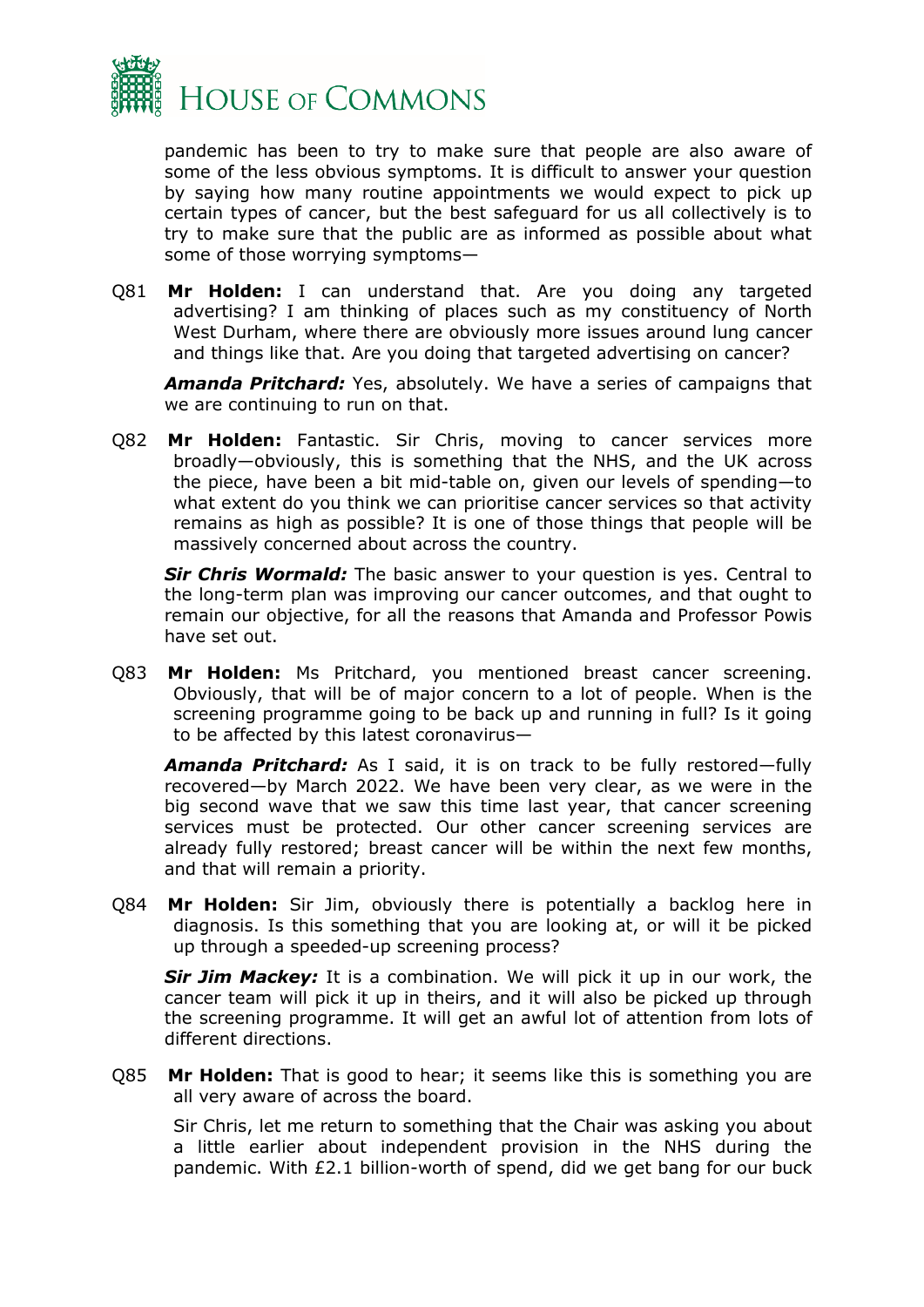

from the independent providers during that period?

**Sir Chris Wormald:** I do not think that was a conversation with me; I think that was with Amanda.

**Chair:** It was Sir Jim.

*Sir Chris Wormald:* Oh, was it Jim?

*Sir Jim Mackey:* I was not around, to be fair, at that point—

**Mr Holden:** Okay, well don't answer. We will leave it with Sir Chris, in that case.

*Sir Chris Wormald:* This was an NHS contract, so it does have to be answered from the NHS side, I am afraid.

**Chair:** Everyone wants to pass this one around. I think it is with you, then, Ms Pritchard.

*Amanda Pritchard:* I think Jim referred to this slightly earlier, but the independent sector has played a different role at different parts of the pandemic. It is playing a crucial role now in—

**Chair:** It is about value for money. That is the bit that Richard Holden—

Q86 **Mr Holden:** I am not interested in its current role or its future role; I am interested in the role it played during the pandemic—the £2.1 billion.

*Amanda Pritchard:* Looking back, the role that it played at the beginning of the pandemic was different. What that allowed us to do was take the whole of the independent sector facilities—obviously it was not the whole sector; I think only 27 providers were part of the deal—and turn that over. The figure of 3.3 million patients treated is something that we absolutely recognise, and of course they are 3.3 million patients who potentially would not have been treated otherwise or who would have displaced other activity elsewhere.

That does not tell the whole story, however, because in many cases, it was the physical facility that was of value and the NHS was able to move whole services into some of those physical facilities to continue to provide them in a different way. In other places, it was independent sector staff who came over and supported the NHS by doing work within their own facilities. It is quite a complicated picture for us to really disaggregate what that whole contract bought, but it was certainly an invaluable support to the NHS in particular over that first phase of the pandemic.

Q87 **Mr Holden:** Yes, quite, but I think that we actually need to disaggregate it—we spent an extra £2.1 billion on that stuff. Before the pandemic, we were treating 110,000 elective care patients a month in the private sector via NHS money, which dropped to 20,000 in May before slightly recovering. We took a huge chunk out of the capacity there, so what did we do with that capacity?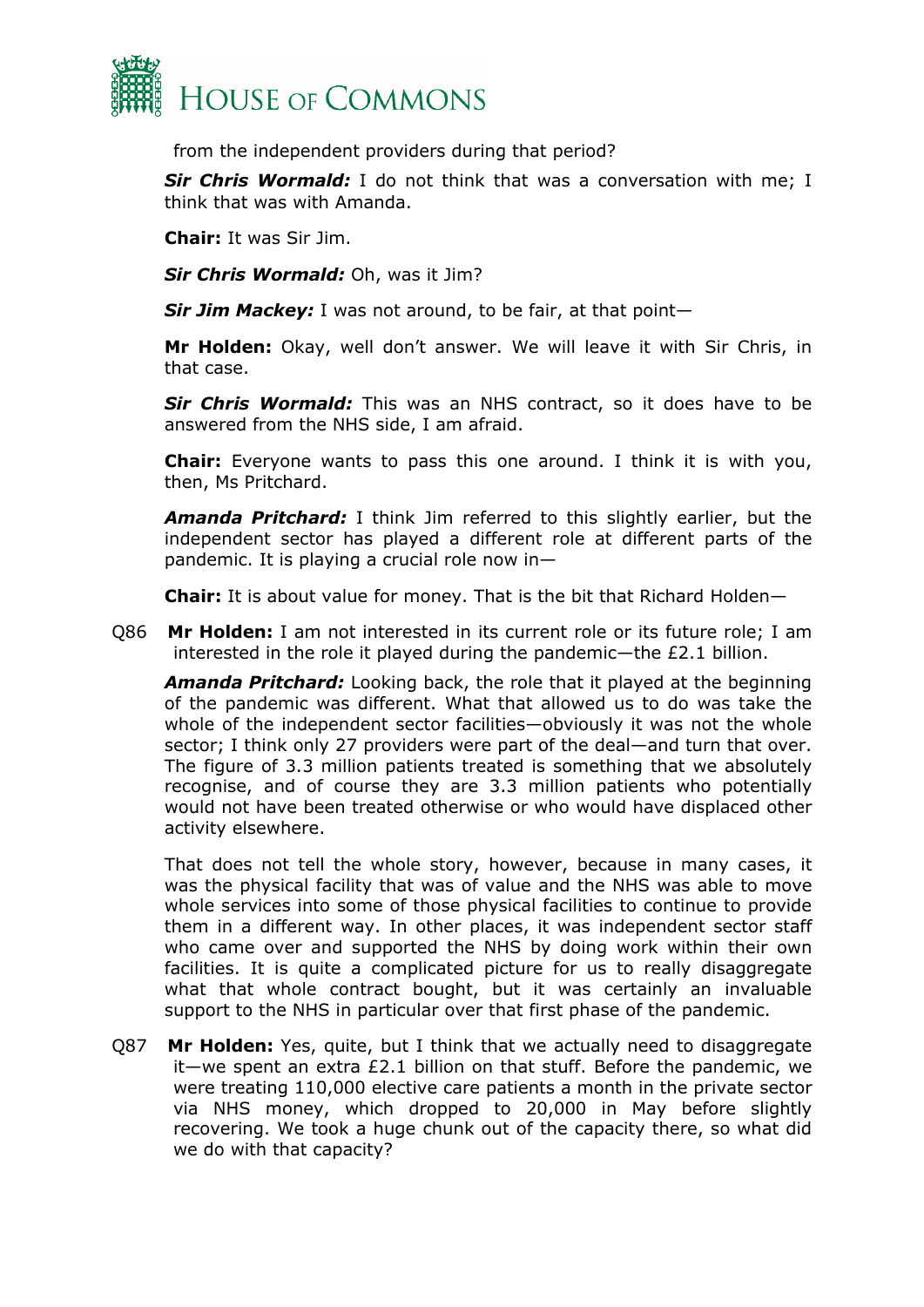

*Amanda Pritchard:* As I said, it was used in a variety of different ways. Some of that was about using the staff, some of it was about using the facilities and, in some cases, it was about using the kit. You probably remember that there was a point when we were using ventilators across the NHS—

**Mr Holden:** I think we do remember that.

**Chair:** We did a whole session on that, so we do not need to go into it.

*Amanda Pritchard:* It made a very big contribution to that. Part of what the independent sector also started to do, of course, was to look at different types of activity—for example, in some cases, the ability to put that much more complex cancer work through the independent sector, which you would not normally do. That is one of the things that, certainly in London, they did quite a lot during the second wave in particular. That was an invaluable way of protecting the really high priority work.

Obviously, you would expect to do less of that high acuity work than you would perhaps some of the other traditional elective work that the independent sector did. Indeed, of course, the independent sector played an invaluable role in continuing to do a lot of the diagnostic work, which as we have just said, is critical if you are then going to be able to assess risk and make sure that you have made a good clinical judgment on the next steps.

*Matthew Style:* I would just add that the NAO's own Report makes it clear, on page 33, that some of those figures are not comparable over time for exactly the reasons that Amanda said.

Q88 **Mr Holden:** We are fully aware that they are not comparable because of the pandemic. What concerns people, and what concerns us on the Public Accounts Committee, is that £2.1 billion of public money was funnelled over to the private sector. Many of those doctors and nurses, especially on the doctor side, will also be NHS staff for part of their time. Is there any chance that some of that money was essentially double-dipped, Ms Pritchard?

*Amanda Pritchard:* I understand your question, but I wonder whether Matt Style might be best placed to answer, partly because he was in the finance team at NHS England.

**Mr Holden:** Go on then, Mr Style. Give it a go.

*Matthew Style:* I think there are very extensive and independent audit arrangements that underpin and support the contract to which you refer. Indeed, those reconciliations are still ongoing such is the thoroughness with which they are being conducted.

Q89 **Mr Holden:** Ms Pritchard, it sounds like you might not do exactly the same thing as you did last time with the independent sector, as you were paying for an insurance policy that you were not really using to the full extent that you should have been. Is that fair enough?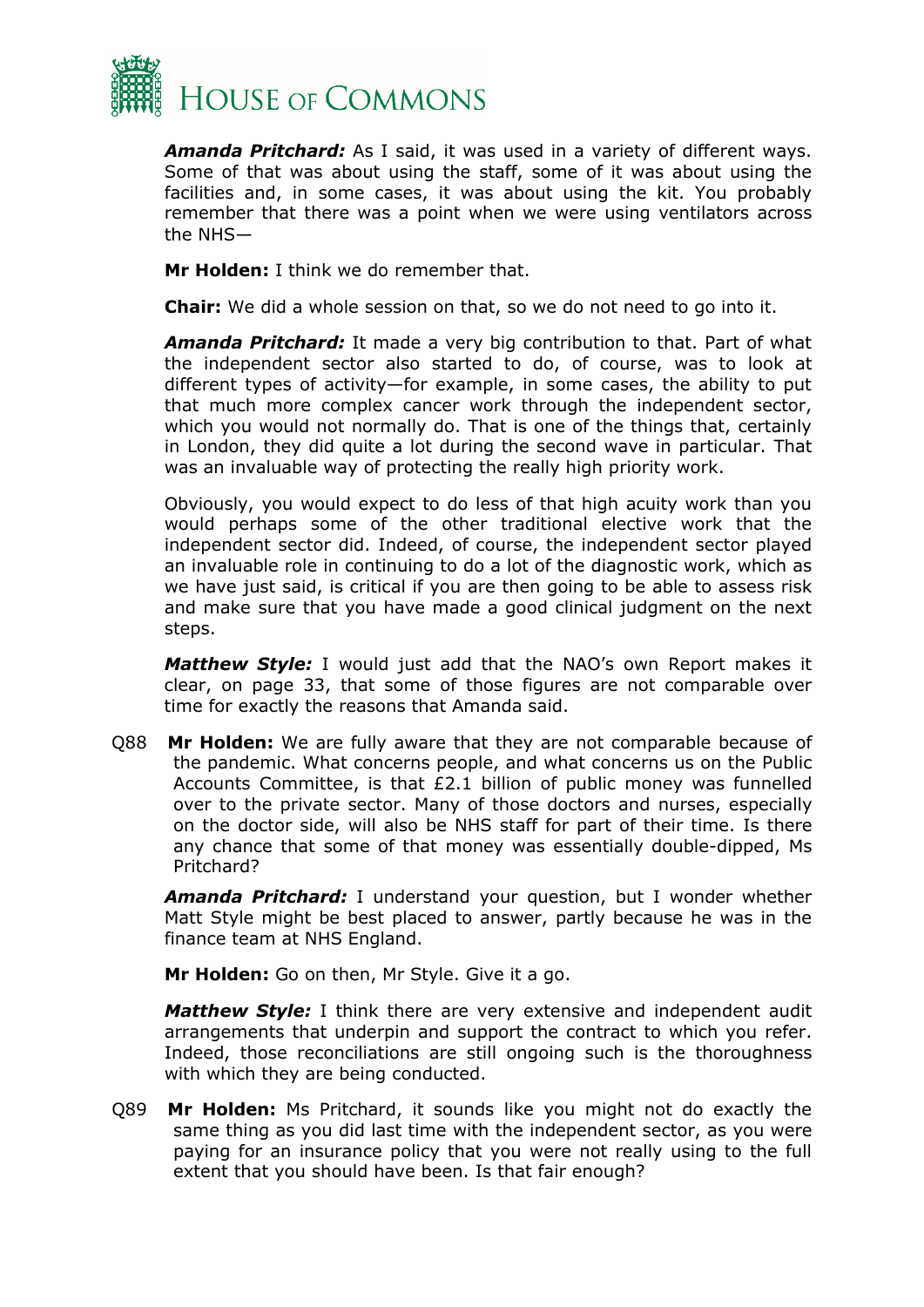

*Amanda Pritchard:* It is definitely right that we have learned through the pandemic. There are lots of things that we did in the first wave that we have amended and adapted as we have gone through. Now, I think, we are very clear that the way that Jim set out the role of the independent sector in our elective recovery and going forward is certainly the right shape for the time being and for the future.

There is more we could do, particularly around thinking about some of those cancer pathways and the ability to do more through the independent sector to protect that urgent work. There is probably also more that we could do with the independent sector around longer-term plans so that we really make sure that we are not just operating in that short-term timeframe again. I know Jim talked about that in terms of needing to take a more medium-term approach to recovery. We are in a position where we can say for certain that the independent sector continues to play an invaluable role in supporting both—

Q90 **Mr Holden:** Nobody doubts that. You have a massive task on your hands, particularly on the elective side with what Sir Jim's work is seeing.

One quick question from me that refers a little bit back to those concerns around cancer diagnosis that I mentioned, especially in parts of the country like mine where there are some of these issues. Figure 16 on page 29 of the NAO Report shows the 62-day pathway from urgent GP referral to first treatment. There are staggering differences in parts of the country. In Kent and Cornwall, it is low at between 19% and 27%, but almost triple that in other parts of the country. Sir Chris, why are waiting times for elective and cancer care varying so much across England at the moment?

*Sir Chris Wormald:* Again, I will pass that to Amanda.

*Amanda Pritchard:* Variation has always been a feature of the NHS because of different levels of demand, workforce, estate—we all understand that—but the pandemic of course hit differentially. We know that some parts, as you know yourself—the north-east, the north-west, the midlands—have been hard hit by the pandemic, and we have got therefore a different kind of position now from what we have in other parts of the country, where they have had a different experience over the last two years.

But there is no doubt that what we are also seeing does reflect some of the conversations that we have already had. It reflects where we have diagnostic capacity and where it is more stretched. It reflects where we have got a skilled workforce and where it is more stretched. It reflects where we have a high level of demand—legitimate demand and need—and where it looks different.

Part of the task—in a sense, this is very much why it dovetails so importantly with the elective recovery programme—is to get systems to work together in ICSs and in regions so that, rather than end up in a situation where you can have that kind of variation even around an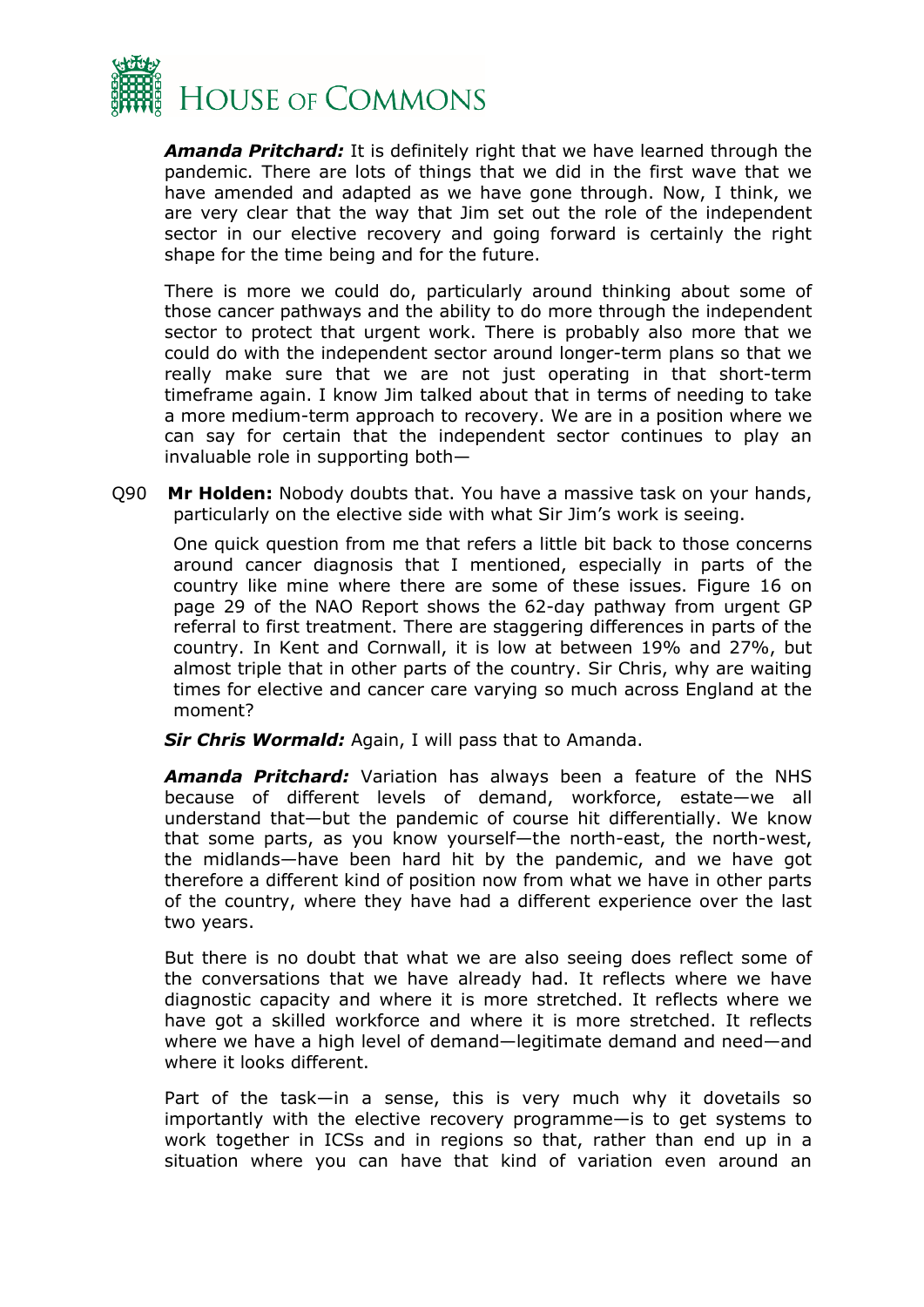

individual organisation or individual hospital, people are working together in exactly the way—

Q91 **Mr Holden:** I understand that. I have just one question to follow up on that with you, Sir Jim. It is about my local area and the primary care networks in County Durham. They are very concerned that they are going to be thrown in with both Sunderland and South Tyneside, when they work quite well together at the moment, contiguously, with the local authority at a local level. As we move towards those big integrated care systems, is this something that you are looking at? As we try and catch up on primary care, I do not want to see structural changes impacting on local delivery and catch-up, which is obviously what we all want to see across the country. Would you, for me, take away this conversation and perhaps have another look at whether the current structures, particularly in primary care in County Durham, are something that you would have a quick look at to see if it can be done in a different way?

## *Sir Jim Mackey:* Yes. Okay.

**Chair:** Sir Jim knows the area very well. A good try, Mr Holden, to get your local issues in, but we need to move on. We have important people from the NHS who need to get back to their desks to help tackle omicron. I call James Wild.

Q92 **James Wild:** I will hopefully be relatively brief. Sir Jim, will part of the recovery plan be to address the disparity that Mr Holden has highlighted? In my area, Norfolk and Waveney, 12,000 people have been waiting over a year for treatment—10 times the number in south-west London.

**Sir Jim Mackey:** Yes. There is a bit of this happening already where we are trying to help people in localities, but also across regions where necessary. We will absolutely be looking at how we try and help the whole country recover at a similar pace, recognising that we are all starting from different positions.

Q93 **James Wild:** How detailed should my constituents expect outcomes to be when it comes to getting that number of 12,000 down to a much lower, more acceptable figure?

*Sir Jim Mackey:* Everybody's got the same expectations to try to reduce the two-year waiters by the end of year, if we can, but certainly into next year. However, it is very clear that some parts of the country will struggle to do that, so we are working on mechanisms to see how we can build additional capacity, modify and change the systems, and help each other out across the country where necessary. That means sometimes moving clinical teams or patients between regions. We will do that, and it is also happening currently to try to reduce the long waits.

Q94 **James Wild:** Thank you. Going back to Sir Chris, you rightly passed us on to Ms Pritchard for the operational delivery, but how are you holding the NHS to account to ensure that very low levels of treatment within the timeframes in certain areas, including mine, as shown in figures 11 and 16, are not the case in the coming years?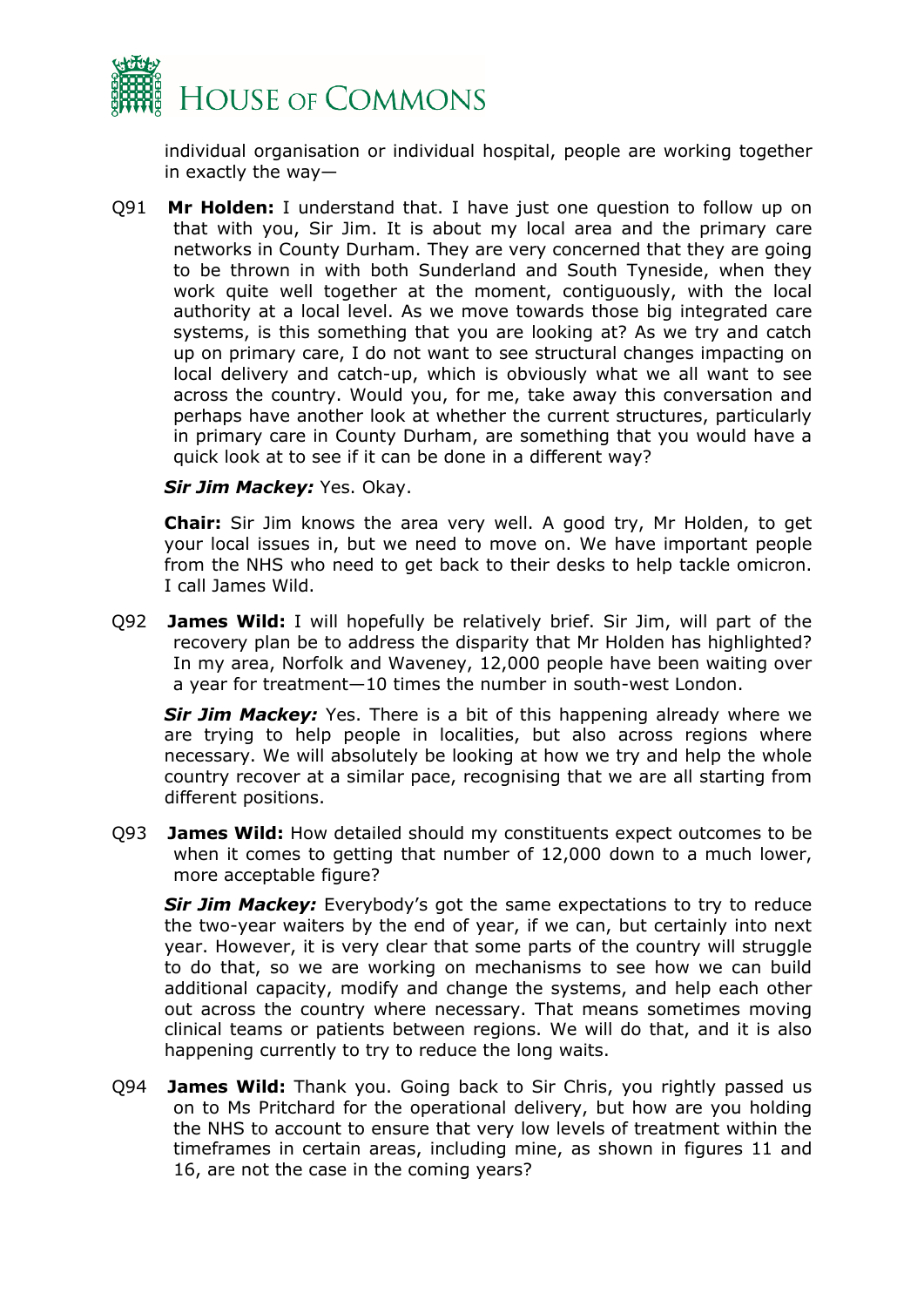

*Sir Chris Wormald:* Earlier, I set out the accountability system on the levels at which we set targets. How that turns into practical action is that we talk to the NHS about it every single week—about what is being achieved and what the priorities are. Of course, the crucial thing is the absolute transparency of the data, as the NAO has shown here; that is frequently the most powerful thing.

Specifically on electives, as Jim develops his plan in consultation with the Department, we expect to get to a set of metrics, and we expect the NHS to report against those metrics. I want to emphasise that the process of asking the NHS questions about those things does not in itself improve anything. The key bit is the capacity building and the transformation that Jim and Amanda mentioned. We will scrutinise the outcomes, but the actual practical work of what makes things better is those pieces of activity.

Q95 **James Wild:** Yes, but if you are one of my constituents and you have been waiting over a year for treatment, I want the Department of Health to be holding the NHS to account to deliver against the targets that have been set.

**Sir Chris Wormald:** That is done in exactly the way that I have just described. As I say, there is what the Department does and its discussions with the NHS, and then there is the transparency of data. Those are the two crucial elements of the accountability system.

Q96 **James Wild:** I would encourage you and Ministers to be as activist as possible to ensure that this money is spent and that we get the reductions that everyone wants to see.

*Sir Chris Wormald:* Absolutely. The point that I am making is that the conversation that we have at the NHS is more often about that practical bit of, "How is that transformation happening? How is the capacity being built?", as Jim was describing. That should then lead to the improved outcomes. We, of course, have the conversations about outcomes, but what we really want and what the NHS wants is to get those things right, because those are the lead indicators that things will get better.

**James Wild:** Thank you.

**Chair:** Last but certainly not least, over to Kate Osamor.

Q97 **Kate Osamor:** My questions will look to the future and how the NHS can recover its elective and cancer care performance. The Committee is keen to know more about the real, material constraints that the NHS will face in recovering and improving its performance over the next few years.

I am sure that all of us will know how frustrated people are with the already high levels of delays, with people waiting for many years to access healthcare services. It is crucial that we are realistic about the challenges that we face.

Earlier, my colleagues asked you about the extra £8 billion that goes across electives and cancer care. Some organisations have suggested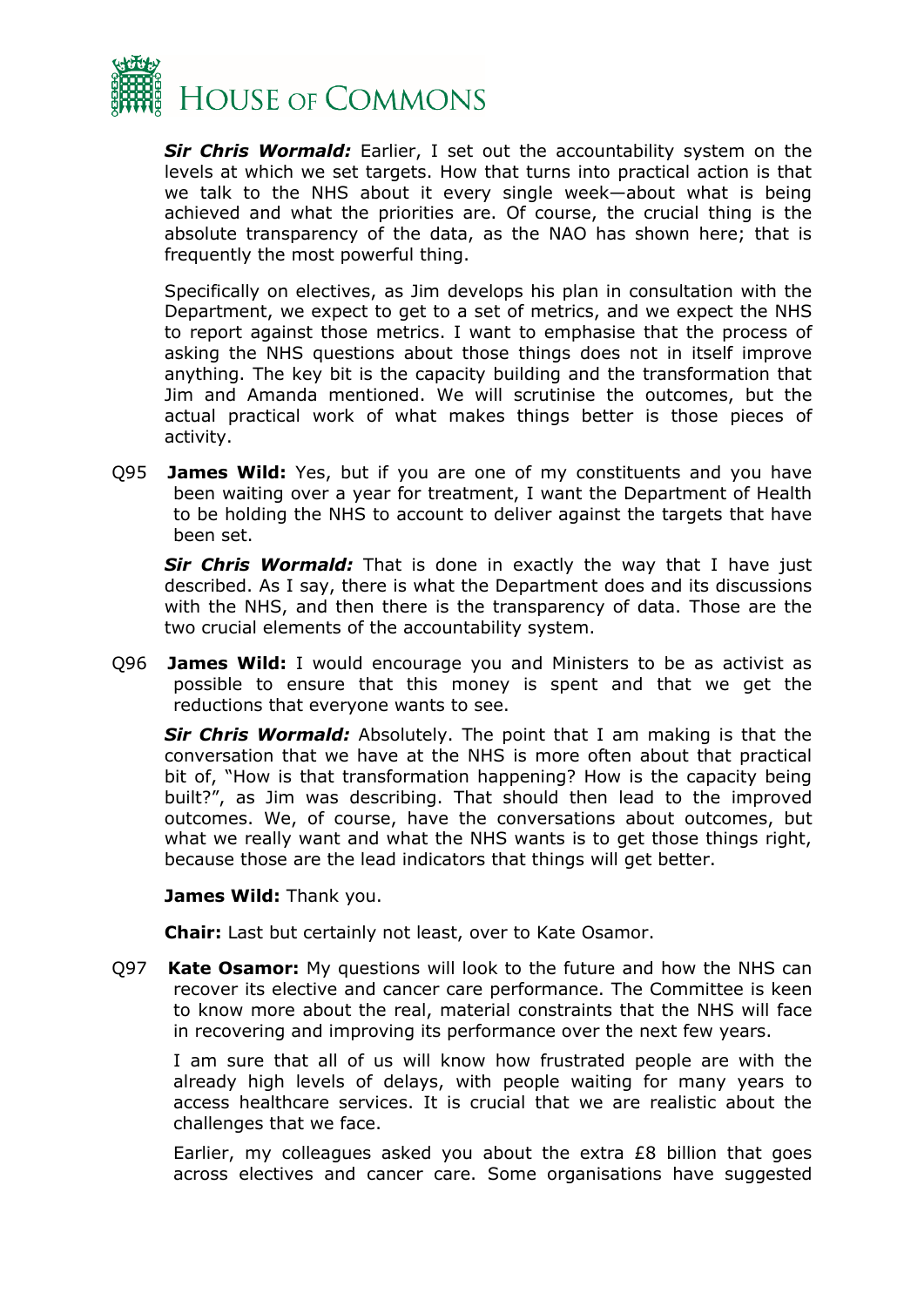

that greater funding will be required to clear the known backlog, treat missing patients, and return the NHS performance on elective care to the 18-week standard. For example, the Health Foundation estimated that almost £17 billion will be needed to achieve these aims. Sir Jim, do you think you need more money?

*Sir Jim Mackey:* There is never enough money. As the Chair pointed out earlier, the NHS is an enormous sponge, so whatever we get we are going to soak it up. It is our job to get the best value for that so, with Amanda and colleagues, I really want to massively reduce the backlog with the money that we have and make a very strong case that we continue to build capacity for the NHS because we can deliver fantastic value for money. Whether it is enough, time will tell, but I doubt that anybody in NHS history has ever said, "It's enough money." We can always use more money.

Q98 **Kate Osamor:** Amanda, do you think the £8 billion is enough to clear the backlog?

*Amanda Pritchard:* This goes back to the conversation we were having earlier. We are absolutely clear about two things: we are clear about what we now need to do to increase supply—we talked about that 9 million figure earlier—and, on Jim's point, we are really clear that we absolutely need to do that in a way that demonstrates value for money, because this is public money we are talking about.

I know we have rehearsed this a few times, but I think the bit we are still unclear about is what will happen on the demand side. Whether it is enough will be so dependent on what actually happens with demand and, in particular, the impact of covid, as we have discussed. That is why I would be hesitant to give you a yes-or-no answer at this point, but we know what it buys and that is what we are really focusing on.

Q99 **Kate Osamor:** Sir Chris, how do you intend to return to meeting your legally required elective care performance standards?

*Sir Chris Wormald:* Well, that is the process that we have been describing, and Jim's work. To emphasise what Amanda said, there are, of course, two components to this: the increase in supply, in respect of which we can be reasonably firm about what public money will buy, and therefore what is expected of the NHS and what they have promised to deliver; and then there is huge uncertainty on the demand side. What percentage you get in any particular month is the interaction of those things.

Our focus is to ensure that those bits that we control—the increase in the capacity and the supply that we have been discussing in this hearing ramp up in such a way that, as Mr Holden described, the taxpayer or a constituent would think, "Yes, my money has been well spent." How that turns into the target is, as I say, very dependent on those demand uncertainties. We will be focusing on that: are we hitting those capacity increases that my colleagues have described?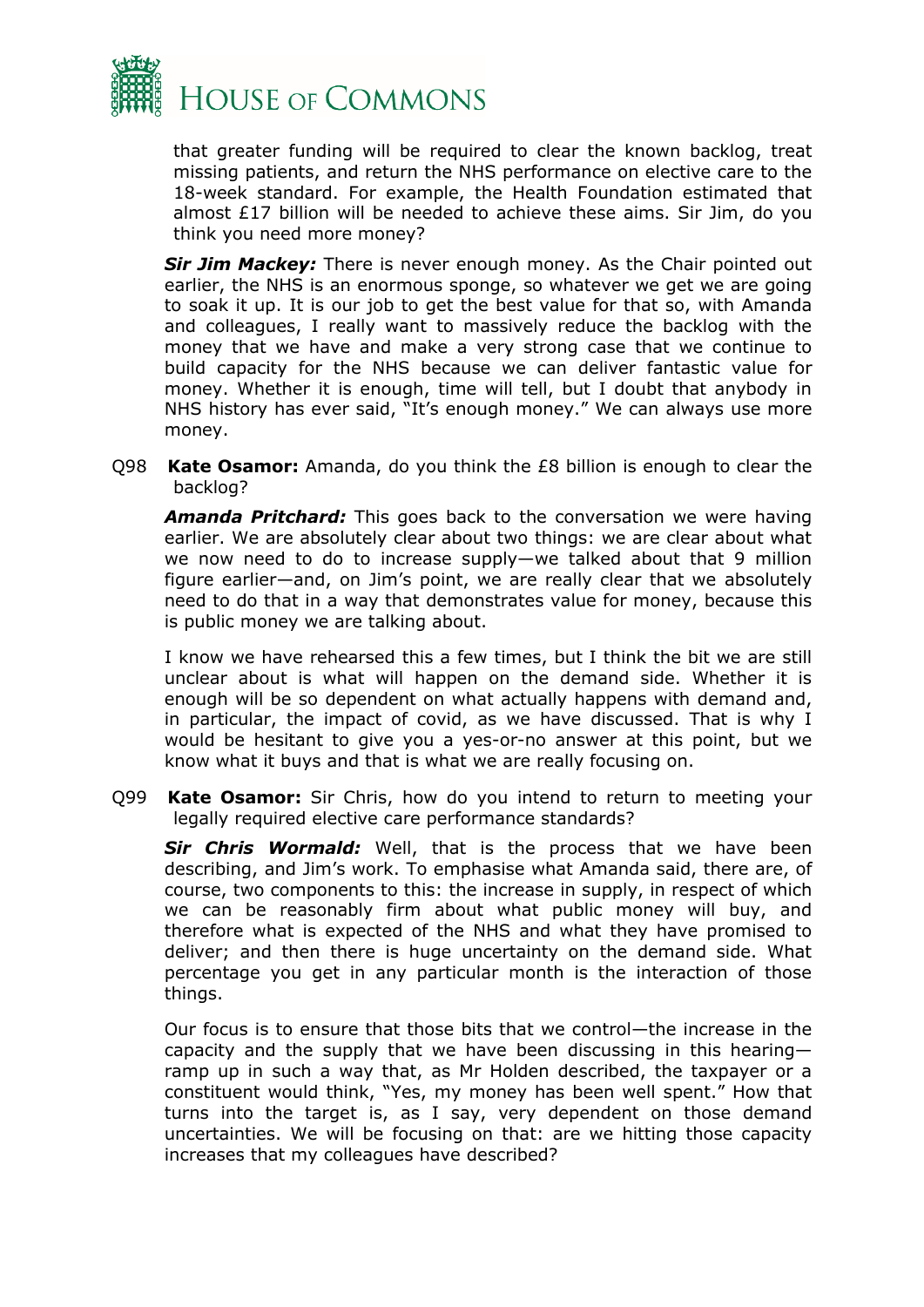

## Q100 **Kate Osamor:** Are performance standards still meaningful?

**Sir Chris Wormald:** Yes, they are very meaningful because, of course, they speak to the patient. It is completely crucial to be absolutely clear about and measure how what we do turns into what the patient experiences from the NHS.

I should make it clear—because we have talked about both in this hearing—that the absolutely key thing is the waiting time, not the waiting list. What an individual cares about is not whether they are on a list of 6 million people or 4 million people or whatever, but whether they are getting the treatment they need in a timely and responsible manner. That is why some of the things that Jim was talking about—focusing on the long waiters within the waiting list—are so particularly important.

Q101 **Kate Osamor:** Thank you. I want to go back slightly to those patients who are still waiting. As the Report says, "there were between 240,000 and 740,000 'missing' urgent GP referrals for suspected cancer" between March 2020 and September 2021—we all have the figures—compared with what would have been seen as normal over the same period.

Matthew, how are you going to monitor the performance of the NHS in the coming years to find those missing patients? Amanda spoke to my colleague earlier about the work that will take place to find patients, whether with prostate cancer or breast cancer, and so on. Matthew, we did not actually go to you to ask how you, in your role, will be monitoring the performance of the NHS in the coming years, and what tools you have to hold it to account. Do you need new tools to be able to monitor the patients who are still waiting?

*Matthew Style:* We work closely with NHS colleagues on precisely the initiatives that Amanda described, ensuring that we are reaching out, in a very targeted way, to the communities where people will have perhaps not come forward with problematic symptoms and also the population groups and so on. First, we worked very closely together on initiatives to tackle this problem. That is very important joint work. Again, with the NHS we will, as part of the elective recovery programme, be monitoring the rates at which we see those referrals continue to pick up, as well as the progress in delivering both diagnostic interventions and treatment interventions once those referrals have come forward. As Amanda said, we now have very good data in place to enable us to get a good handle on what the NHS is delivering in what are very difficult circumstances.

Ultimately, what is most important here is the progress we make on the measures set out in the long-term plan, not just in terms of early diagnosis but five-year survival rates and so on. That, at the end of the day, is what it is all about and clearly the Government are completely committed to those goals.

Q102 **Kate Osamor:** I now want to move on to GPs. GPs are crucial to part of that pathway, making 60% of referrals to elective care waiting lists as of March 2019, yet they are at risk of being overloaded and creating a bottleneck in the system, potentially meaning further missing referrals.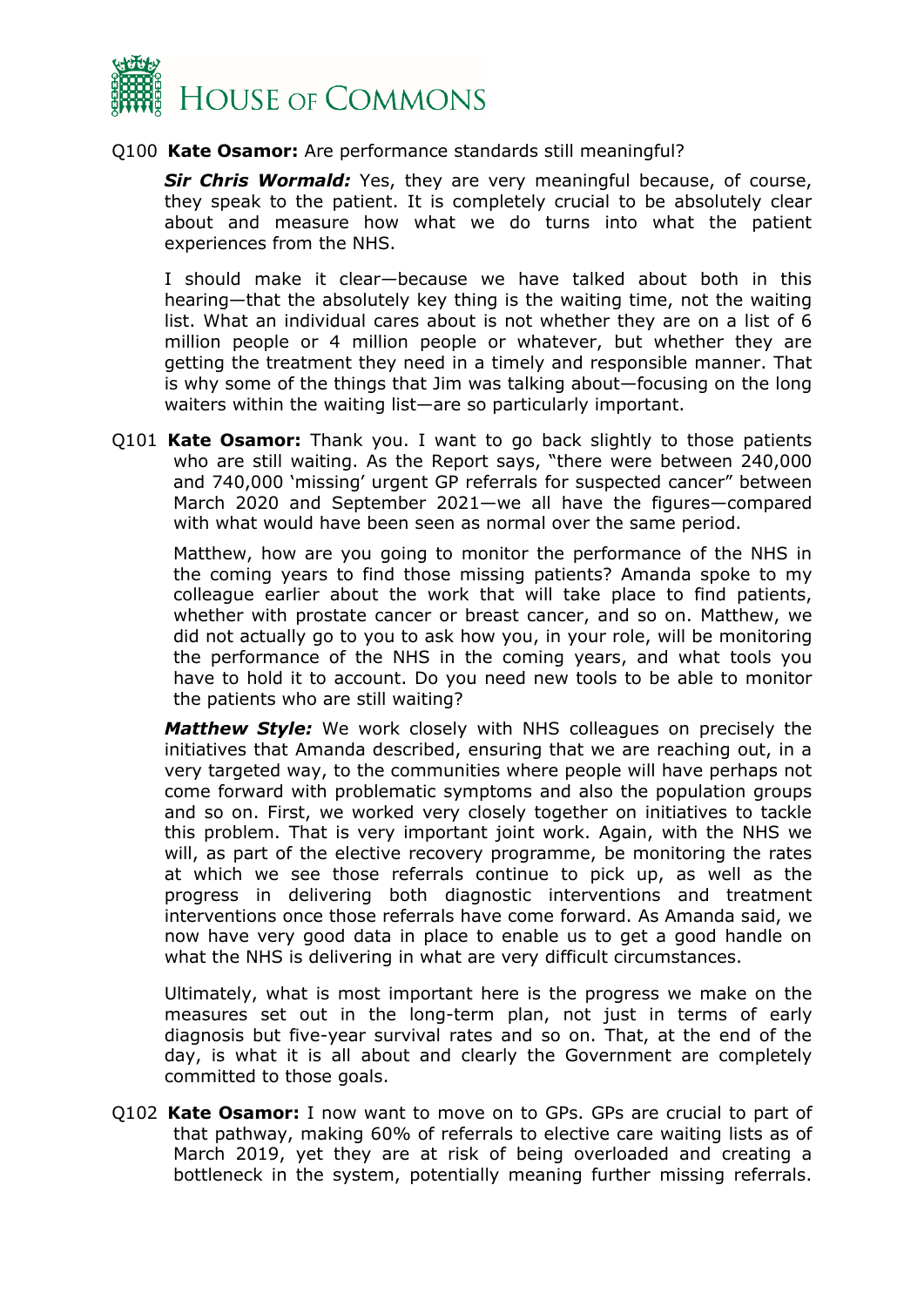

How are you supporting GPs in dealing with the additional pressures they are facing as a result of the backlogs? That question to Ms Pritchard and Jim.

*Amanda Pritchard:* This might be one that Steve wants to come in on as well. I know I will be told off for saying this, but primary care really does need to take credit for being absolutely at the heart of the vaccination programme. We were talking earlier about what the—

**Kate Osamor:** I am not referring to the vaccination programme.

*Amanda Pritchard:* I know, but I would just say that the world wants to learn how we have done the vaccination programme, so that is just one to put down on how we have done something across the whole NHS so swiftly, as they want to know how we have rolled out things like dexamethasone and so on. Because primary care has taken the lion's share load of the vaccination programme all the way through, that has of course been, in the main, on top of the other things it has done. That is why now, although it was, of course, putting so much effort into restoration and we put in the extra £250 million to support the winter access fund, as well as specific support to take away various burdens and put in support for things like telephony and so on, all of which is the first time we have ever done that for primary care over winter—despite all of that, the new challenge on vaccination clearly presents a game-changer for what we are now asking of primary care. That is what then comes behind the decision we have made in response to the Prime Minister's challenge, with the support of the RCOG and the BMA, to give some guidance on how primary care can flex to be able to step up to that new challenge, but do so in a way that safeguards the most urgent cases, cancer being one of the most important.

*Matthew Style:* To add to what Amanda said, we are also investing significantly to ensure that clinicians in general practice can access prompt specialist advice when they need to, to help them support their patients in the quickest, most effective way without necessarily having to refer to secondary care, and also to ensure that they can get the support they need to help and support their patients while they are waiting. That is actually a big focus of the overall elective recovery programme as well that better communication with both patients and clinicians in primary care, who will often be the people to whom patients will reach out first and foremost for support.

Q103 **Kate Osamor:** I want to plug my own area—as we all seem to be doing that today. In my region of north London, 35% of elective care patients have been waiting for 18 weeks or more, and 6% have been waiting for more than a year. That latter group total more than 8,000 people. What are you doing to support those people with the longest waits? I also want to focus a little on low clinical priority. That group seems to be pushed to the side slightly, but there are people who come into that group who might need pain management, such as epidural injections. As we can all imagine, if you are in pain you might not be able to move around, go to work or look after yourself or your family. If you answer all that in one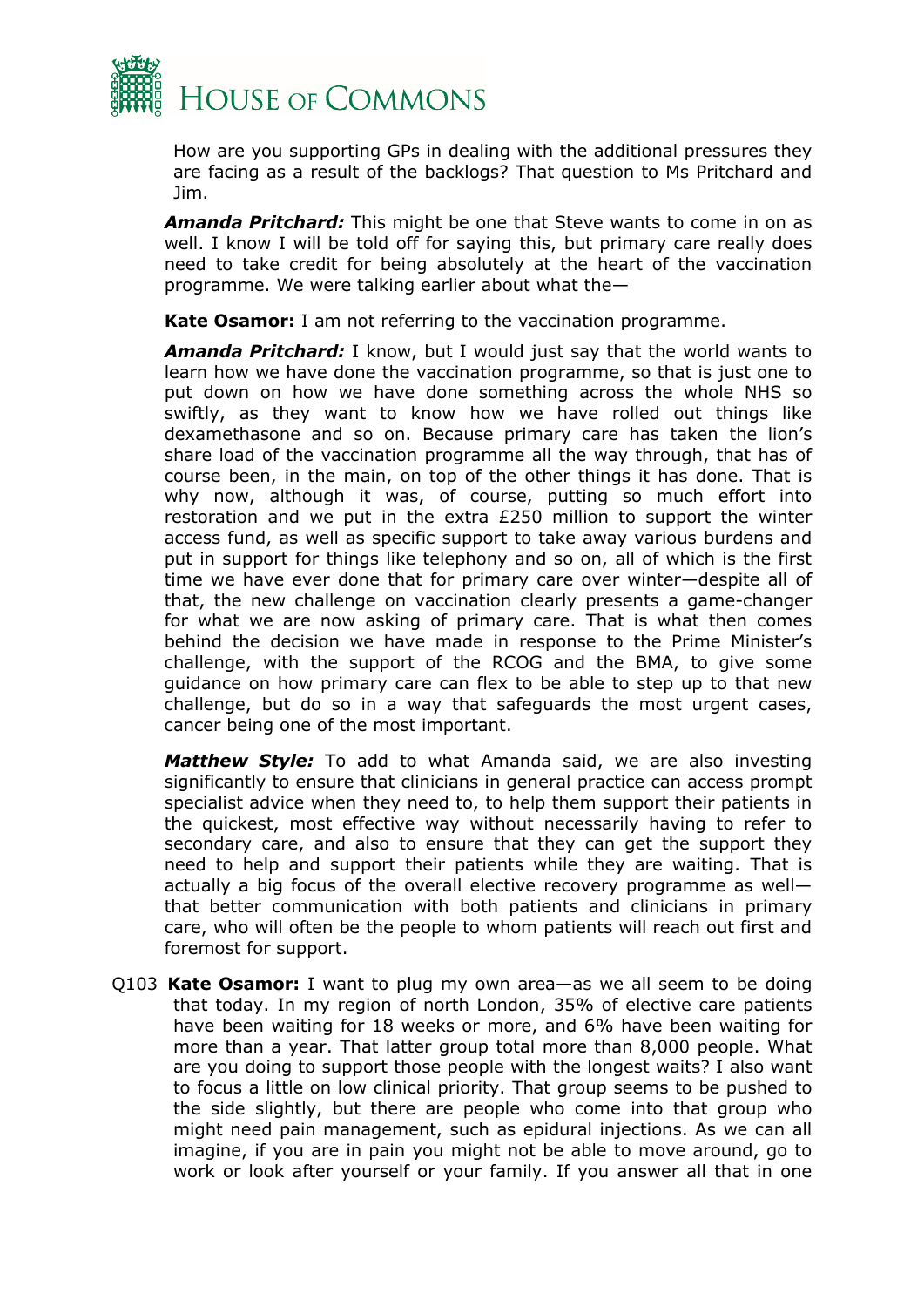

go, it would be really appreciated.

**Professor Stephen Powis:** You are absolutely right: as well as getting on top of the elective backlog, we need to focus on supporting those patients who are part of that waiting list. Various programmes are under way to support patients. I can point to the Best MSK Health Collaborative, which is working in orthopaedics—hips, knees and similar conditions—to do a variety of things, including removing unwanted variation, as we talked about earlier, but really to support patients as well.

Obviously, general practice has a role in that, but we acknowledge that we are asking general practice to do a lot at the moment. As part of the validation exercise on waiting lists, we have been asking secondary care clinicians to ensure that patients are informed of where they are on waiting lists. There is a variety of ways into this by different groups of professionals, but I absolutely acknowledge that what patients want to know, when they are on a waiting list, is a likely time—that is, how long their wait is likely to be—and if they need additional support because their pain worsening, that they can get that support.

*Sir Jim Mackey:* May I come in now? We have been trying to get the NHS to review regularly patients who have been waiting a long time and to have conversations with those patients. That also allows, or encourages clinical teams to review constantly the clinical prioritisation. The prioritisation changes over time, depending on what is going on in the patients' lives, what their conditions are and so on. That is happening around the country. It is obviously variable and it is not working as systematically as we would like it to yet, given other pressures, but we will build capacity to do that.

Also, there are technologies in place in the NHS that we will want to scale up. They give patients the ability to interact with clinical teams, have conversations, order follow-up appointments or maybe even change provider, if necessary, over time. That is in place—there are about six or seven systems in place in the NHS around the country. A key part of the plan will be enabling that all across the country, so that everyone can do that. Key is clinical teams with patients—constantly reviewing, having conversations with patients, and trying to make them aware of where they are in the queue and what is going to happen next. We realise that this is a big weakness, but some parts of the country are accelerating and making improvements to that.

Q104 **Kate Osamor:** Thank you, Sir Jim. I wanted to ask you another question. I am interested to know how a patient or a GP knows that a patient is urgent without taking up the time of the GP or any practitioner. How do you encourage patients to understand when they should approach the GP or not?

**Sir Jim Mackey:** That is a really good question. One of the things we do worry about is patients who are less assertive, maybe less confident, less able to have those kinds of conversations and pushing themselves forward as a priority. On Amanda's point and when we are talking about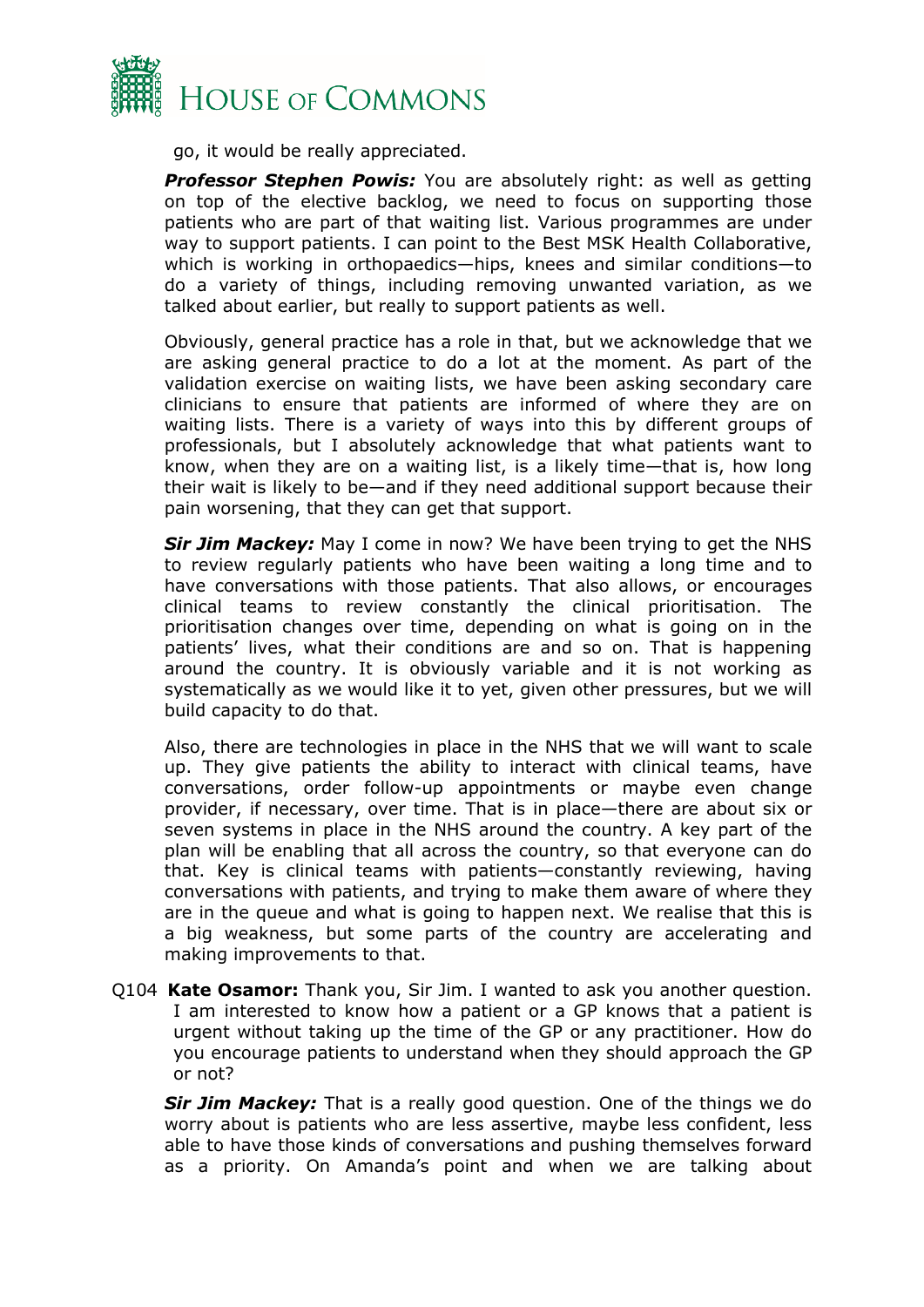

inequalities, that is the thing that we worry about most. A huge amount of effort is going on all over the country within organisations and systems to understand the local population and how we give everyone the best chance.

In reality, it really rests on that first conversation with the GP, on having an open and honest conversation about what might be going on, what might happen next, clinical urgency—whether it is something to worry about. We all know that sometimes what is said is not always interpreted in the way that was intended, so again, there are approaches around the country to try to standardise that.

I am aware of a GP here who, 20 years ago, used to give his patients a list of questions to ask in outpatients. He would often attend outpatients with the patient to be their advocate. Now, with the technology we have, we should be able to scale those sorts of things up and improve the interaction, so that we can give everybody the best chance of understanding where they are, how urgent it is and what could happen next.

We will build the technology to do that. When we build it, we have got to make sure that it covers people who cannot use the technology or do not have access to it. That will be very much reliant on personal support, telephone contact and contact centres—those sorts of things.

Q105 **Kate Osamor:** Sir Chris, what are the most difficult challenges ahead, and what are the real-world consequences of not addressing them sufficiently?

*Sir Chris Wormald:* I think this hearing has identified all of them. Jim set them out very clearly in terms of the capacity we need to build. We have the dual challenge of getting as much out of the current system as we can, in the way that my colleagues have described, while building the capacity, which, as Jim said, takes two to three years to deliver—even more in the longer term. We have to do those two things simultaneously and at the same time as continuing to fight covid. That is the huge risk here. It is an enormous agenda, but it is completely essential, for the reasons we have set out here.

The risks are exactly as people have said. I am not a clinician, but from everything I have seen, the risks around cancer and the effect on cancer services should be at the top of everyone's mind. There are other conditions that would be in a similar category. It is those conditions that we ought to worry about most. You made a point about people living in long-term pain. There may not be an immediate risk, as with some of the patients Amanda was describing earlier, but that is a crucial question for us as well.

Q106 **Chair:** Thank you, Ms Osamor. On the point about cancer care standards, it is worth highlighting what figure 13 starkly lays out in graphic form: it was not exactly perfect before the pandemic. We will not go into the detail of every graph at this stage of the session, but we all need to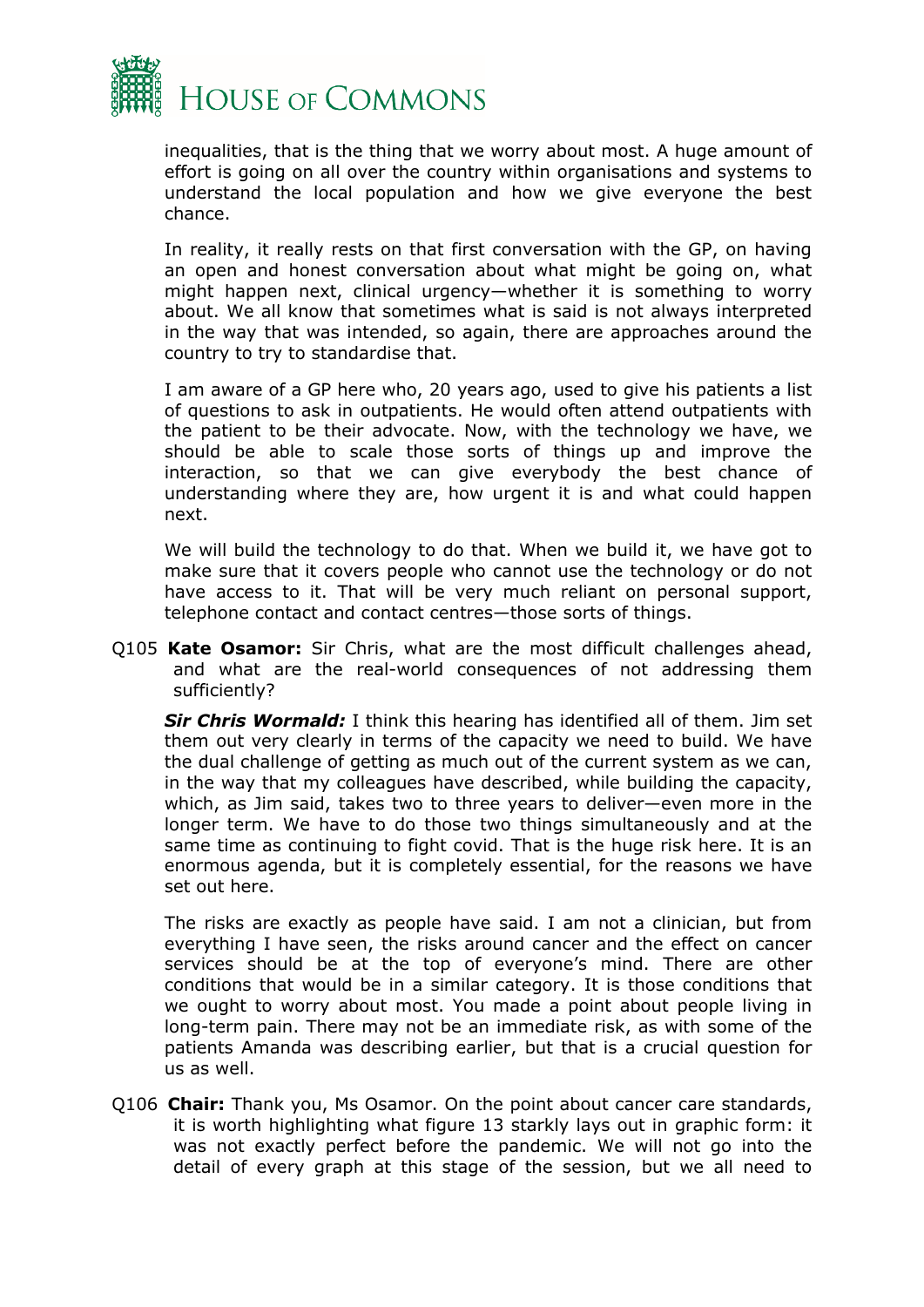

recognise that it was not going in the right direction before covid hit. While we are interested in hearing the impact of covid, we are also concerned to make sure that this long-term plan is actually delivered.

It seems, Ms Pritchard and Sir Jim, that you are planning on quite an optimistic reading of future demand. Is it realistic, do you think? How much capacity are you building in? There has been some discussion with you and the NAO about the missing patients, but whatever estimate you take is going to be a range. Do you think you are being realistic, Sir Jim?

**Sir Jim Mackey:** I will always be optimistic on these things. I think we are trying to convey that none of us want to have the waiting time experience and the performance that we have got now. It is very complicated, and we are going to throw absolutely everything at it. There are a lot of uncertainties in it all, but we do not want to talk ourselves out of improvement. There is lots of risk. We cannot really quantify the missing patients and the rate at which they will return. We are really not trying to give an over-optimistic or delusional view, but we are trying to say that we will absolutely throw ourselves at this. The NHS will do its absolute best and recover as quickly as humanly possible.

Q107 **Chair:** Will that be a sustained recovery? You have talked a good talk today about trying to make change, longer term, but it is going to be two or three years until we see a shift. How quickly do you think that could be maintained, so that we actually see waiting lists drop?

**Sir Jim Mackey:** If the demand thing is at the better end of the spectrum and we do not have disruptions like those we are going to potentially have in the next few weeks, the NHS will get a really good run at it. I am really confident that we will ramp up activity, but we will also fundamentally improve and change some of our systems. That separation is important. The massive increase in diagnostic capacity and our ability to engage and interact with patients are all in train, and I think they will give us a massive chance of really getting on top of things.

Q108 **Chair:** Okay, so we want to get on top of things. We have had the pandemic, which has been an extraordinary shock, but every winter we have a winter crisis. Every winter, we have high rates of flu. There is always something that the NHS can stumble over, because that is partly the nature of the business. Do you think you are building in enough resilience to cope with those regular, expected shocks as well as some of the known unknowns?

**Sir Jim Mackey:** As I said earlier, running parallel with elective recovery, our planning process will start a process of building resilience into the urgent care system, primary care, mental health and so on, so it is very important that we do not look at this as one thing. The NHS performs a very wide range of functions. One of the biggest risks for us as we try to build an elective care system is that, every winter, it gets disrupted for two or three months. That is absolutely what we are trying to avoid, and we will work very hard in this planning process and build capacity in both parts of the system to avoid that.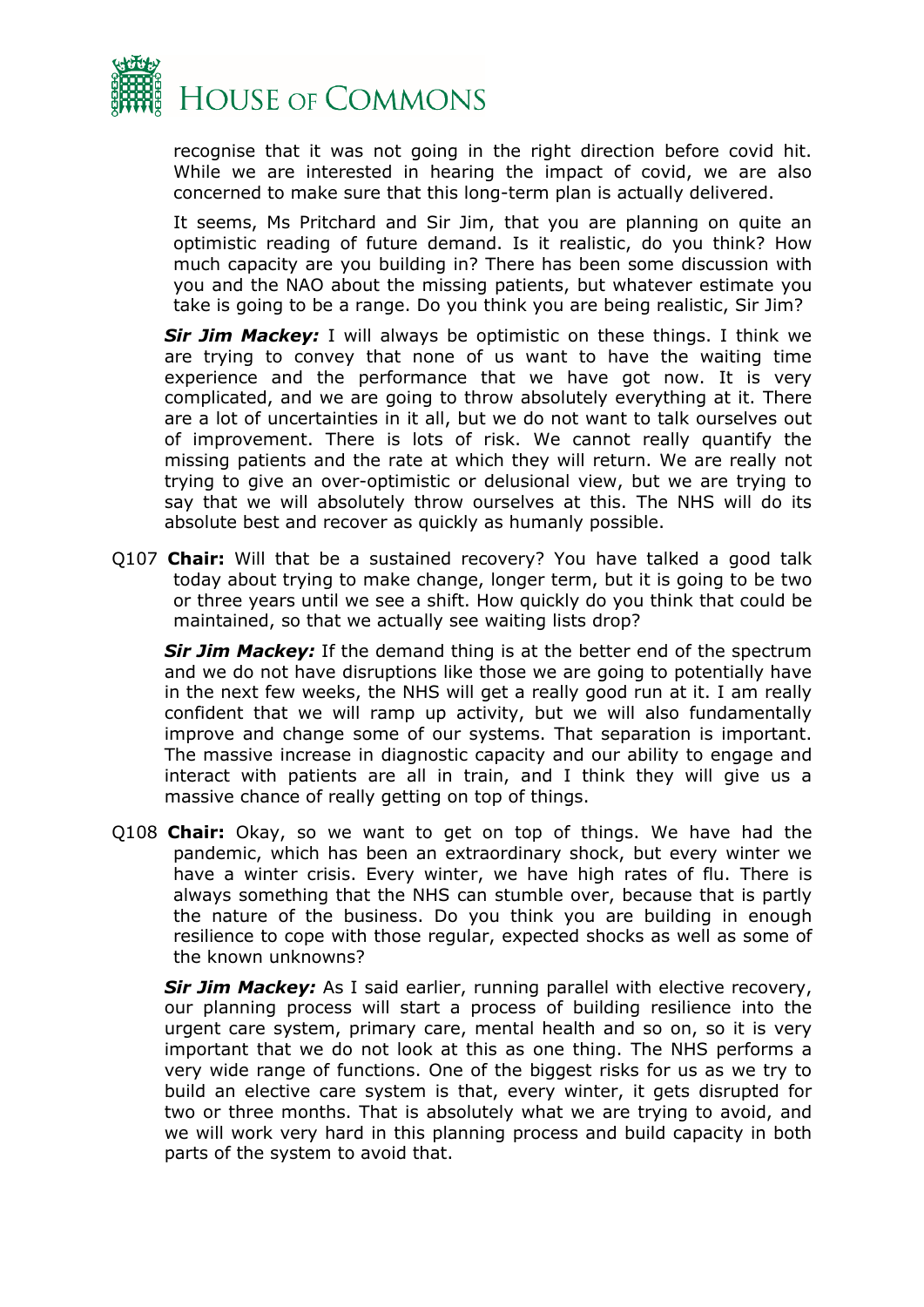

Q109 **Chair:** That is all good talk, and you have had a track record before in NHS Improvement of talking honestly about the challenges, which we appreciate. How long are you going to stay in this role, Sir Jim? You have two jobs at the moment. You always seem to have more than one. Everyone has two jobs—not just MPs.

**Sir Jim Mackey:** I am a public servant and a servant of the NHS, and I will continue as long as I am useful and helpful.

Q110 **Chair:** There you go, Ms Pritchard. You have a promise there, I think. Ms Pritchard, it has been a challenge. You have walked into a job in the middle of a pandemic. It has no doubt been very difficult, but the slight fear of this session, the work that the NAO has done and the work that you know is happening is that there is a danger that you are working to do the best you can do, even though you know that, really, it is not good enough. Is that a harsh judgment on what will actually be the outturn of all these measures to reduce elective and cancer waiting times?

*Amanda Pritchard:* I share Jim's natural optimism but, again, it is tinged with the realism of where we are today. Right now, we are about vaccination. We are trying to boost the nation in the next three weeks.

Q111 **Chair:** That is my point, partly. We know that, but we are here today specifically to focus on the long-term need. The danger is that you do the best you can but you know that, in the long term, that is not going to deliver the outcome. Is that good enough? Is that where you want to be as chief exec of NHS England?

*Amanda Pritchard:* That is not where we are, and it is certainly not where I am. We can paint a picture of where we can be over the next two or three years, and Jim has absolutely nailed some of the things that we are doing, that we are planning to do and that were in the long-term plan. We have done some of the things faster in the pandemic, and we have discovered new innovations that we are now building on, which is great. Some of the things are worse—much worse. We have far more people waiting. We have a workforce that has been through a really difficult time over the last two years, and it would be naive not to recognise that and the reality of where we are. We are facing a potentially big wave coming.

Do I believe that, given time and the sort of support that we have had so far from the nation on this, we can do things that are about dealing with the immediate pressures but can also make the sorts of transformational changes that we need in order to do this in a more resilient way? I do, but it will require some things. It will require a workforce, and we have talked about that today. It will require the right estate and capital support. It will require the digital transformation, and it will require social care to have the same kind of reform and transformation. We cannot do it on our own.

Q112 **Chair:** You are new to this Committee, but your predecessor was a frequent flyer. He would also refer to social care, and I once said to him, "Didn't you just use that as your 'get out of jail free' card?" When things cannot work in the NHS, it is always possible and realistic—partly—to say there is an element of social care in this. You have both used the word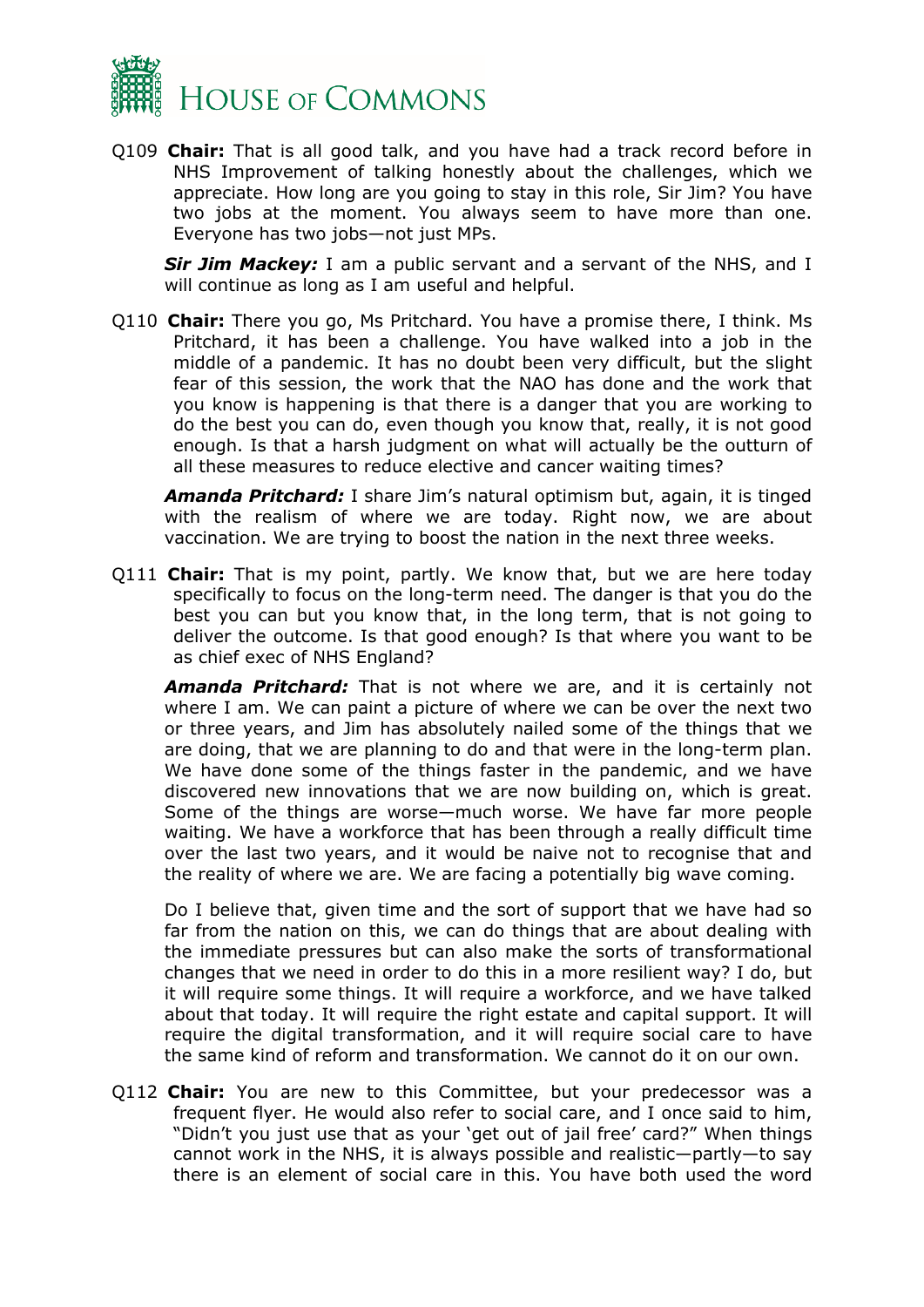

"optimistic". We love optimists on this Committee, but we really prefer realists. There is always an excuse about problems today that can prevent the long-term change that the NHS needs to deliver, and not just on pandemic backlogs. As the Report highlights, these are long-standing, systemic backlogs. We are slipping backwards in this country. Under your watch, Ms Pritchard, can you tell us that you really will have that plan and deliver, so that patients are not waiting a year or two years for their treatment?

*Amanda Pritchard:* You were right to say it is not just about plans. But I would say we have a long-term plan, and no one has lost sight of that. We are about to publish an elective recovery plan. To Jim's point, I think we might be the first country in the world to do that. We have also just published a winter plan, talking about some of the things we are going to do to try to build resilience over winter. It is not about passing the buck at all on social care, but it is about recognising that we need to do this in an integrated way, and that that really matters.

Q113 **Chair:** In your new elective plan you will presumably have milestones that will be the proof of what you are putting in, in terms of buildings, staff, training and resources. You will have the metrics about what you input and, crucially, what the outputs will be. Will that be part of that plan?

*Amanda Pritchard:* With the caveat that we have made all the way through this hearing, which is where we can control some of the supply side. That ability to control the demand side is not the same. Therefore, our ability to be clear about outputs we can do in some ways, absolutely, and Jim has set out some of those. We will have to recognise that we are still operating with a high level of uncertainty about what that demand will look like. Certainly, that is the intention of putting a plan in place—to give greater clarity to some of the things that we have discussed today.

Q114 **Chair:** One could say, "'Twas ever thus," from the inception of the NHS: the supply side was always going to go up. Hence, Sir Jim's 4% increase effectively in demand, which is reflected in the money. We will have you back again and challenge you on these plans, on the elective recovery plan particularly, because we are absolutely committed, of course, to looking at the costs of the pandemic. One of the biggest costs of the pandemic is to patients, as Ms Osamor very graphically highlighted, who are suffering as a result.

Finally, while we have been meeting I have been informed that we have had the highest number of daily cases of coronavirus since the beginning of the pandemic. I believe it has hit 78,610. That's today's figure. Ms Pritchard, would you like a final word about what you think that will mean for the NHS this winter, and any requests you have of the British public to help protect our NHS, while also ensuring that they get the healthcare that they need?

*Amanda Pritchard:* Thank you. That is a stark reminder of why the current national mission to get covid vaccination is the right one. My final word would be to say thank you to all those amazing people who are already working on the booster programme within the NHS, within our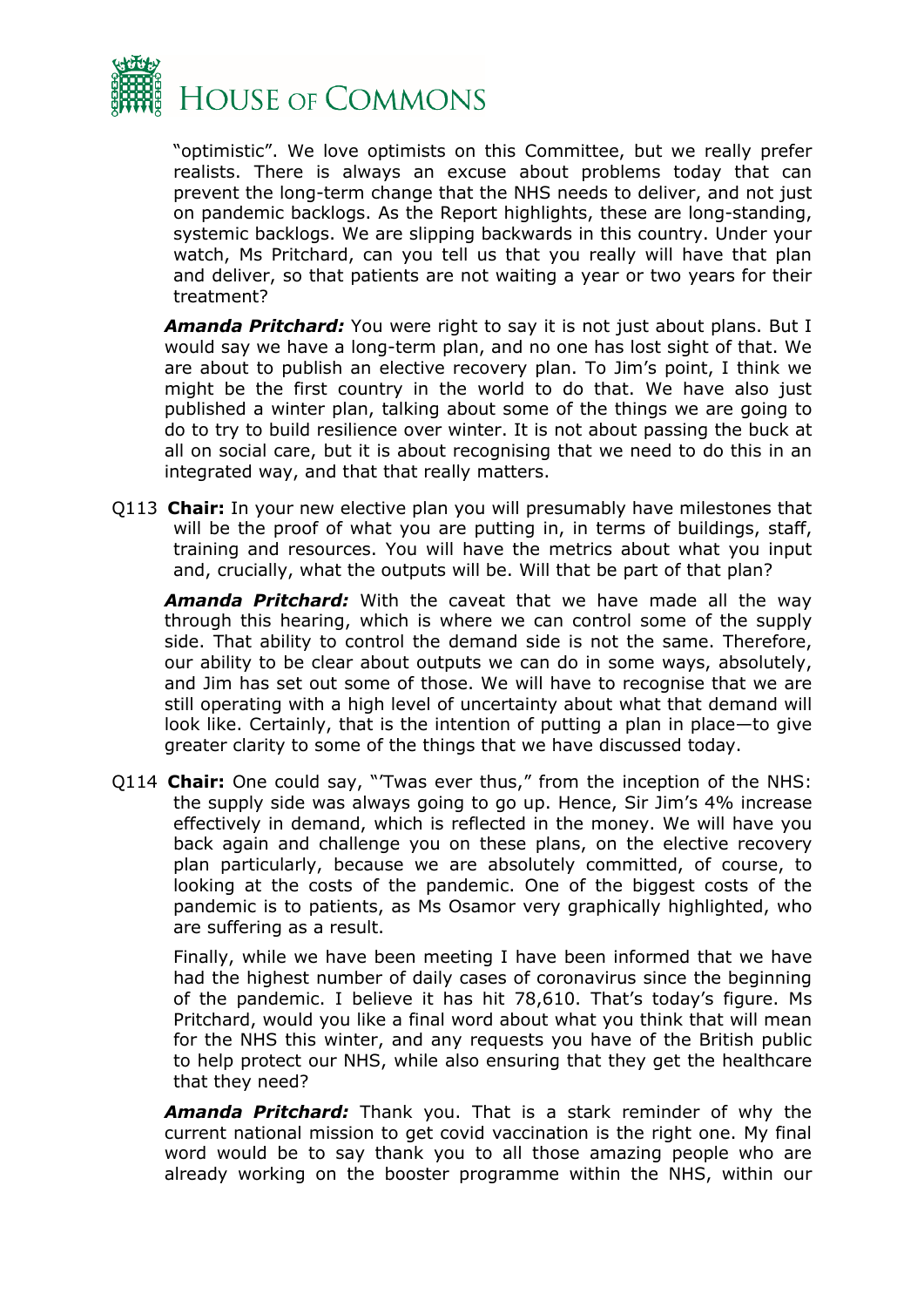

volunteer group, the public who have come forward, but please keep doing it, because we need all the help we can collectively get to ensure that we achieve that national mission, and do our best to protect the health of the nation once again.

Q115 **Chair:** Does that figure worry you for what we have been talking about today, and the capacity of the NHS to cope this winter?

*Amanda Pritchard:* I think that figure should worry all of us. That's why the booster programme is so important. It is also why we have already taken the steps we have to prepare for what was still, and still is, a potential wave of hospitalisation over the winter It is also why this conversation has been really timely, in recognising some of the uncertainties around the elective recovery programme. But we will do again what we did last time. We will make very clear—we already have the importance of maintaining as much elective work as possible, focusing on those high clinical priorities, those longest-wait patients.

In the first wave, as Steve has already said, we said we were going to stop. We saw only 40% of elective work continue through that first phase, and that was just the urgent work. Last time, we said, "Don't stop; do as much as you can." We saw 70% of our elective work maintained, despite that extraordinary peak through January. We will be seeking to do the same again. I guess the assurance we can give the Committee is that the NHS will once again pull out all the stops, because like you, nobody I speak to in the NHS thinks this is anything other than a really important priority.

Q116 **Chair:** Perhaps rather meanly, because I feel you have got a challenge ahead and we recognise you have all got to work very hard, I have just been tipped off that you were actually not the first country in the world to have a covid recovery plan. Sorry, Sir Jim—Scotland has apparently beaten you to it.

**Sir Jim Mackey: Scotland, yes.** 

**Chair:** Sir Jim knew that.

**Sir Jim Mackey:** I knew that. I still count them as part of Great Britain.

**Chair:** You are very lucky that our Scottish National party colleague isn't here. We could have a long argument about that. As a Geordie, you are probably used to having arguments about who's who in the UK. Thank you very much for your time. I called you a Geordie, but you are probably the wrong side of the river.

## *Sir Jim Mackey:* No, I am.

**Chair:** My husband would never forgive me. I'm probably going to go home to an argument now about that. I thank you very much indeed for your time. The transcript of the session will be up on the website, we hope, in the next few days. Our good colleagues at *Hansard* are still beavering away, even though Parliament goes into recess tomorrow.